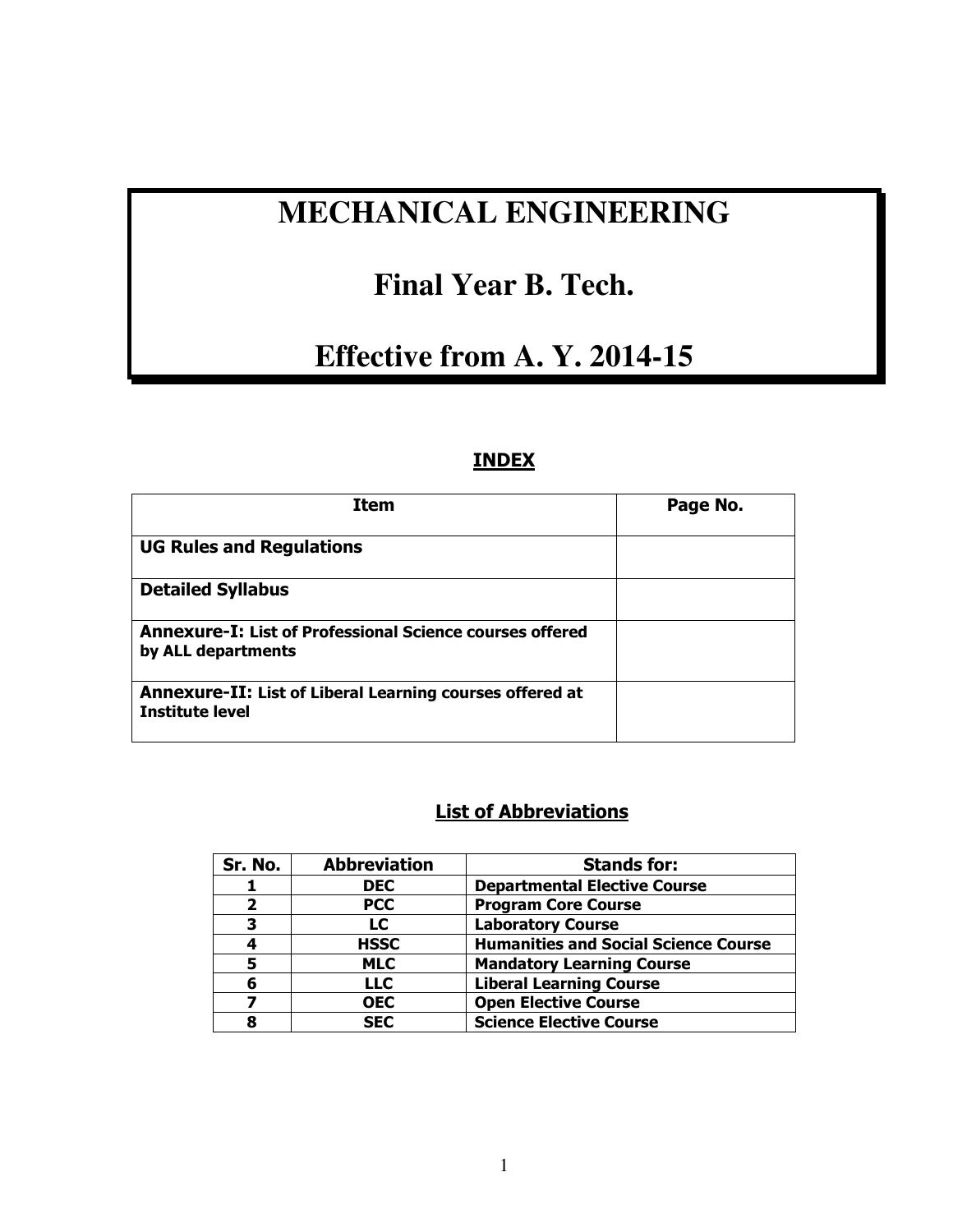### **Program Education Objectives (PEOs):**

- 1. To prepare the students in order to cater the needs of automotive, design, thermal and manufacturing for Indian as well as multinational industries.
- 2. To develop competence in the students to understand technological concepts, analyze data in order to formulate and undertake industrial problems and obtain viable solutions.
- 3. To provide students with in depth knowledge in the core subjects such as mathematics and engineering sciences in order to prepare them for higher studies and inculcate research attitude.
- 4. To make students aware of the importance of lifelong learning and provide opportunity to work on multidisciplinary projects.
- 5. To inculcate in student effective communication, management skills, professional ethics, codes of professional practice, induce societal awareness and indoctrinate team spirit.

### **Program Outcomes (POs):**

On successful completion Graduates will demonstrate:

- a) Proficiently use mathematical methods, basic sciences, engineering analysis, measurement and instrumentation techniques while attempting engineering problems and articulate viable solutions.
- b) Graduates will demonstrate the ability to design, develop and analyze mechanical systems and manufacturing process that meets the required specifications.
- c) Graduates will be familiar with modern engineering software tools and equipment to analyze mechanical engineering problems.
- a) Graduates will demonstrate an aptitude to identify, formulate and solve problems associated with Mechanical Engineering.
- b) Graduates will be able to understand the intricacies and impact of engineering solutions.
- c) Graduates will be able to communicate effectively in both verbal and written forms.
- d) Graduates will identify societal problems and provide viable engineering solution.
- e) Graduates would be capable of self-education and clearly understand the value of lifelong learning.
- f) Graduates will be broadly educated and will have an understanding of the impact of engineering on society and demonstrate awareness of contemporary issues.
- g) Graduates will demonstrate professional and ethical responsibilities.
- h) Graduates will adhere to the various important issues such as green house effect, carbon credit retrofit design concept; relevant norms laid down and exhibit maturity while providing engineering solutions.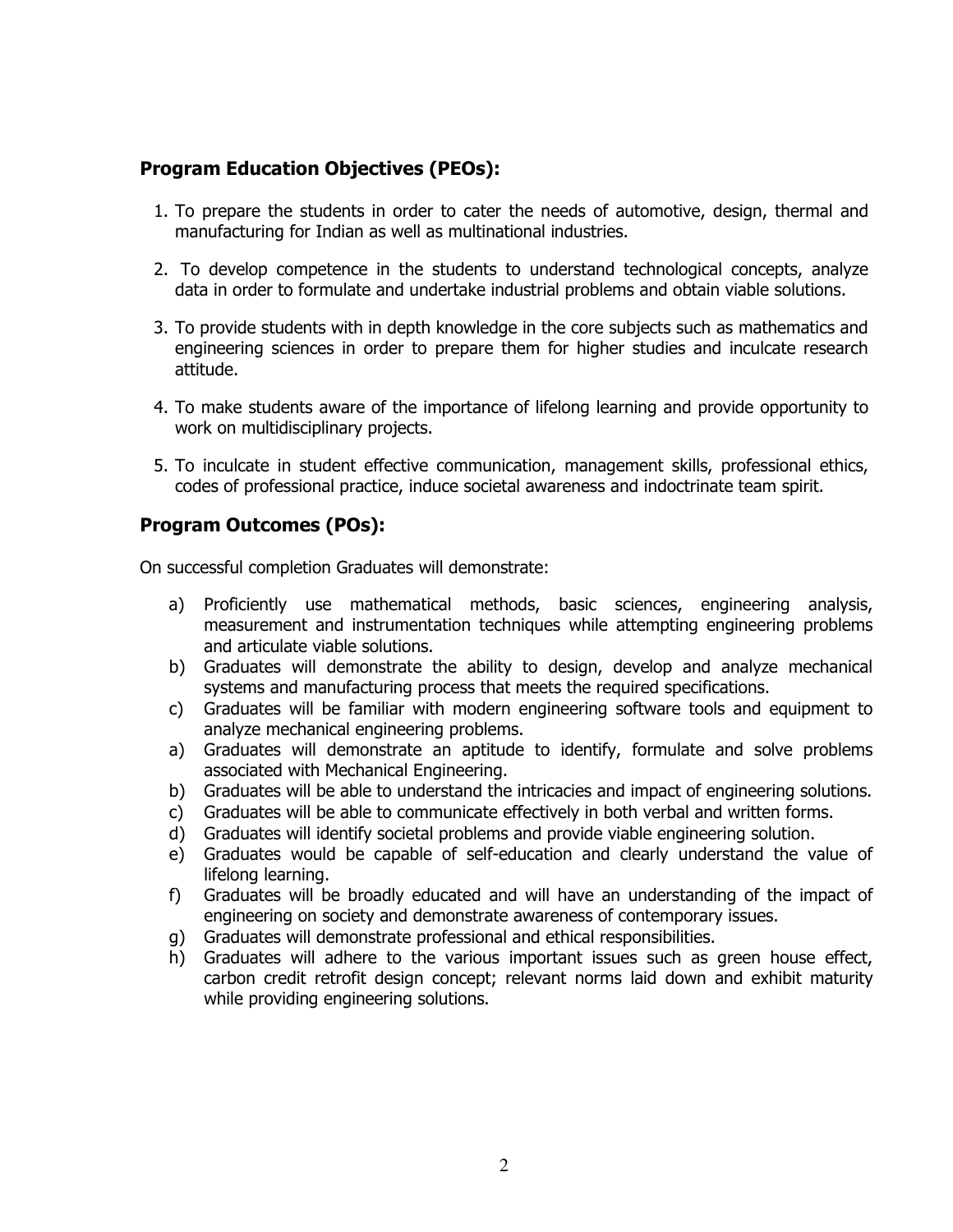# **CURRICULUM STRUCTURE OF Final Year B. Tech (Mechanical)**

Effective from 2014-15

| --------<br>Gregies and concact noars                    |            |                  |                   |                         |            |                  |                   |                           |              |
|----------------------------------------------------------|------------|------------------|-------------------|-------------------------|------------|------------------|-------------------|---------------------------|--------------|
| <b>Total Credits for B Tech (Mechanical Engineering)</b> |            |                  |                   |                         |            |                  |                   |                           |              |
| Program                                                  | <b>Sem</b> | <b>Sem</b><br>II | <b>Sem</b><br>III | <b>Sem</b><br><b>IV</b> | <b>Sem</b> | <b>Sem</b><br>VI | <b>Sem</b><br>VII | <b>Sem</b><br><b>VIII</b> | <b>Total</b> |
| B. Tech.<br>(Mech.<br>Engg.)                             | 21         | 21               | 24                | 23                      | 22         | 24               | 21                | 24                        | 180          |
| Teaching<br><b>Hrs</b>                                   | 24         | 23               | 29                | 28                      | 24         | 28               | 28                | 34                        | 215          |

Summary – Credits and Contact Hours

**VII-Semester (B Tech – Mech Sem I) W.E.F. 2014 - 15** 

| Sr. No         | Course<br>Code | Subject Title                       | Category of<br>Course | Contact hours  |                | <b>Credits</b> |                |
|----------------|----------------|-------------------------------------|-----------------------|----------------|----------------|----------------|----------------|
|                |                |                                     |                       | P              |                |                |                |
| 1              |                | Open Elective - II                  | <b>OEC</b>            | 3              | $\overline{0}$ | $\mathbf{0}$   | $\overline{3}$ |
| $\overline{2}$ | ME-40.         | Department Elective - II            |                       | 3              | $\mathbf{0}$   | $\mathbf 0$    | 3              |
| 3              | ME -40.        | CAD/CAM                             |                       | 3              | $\Omega$       | $\Omega$       | 3              |
| $\overline{4}$ | ME 403         | Refrigeration and Air               |                       | 3              | $\mathbf{0}$   | $\Omega$       | 3              |
|                |                | Conditioning                        |                       |                |                |                |                |
| 5              | ME -404        | CAD/CAM Lab                         | LC.                   | $\Omega$       | 0              | $\overline{2}$ |                |
| 6              | ME 405         | Refrigeration and Air               | LC                    | $\Omega$       | $\Omega$       | $\mathcal{P}$  |                |
|                |                | Conditioning lab                    |                       |                |                |                |                |
| 7              | ME 406         | Project-I                           |                       | $\overline{0}$ | $\overline{0}$ | 8              | $\overline{4}$ |
| 8              | <b>ME 407</b>  | Seminar                             |                       | 0              | $\overline{0}$ | $\overline{2}$ |                |
| 10             |                | <b>Liberal Learning Course</b>      | <b>LLC</b>            | 1              | $\overline{0}$ | $\overline{0}$ |                |
| 11             |                | <b>Intellectual Property Rights</b> | <b>MLC</b>            |                | $\Omega$       | $\Omega$       | 1              |
|                |                | <b>Total</b>                        |                       |                | 28 Hrs         |                | 21             |

# **List of Open Electives-II**

- Renewable Sources of Energy
- Steam Engineering
- Modeling and Simulation of Dynamic Systems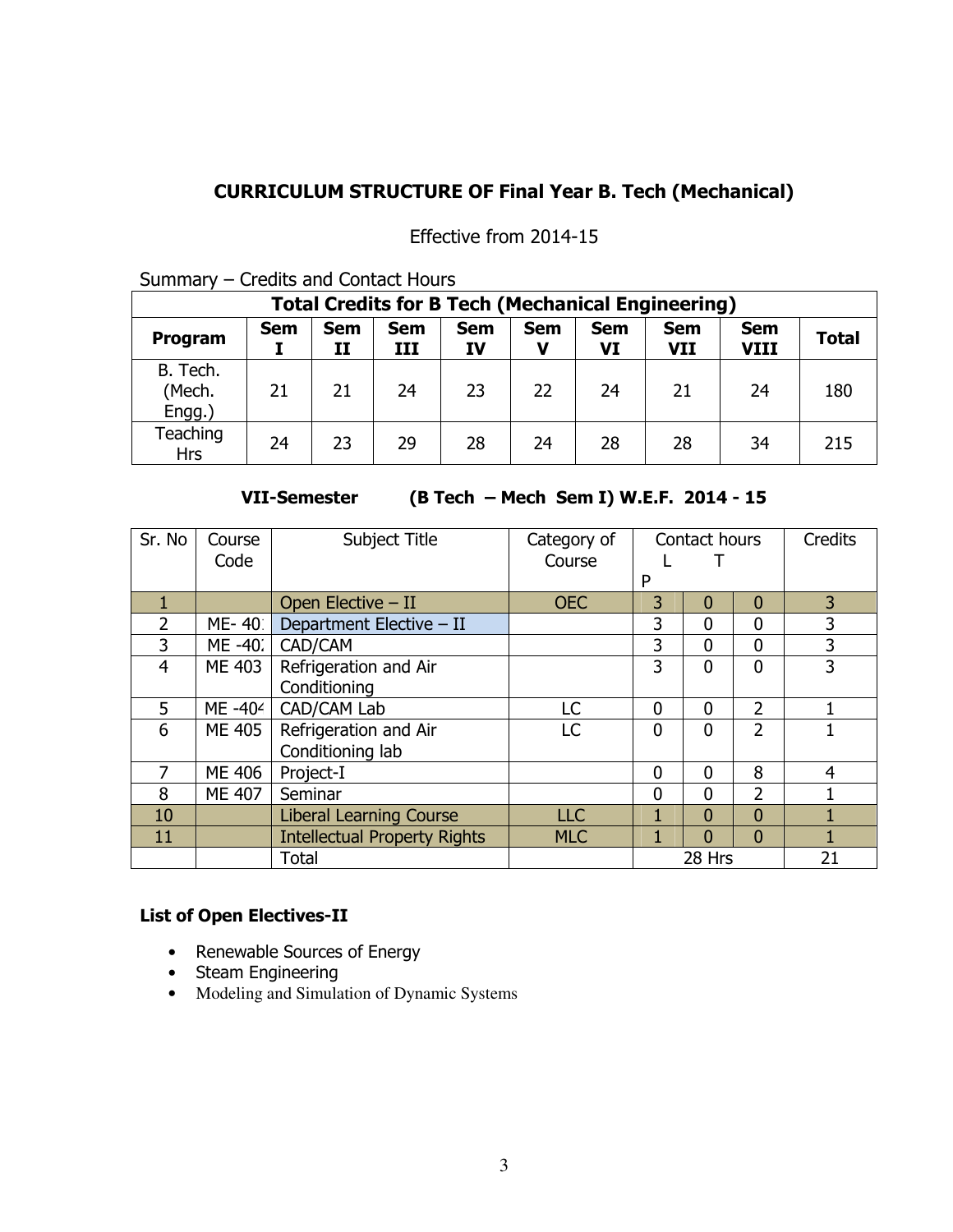#### **List of Department Electives-II, Any one to be chosen by students (B Tech Semester VII)**

| Sr. No        | Course code<br>for Theory | Subject Title                                     |
|---------------|---------------------------|---------------------------------------------------|
|               | ME401-1                   | Computational Fluid Dynamics and Heat<br>Transfer |
| $\mathcal{L}$ | ME401-2                   | <b>Integrated Product Design</b>                  |
| 3             | ME401-3                   | Introduction To Optimum Design                    |
| 4             | ME401-4                   | Mechanics of Composite Materials                  |
| 5             | ME401-5                   | Industrial Relations & labour Legislation         |
|               | ME401-6                   | Analysis and Synthesis of Mechanism               |

### **MECHANICAL ENGINEERING DEPARTMENT**

# **VIII-Semester (B Tech – Mech Sem II) W.E.F. 2014 – 15**

| Sr. No         | Course | Subject Title                  | Category of | Contact hours |    | Credits       |    |
|----------------|--------|--------------------------------|-------------|---------------|----|---------------|----|
|                | Code   |                                | Course      | D             |    |               |    |
|                |        | Open Elective - III            | <b>OEC</b>  |               | O  |               |    |
| $\overline{2}$ | ME 411 | Department Elective - III      | <b>PCC</b>  | 3             | 0  | 0             | 3  |
| 3              | ME 412 | <b>Energy Conservation and</b> | <b>PCC</b>  | 4             | 0  | 0             | 4  |
|                |        | Management                     |             |               |    |               |    |
| 4              | ME 413 | <b>Industrial Management</b>   | PCC         | 3             |    |               | 3  |
| 5              | ME 414 | <b>Energy Conservation and</b> | LC          | 0             | 0  | $\mathcal{D}$ |    |
|                |        | Management Lab                 |             |               |    |               |    |
| 6              | ME 415 | Project-II                     | $LC**$      | 0             | O  | 20            | 10 |
|                |        | <b>Total</b>                   |             |               | 34 |               | 24 |

**List of Open Electives-III** 

- Introduction to Nuclear Engineering
- Energy Management

### **List of Department Electives-III, Any one to be chosen by students**

| Sr. No        | Course code<br>for Theory | Subject Title                    |  |
|---------------|---------------------------|----------------------------------|--|
|               | ME 411-1                  | World Class Manufacturing        |  |
| $\mathcal{L}$ | ME 411-2                  | Robotics and Automation          |  |
| 3             | ME 411-3                  | <b>Fracture Mechanics</b>        |  |
|               | ME 411-4                  | Tribology                        |  |
|               | ME 411-5                  | Design of Heat Exchanger         |  |
|               | ME 411-6                  | Theory Of Vibration And Acoustic |  |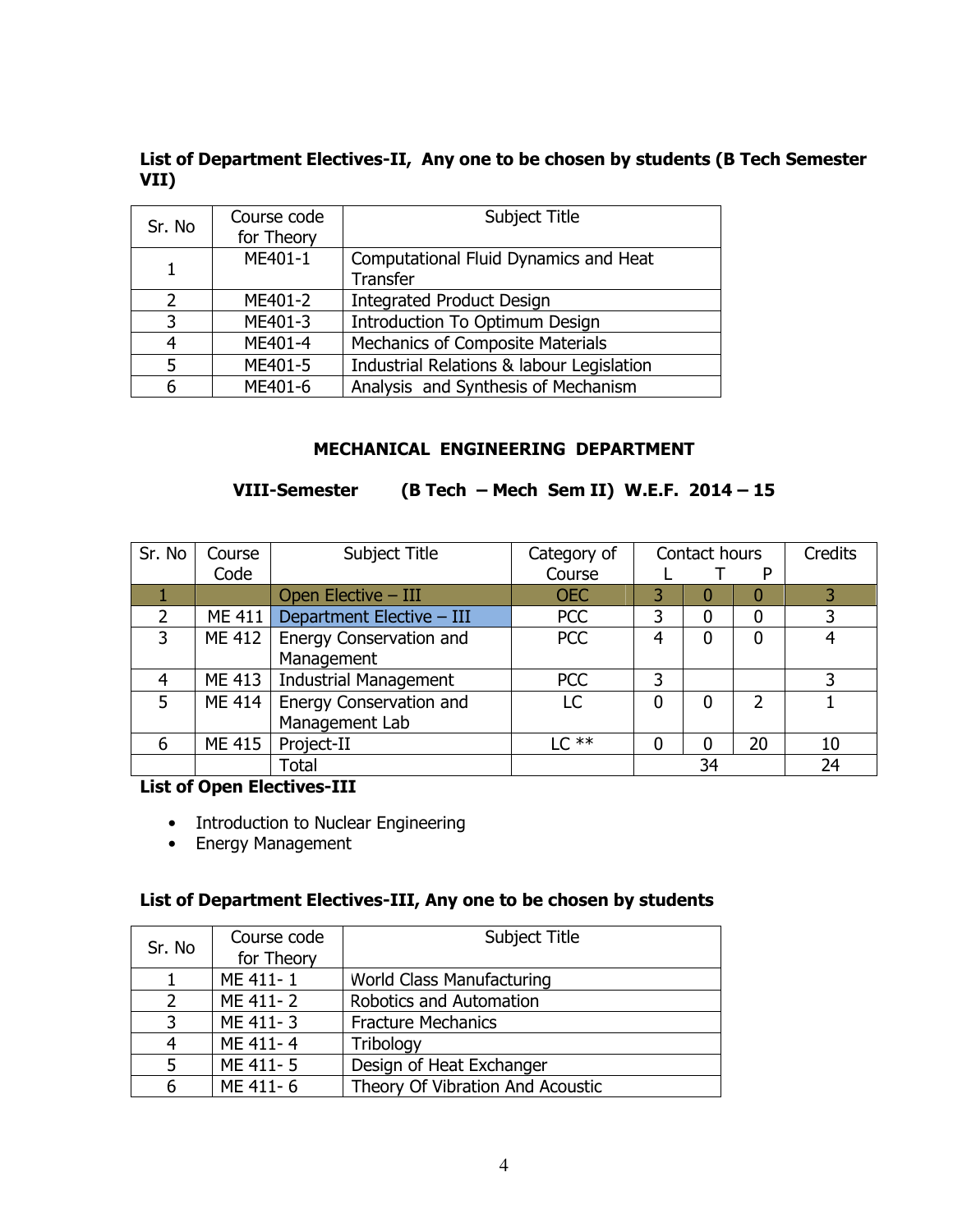# **ME401-1 - Computational Fluid Dynamics and Heat Transfer**

**Teaching Scheme**  The **Examination Scheme Examination Scheme** Lectures : 3 hrs/week

Tutorial : ----

# 100 marks: Continuous evaluation-Assignments /Quiz- 40 Marks, End - Sem Exam – 60 Marks

# **Unit 1 (6 hrs)**

**Introduction to CFD:** Computational approach to Fluid Dynamics and its comparison with experimental and analytical methods, Basics of PDE: Elliptic, Parabolic and Hyperbolic Equations.

### **Unit 2 (7 hrs)**

**Governing Equations:** Review of Navier-Stokes Equation and simplified forms, Solution Methodology: FDM and FVM with special emphasis on FVM, Stability, Convergence and Accuracy.

**Finite Volume Method:** Domain discretization, types of mesh and quality of mesh, SIMPLE, pressure velocity coupling, Checkerboard pressure field and staggered grid approach

**Geometry Modeling and Grid Generation:** Practical aspects of computational modeling of flow domains, Grid Generation, Types of mesh and selection criteria, Mesh quality, Key parameters and their importance

**Methodology of CFDHT:** Objectives and importance of CFDHT, CFDHT for Diffusion Equation, Convection Equation and Convection-Diffusion Equation

**Unit 5 (6 hrs)** 

**Solution of N-S Equations for Incompressible Flows:** Semi-Explicit and Semi-Implicit Algorithms for Staggered Grid System and Non Staggered Grid System of N-S Equations for Incompressible Flows

### **Text Books:**

• An Introduction to Computational Fluid Flow (Finite Volume Method), by H.K. Versteeg, W.Malalasekera, Printice Hall

# **Unit 3 (7 hrs)**

### **Unit 4 (6 hrs)**

### **Unit 6 (8 hrs)**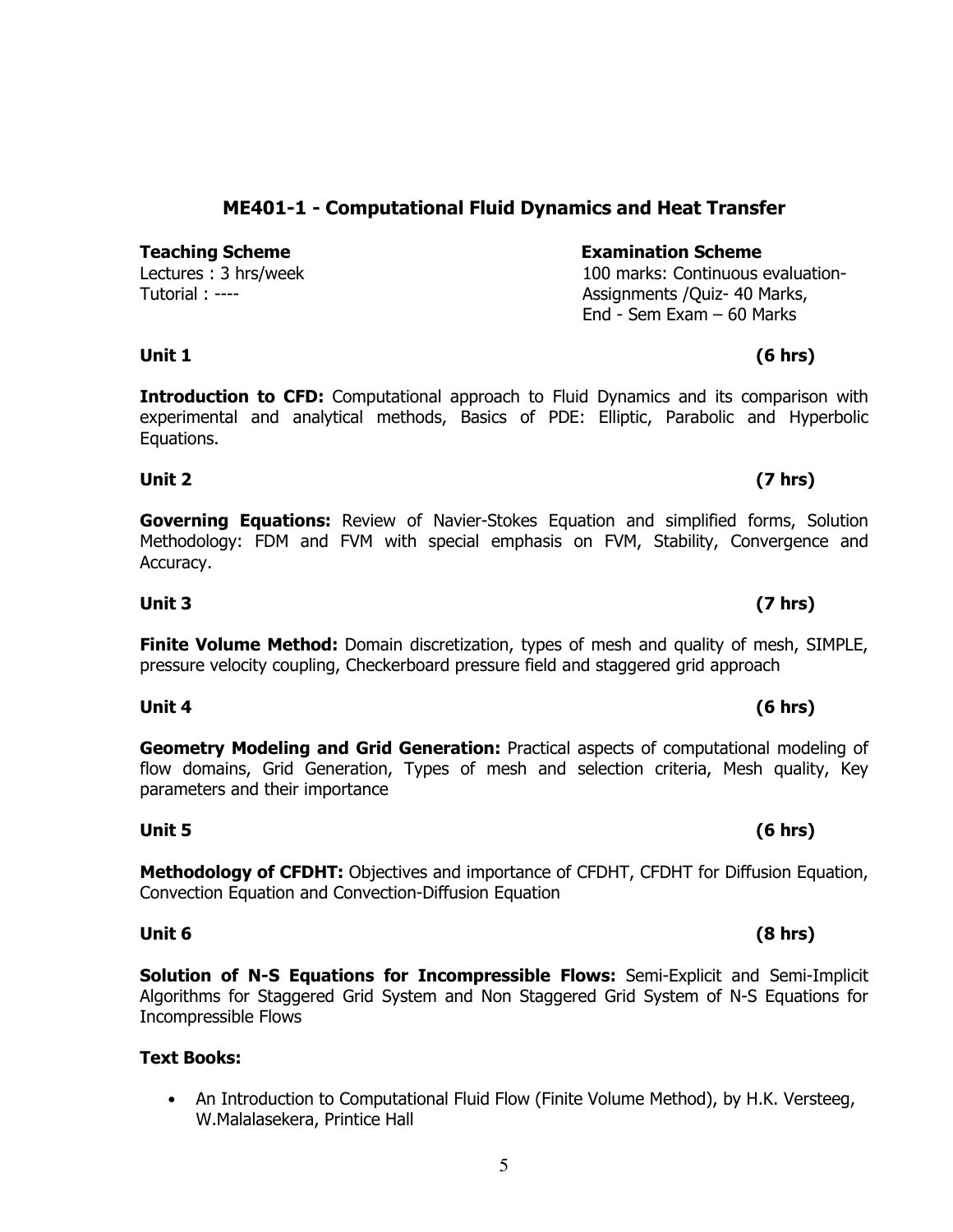**(12 hrs)**  Need Identification and problem definition, product specification, concept generation and selection, evaluation, creativity methods, Concept testing

### **Unit 2 (6 hrs)**

Design for manufacture and assembly, robust design and , design for manufacturing processes such as casting, forging

# **Prerequisites:**

Tutorial : ----

1. Machine Design

Lectures : 3 hrs/week

- 2. Differential Equations
- 3. Basic concepts of statistics
- 
- 4. Basics of CAD

100 marks: Continuous evaluation-Assignments /Quiz- 40 Marks, End - Sem Exam – 60 Marks

# Publication.

**Reference Books:** 

Publication.

# **Course Outcomes:**

After successfully completing this course you will be able:

- To develop an understanding for the major theories, approaches and methodologies used in CFD;
- To build up the skills in the actual implementation of CFD methods (e.g. boundary

• Computational Fluid Flow & Heat Transfer by Murlidhar and Sundarrajan, Narosa

• Computational Fluid Dynamics, The Basic with applications by John A. Anderson, Jr.,

• Computational Methods for Fluid Dynamics by Ferziger and Peric, Springer Publication.

• An Introduction to Computational Fluid Mechanics by Chuen-Yen Chow, Wiley

McGraw Hill International editions, Mechanical Engineering series. • Numerical Methods in Fluid Flow & Heat Transfer by Dr. Suhas Patankar.

conditions, methodology etc.) by using programming language;

**Teaching Scheme Examination Scheme** 

• To gain experience in the application of CFD analysis to real engineering designs.

# **ME401-2- Integrated Product Design**

# **Unit 1**

## 6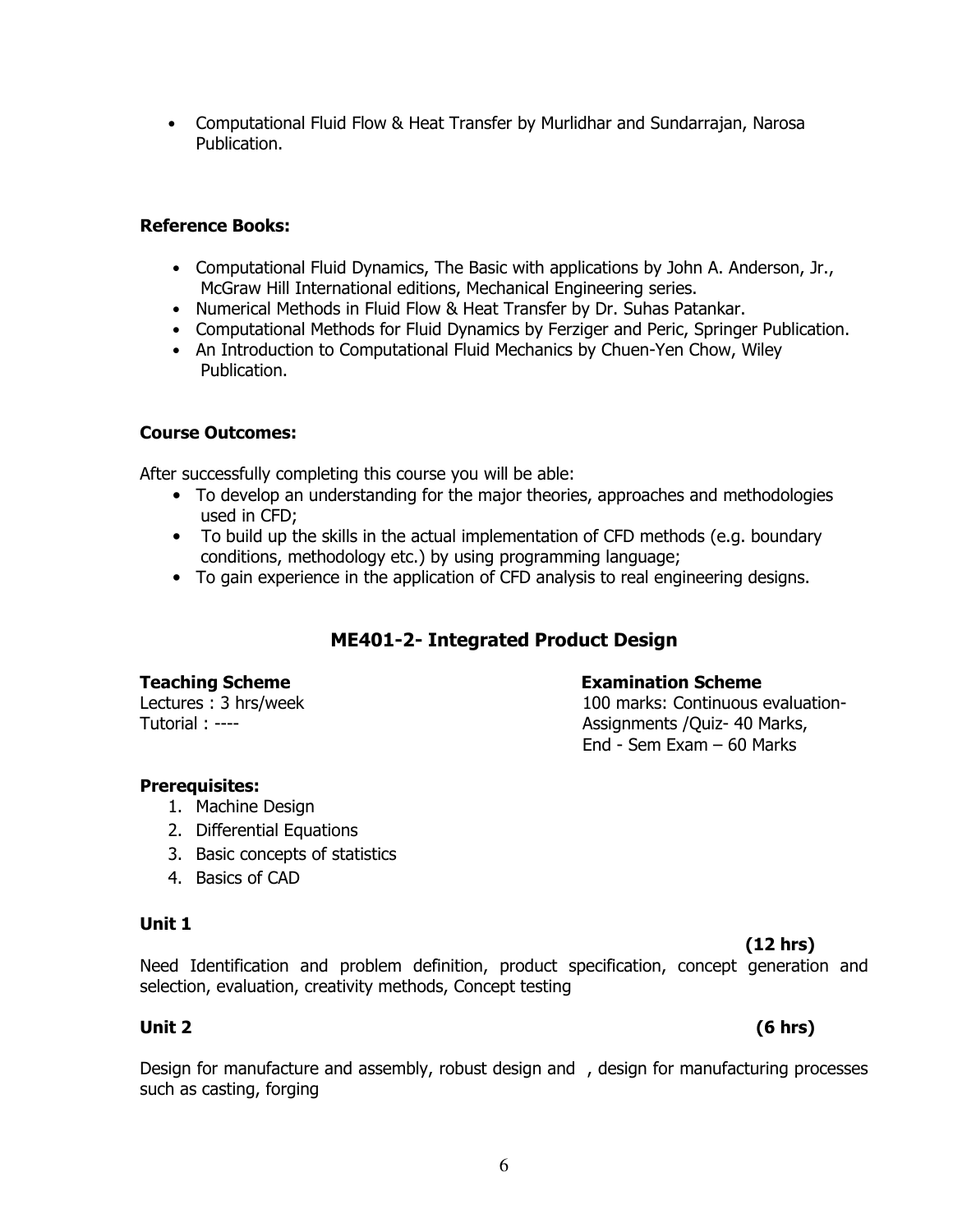## **Unit 3 (8 hrs)**

Rapid prototyping and reverse engineering

## **Unit 4 (6 hrs)**

Statistical considerations in design and Reliability, Strength based reliability, parallel and series systems

### **Unit 5 (6 hrs)**

Industrial design: Design for Emotion and experience, Introduction to retrofit and Eco design, Human behavior in design

### **Reference Books:**

- Prashant Kumar, Product Design, Creativity, Concepts and Usability, PHI Learning Pvt. Ltd. New Delhi, 2012
- George E Dieter, "Engineering Design", McGraw Hill Company, 2000.
- Reverse Engineering an Industrial perspective, Editors: Vinesh Raja, Kiran J.Fernandes, Springer , 2008
- Rapid Prototyping: Laser-Based and Other Technologies Patri K. Venuvinod, Weiyin Ma Springer, 30-Nov-2003
- Design of Machine Elements, V. B. Bhandari, Tata McGraw Hill Publications.2003
- Pahl, G.and W.Beitz, *Engineering Design–A Systematic Approach* Springer, 2nd Ed., 1996.

### **Course Outcomes:**

- Students will be able to identify the needs of the customer while designing a new product or while modifying existing design of a product in the highly competitive, dynamic and customer centered market.
- Students will be able to convert the needs of customers in technical specifications and constraints of a product.
- Students will be able to design the products after realizing the importance of creativity.
- Students will learn various rapid prototyping methods and reverse engineering methods for generating and testing the new product designs.
- Students will understand the importance of design for manufacture and assembly, maintenance, reliability and statistical considerations in design.
- Students will learn the industrial design aspects such as design for emotions, eco design and retrofit design.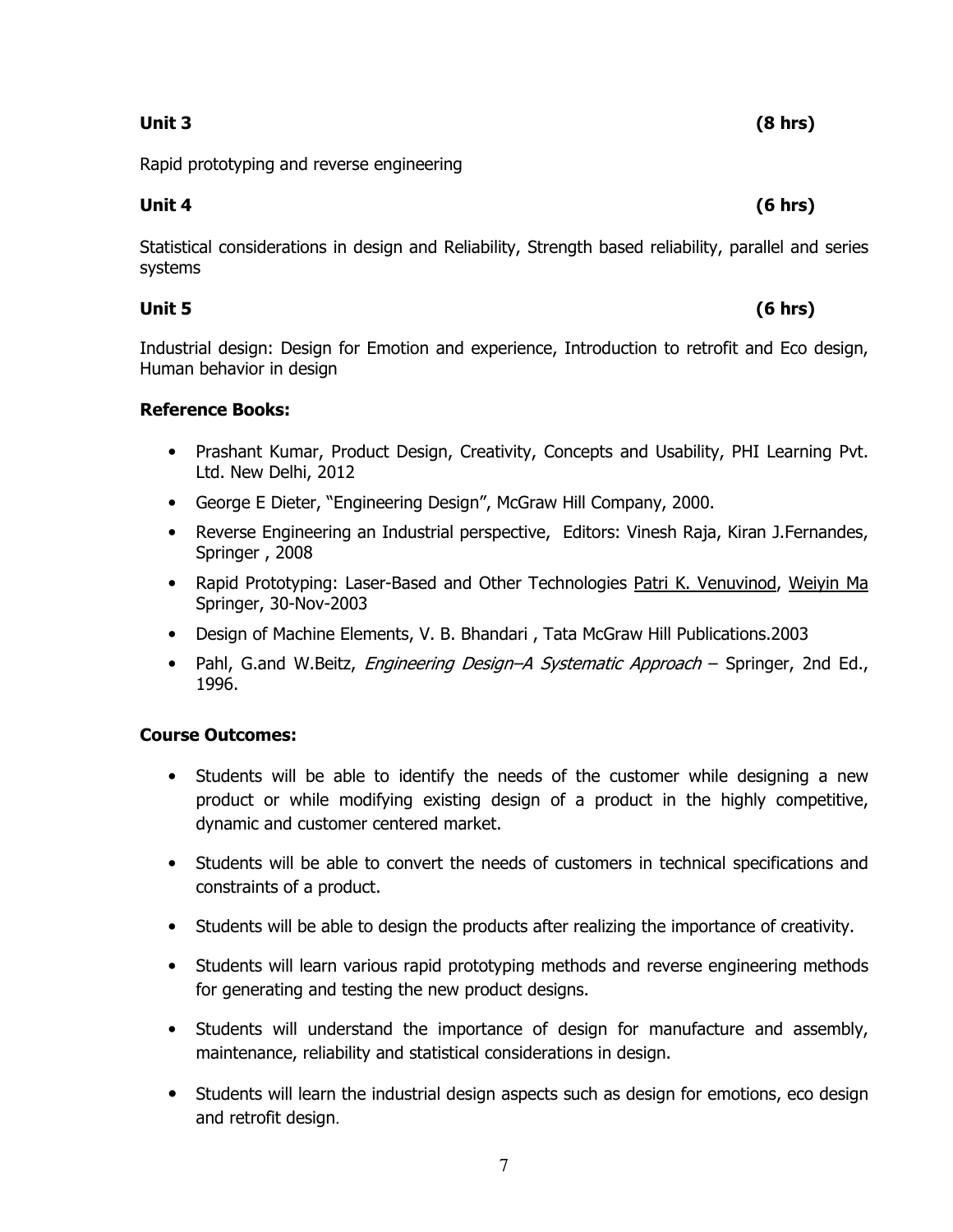# **ME 401-3 - Introduction To Optimum Design**

**Teaching Scheme Examination Scheme** Lectures : 3 hrs/week Tutorial : ----

Introduction to optimization, classification of optimization problems, classical optimization techniques

Linear programming, simplex method and Duality in linear programming, sensitivity or postoptimality analysis, Karmarkar's methods,

**Unit 2 (6 hrs)** 

Non-Linear Optimization: - One dimensional minimization, direct and gradient based methods

**Unit 4 (6 hrs)** 

Non-Linear Optimization: Constrained optimization, direct and gradient based methods

**Unit 5 (7 hrs)** 

Introduction to Genetic Algorithms, operators, applications to engineering optimization problems

**Unit 6 (6 hrs)** 

Optimum design of mechanical elements like beams, columns, gears, shafts, etc.

**Reference Books:** 

- R.C. Johnson, "Optimum Design of Mechanical Elements", Willey, New York, 1980.
- J. S. Arora, "Introduction to Optimum Design", McGraw Hill, New York, 1989.
- Kalyanmoy Deb, "Optimization for Engineering Design", Prentice Hall of India, New

# **Unit 3 (7 hrs)**

# **Unit 1 (8 hrs)**

100 marks: Continuous evaluation-Assignments /Quiz- 40 Marks, End - Sem Exam – 60 Marks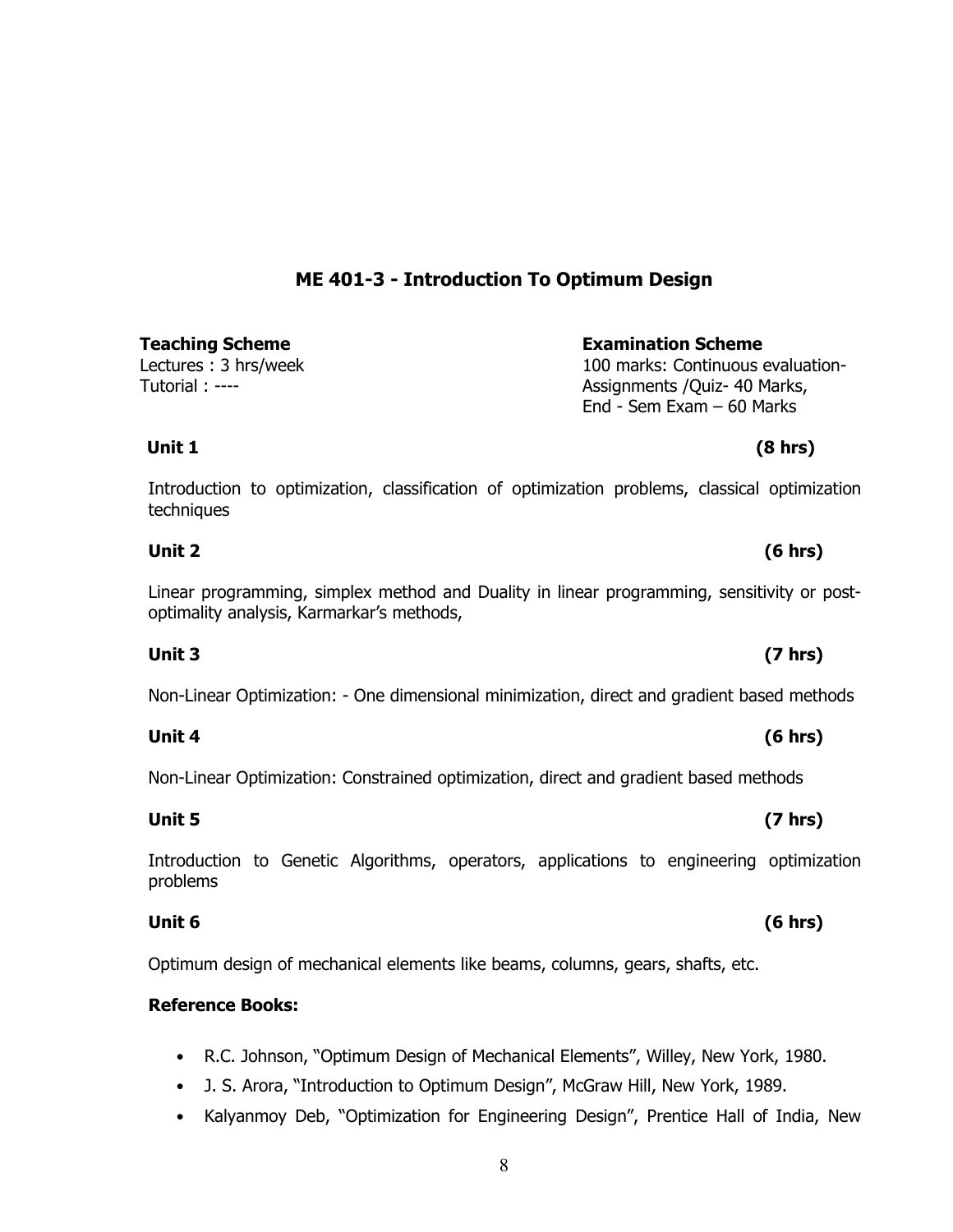Delhi, 2005

- L.C.W. Dixon, "Non-Linear Optimisation Theory and Algorithms", Birkhauser, Boston, 1980.
- R.J. Duffin, E.L. Peterson and C.Zener "Geometric Programming-Theory and Applications", Willey, New York, 1967.
- G.B. Dantzig "Linear Programming and Extensions Princeton University Press", Princeton, N. J., 1963.
- R. Bellman "Dynamic Programming-Princeton" University Press, Princeton, N.J. 1957.

#### **Course outcomes**:

At the end of the course:

- Students will know the principles of optimization.
- Students will be able to formulate an optimization problem
- Students will have knowledge of algorithms for design optimization.
- Students should be able to find the optimum solution of their problems using optimization techniques.

# **ME401-4- Mechanics of Composite Materials**

#### **Teaching Scheme Examination Scheme**

Lectures : 3 hrs/week Tutorial : ----

100 marks: Continuous evaluation-Assignments /Quiz- 40 Marks, End - Sem Exam – 60 Marks

#### **Overview:**

In pursuit of increasing the efficiency of structures use of composite materials is increased. To understand the role of composite materials for replacement of conventional materials, knowing mechanics of composite materials is essential. After understanding this subject you will be able to start stress and strength analysis of any composite structures using FEA (Finite Element Method) based software. Pre-requisite for this course is basics of Solid Mechanics.

### **Introduction**

Definition and characteristics, Overview of advantage and limitations of composite materials, Significance and objectives of composite materials, Science and technology, current status and future prospectus

#### **Basic Concepts and Characteristics**

Structural performance of conventional material, Geometric and physical definition, Material response, Classification of composite materials, Scale of analysis; Micromechanics, Macromechanics, Basic lamina properties, Constituent materials and properties, Properties of typical composite materials

### **Unit 1 (3 hrs)**

# **Unit 2 (4 hrs)**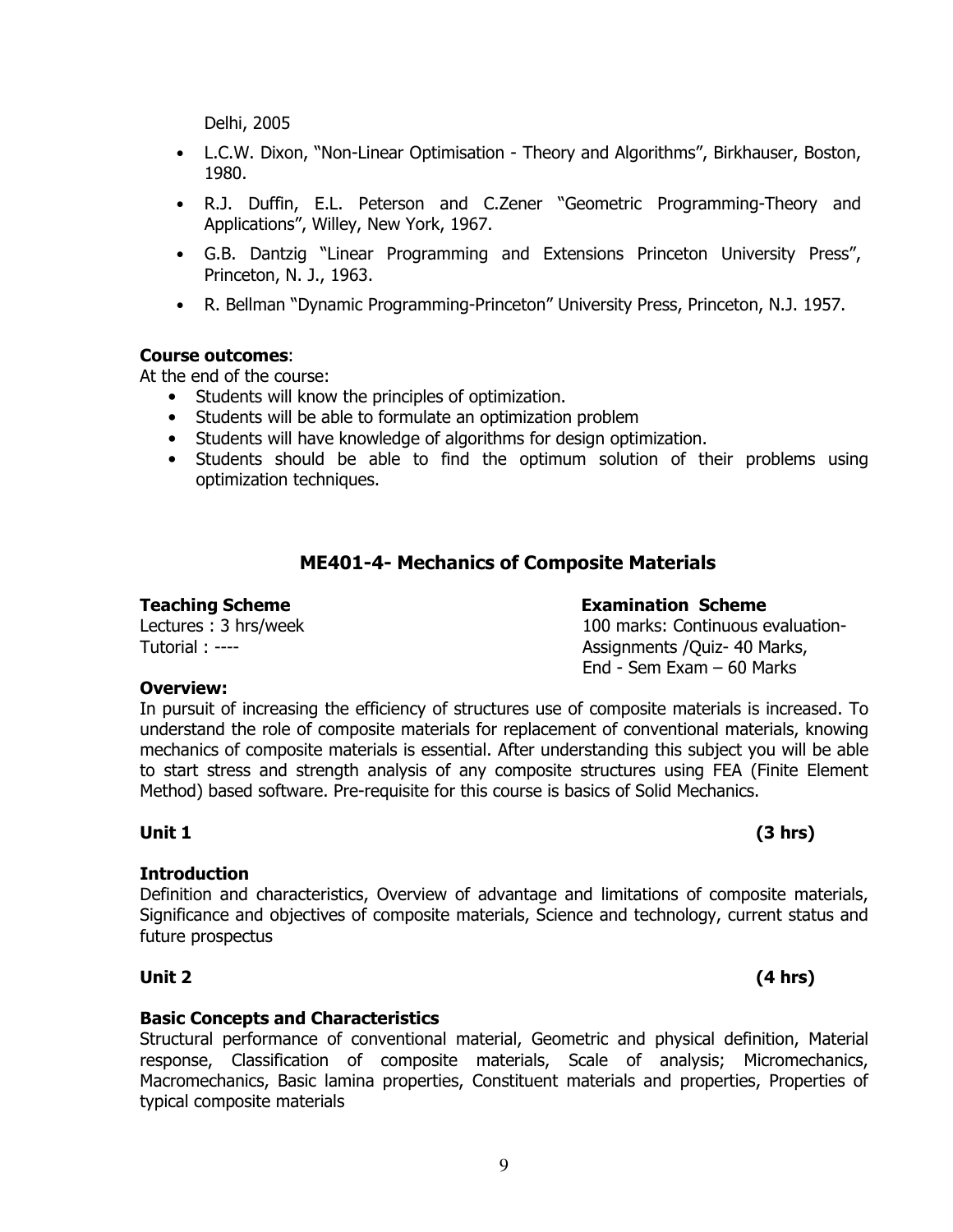### **Unit 3 (5 hrs)**

#### **Elastic Behavior of Unidirectional Lamina**

Stress-strain relations, Relation between mathematical and engineering constants, transformation of stress, strain and elastic parameters

### **Unit 4 (5 hrs)**

### **Strength of Unidirectional Lamina**

Micromechanics of failure; failure mechanisms, Macromechanical strength parameters, Macromechanical failure theories, Applicability of various failure theories

### **Unit 5 (8 hrs)**

### **Elastic Behavior of Laminate**

Basic assumptions, Strain-displacement relations, Stress-strain relation of layer within a laminate, Force and moment resultant, General load–deformation relations, Analysis of different types of laminates Hygrothermal Effects: Hygrothermal effects on mechanical behavior, Hygrothermal stress-strain relations, Hygro-thermoelastic stress analysis of laminates, Residual stresses, Warpage

### **Stress and Failure Analysis of Laminates**

Types of failures, Stress analysis and safety factors for first ply failure of symmetric laminates, Micromechanics of progressive failure; Progressive and ultimate laminate failure, Design methodology for structural composite materials

### **Reference Books:**

- Isaac M. Daniels, Ori Ishai, "Engineering Mechaincs of Composite Materials", Oxford University Press, 1994.
- Bhagwan D. Agarwal, Lawrence J. Broutman, "Analysis and Performance of fiber composites", John Wiley and Sons, Inc. 1990.
- Mathews, F. L. and Rawlings, R. D., "Composite Materials: Engineering and Science", CRC Press, Boca Raton, 2003.
- Madhujit Mukhopadhyay, "Mechanics of Composite Materials and Structures", University Press, 2004.
- Mazumdar S. K., "Composaite Manufacturing Materials, Product and Processing Engineering", CRC Press, Boca Raton, 2002.
- Robert M. Jones, "Mechanics of Composite Materials", Taylor and Francis, Inc., 1999.

### **Course Outcome:**

The student should be able to

- Student will be able to understand the basic concepts and difference between composite materials with conventional materials.
- Students will be able to understand role of constituent materials in defining the average properties and response of composite materials on macroscopic level.

# **Unit 6 (5 hrs)**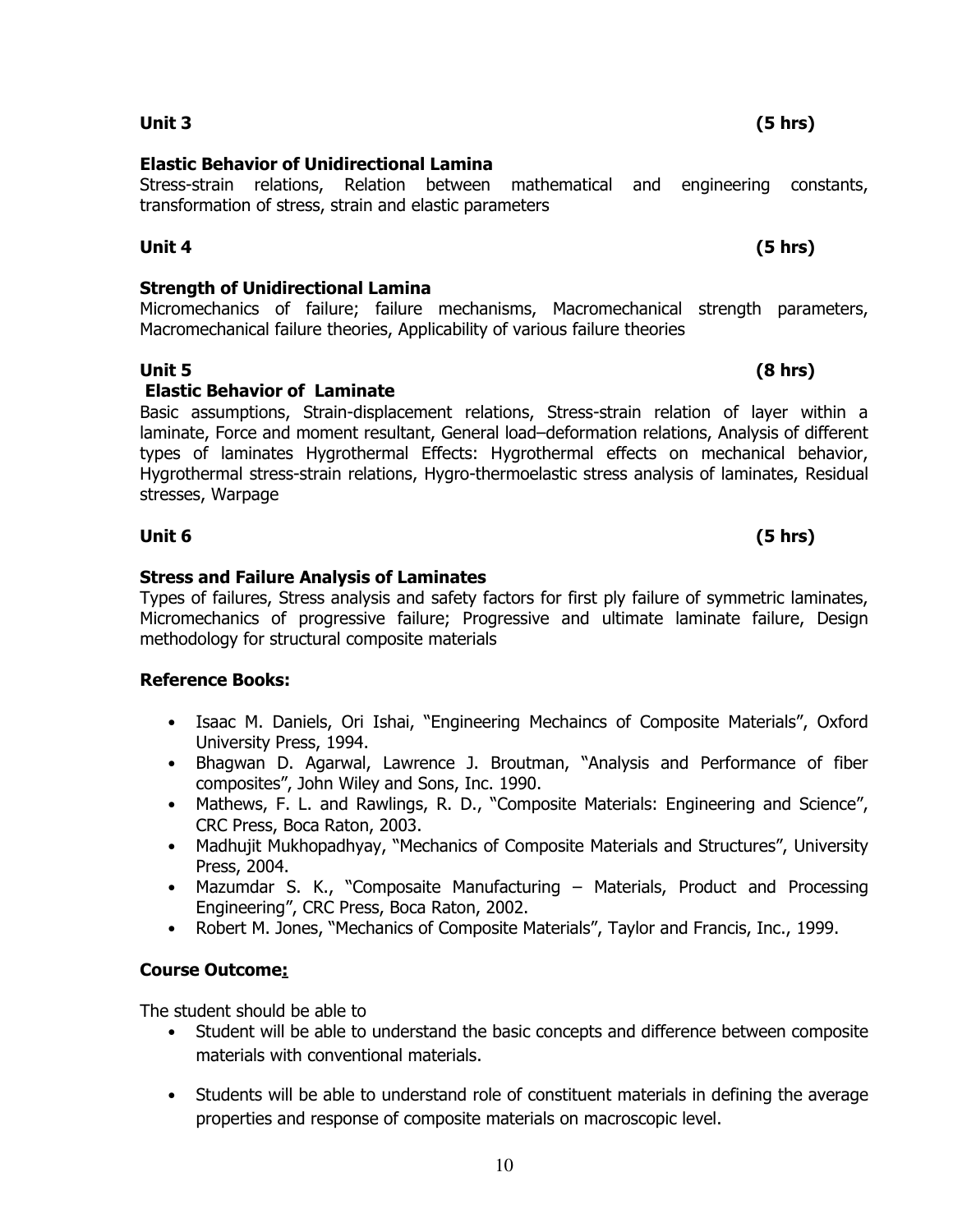- Students will be able to apply knowledge for finding failure envelopes and stress-strain plots of laminates.
- Students will be able to develop a clear understanding to utilize subject knowledge using computer programs to solve problems at structural level.

# **ME 401-5- Industrial Relations & labour Legislation**

**Teaching Scheme Examination Scheme** Lectures : 3 hrs/week Tutorial : ----

100 marks: Continuous evaluation-Assignments /Quiz- 40 Marks, End - Sem Exam – 60 Marks

#### **Objectives**

- To provide basic knowledge in industrial relations and labour laws.
- To enable the students understand the various provisions of Trade Union.
- To impart knowledge on Labour Laws.

### **Unit 1 (7 hrs)**

### **Industrial relations in historical context**

Concepts, Importance, Objectives, Scope, Frame Work of Industrial Relations, Approach to Industrial Relations, Evolution, Conditions for Successful Industrial Relations, Causes of Poor Industrial Relations. Development of IR system in India.

### **Unit 2 (7 hrs)**

### **Labour-management relations:**

Trade unionism, collective bargaining, employee grievances, employee discipline, industrial conflict, labour welfare and social security, Workers' participation in management.

### **Unit 3 (7 hrs)**

India and international labour standards, Judicial activism, alignment, labour policy and industrialization, strategies, New paradigms of industrial relations.

### **Safety**

Causes of Accidents, Prevention, Safety Provision, Industrial Health and Hygiene – Importance, Problems, Occupational Hazards, Diseases.

**Unit 5** 

### **Labour Legislation -I**

### **Unit 4 (6 hrs)**

### **(6 hrs)**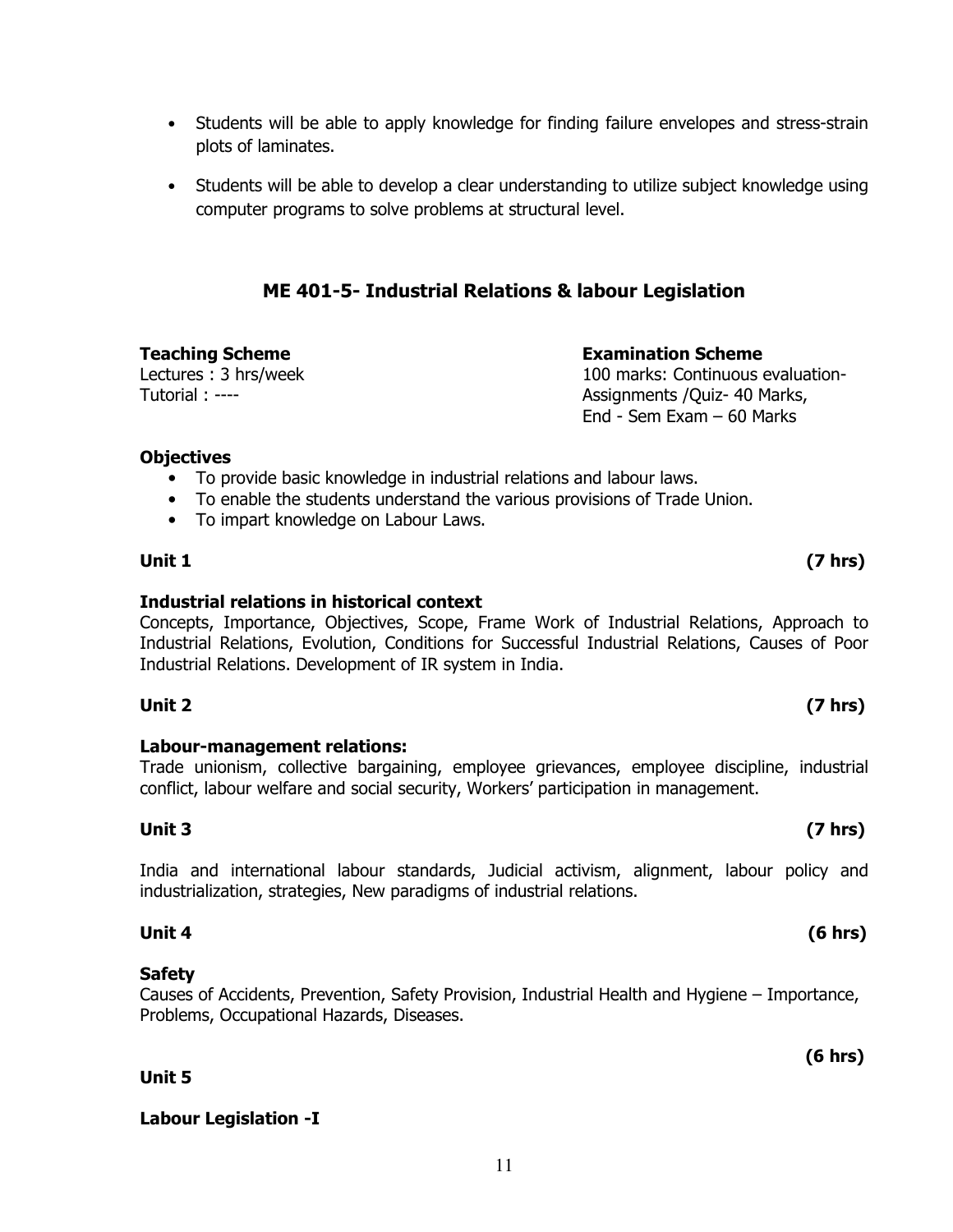Factories Act, Contract Labour Act, Industrial Disputes Act, Employees State Insurance Act, Maternity Benefit Act.

 **(7 hrs)** 

### **Unit 6**

### **Labour Legislation -II**

Minimum Wages Act, Payment of Wages Act, Payment of Bonus Act, Employee Provident Fund Act, Payment of Gratuity Act, Workmen Compensation Act.

### **Reference Books:**

• R.S. Dwivedi, Human Relations & Organizational Behaviour, New Delhi:

Macmillan India Ltd, 2007.

• Ratna Sen, Industrial Relations in India, New Delhi: Shifting Paradigms, Macmillan India Ltd, 2007.

• Dynamics of Industrial Relations, Mamoria AND Mamoria, Himalaya Publishing House.

- Industrial Relations, Venkatratnam, Oxford Books.
- Srivastava, Industrial Relations and Labour laws, Noida: Vikas Publishing, 2007.
- C.S. Venkata Ratnam, Globalization and Labour Management Relations, New Delhi: Response Books, 2007.

### **Course Outcomes:**

After this course students will able to know the provisions in various Labour Laws and its application while retendering services as an employer/employee.

# **ME401-6- Analysis and Synthesis of Mechanism**

Lectures : 3 hrs/week Tutorial : ----

### **Teaching Scheme Examination Scheme**

100 marks: Continuous evaluation-Assignments /Quiz- 40 Marks, End - Sem Exam – 60 Marks

### **Prerequisites:**

- Theory of Machines
- Vector Algebra
- Derivatives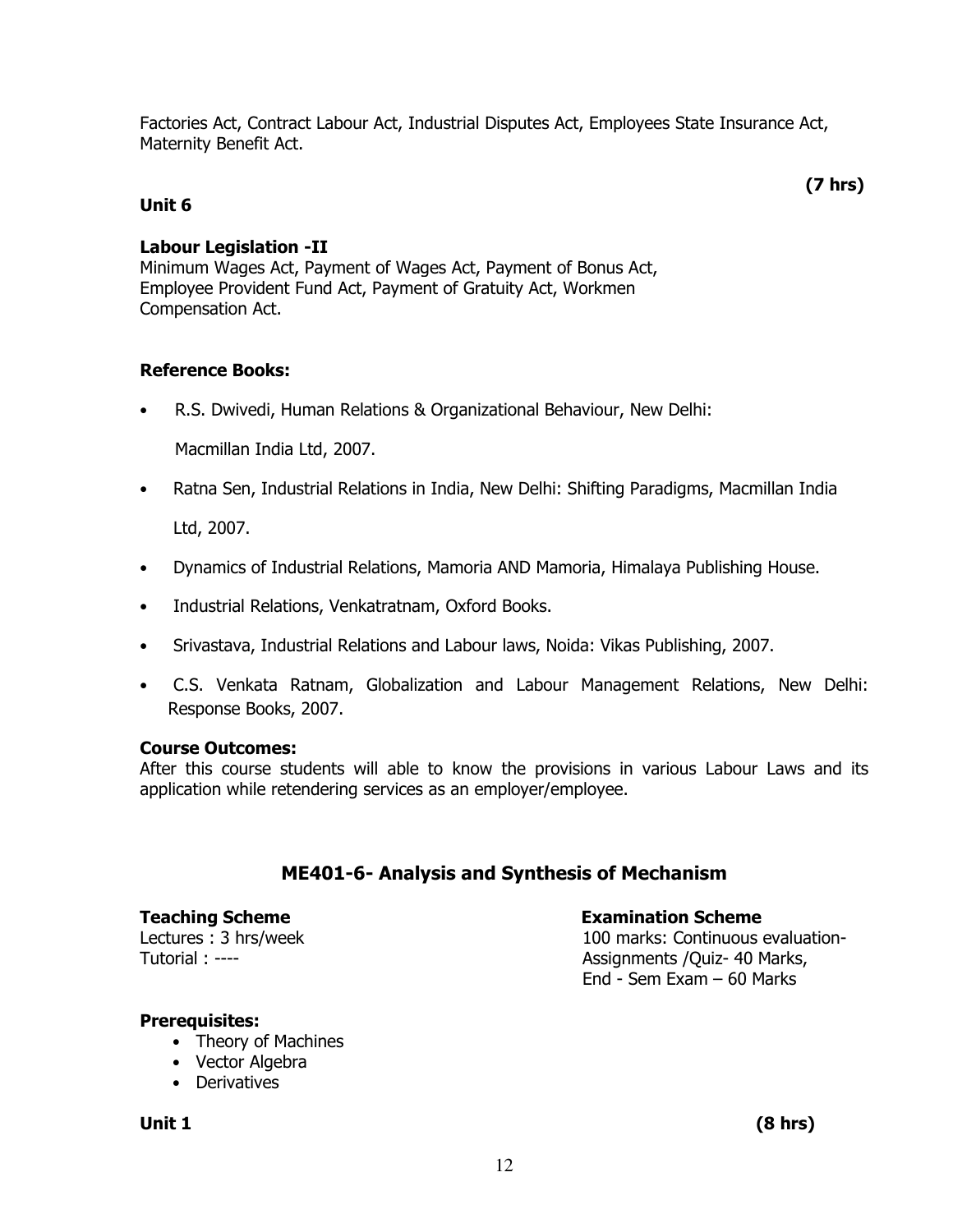Basic Concepts; Definitions and assumptions; planar and spatial mechanisms; kinematic pairs; degree of freedom; equivalent mechanisms; Kinematic Analysis of Planar Mechanisms.

**Unit 2 (8 hrs)** 

Review of graphical and analytical methods of velocity and acceleration analysis of kinematically simple mechanisms, velocity-acceleration, analysis of complex mechanisms by the normal acceleration and auxiliary-point methods,

Curvature Theory: Fixed and moving centrodes, inflection circle, Euler-Savary equation, Bobillier constructions, cubic of stationary curvature, Ball's point, Applications in dwell mechanisms,.

Kinematic Synthesis of planar mechanisms, accuracy (precision) points, Chebesychev spacing, types of errors, Graphical synthesis for function generation and rigid body guidance with two, three and four accuracy points using pole method, centre and circle point curves.

**Unit 4 (7 hrs)** 

Analytical synthesis of four-bar and slider-crank mechanisms, Freudenstein's equation, synthesis for four and five accuracy points, compatibility condition, synthesis of four-bar for prescribed angular velocities and accelerations using complex numbers, three accuracy point synthesis using complex numbers.

Coupler Curves : Equation of coupler curve, Robert-Chebychev theorem, double points and symmetry, Kinematic Analysis of Spatial Mechanisms, Denavit-Hartenberg parameters, matrix method of analysis of spatial mechanisms

### **Reference Books:**

- R.S. Hartenberg and J. Denavit, "Kinematic Synthesis of Linkages", McGraw-Hill, New York, 1980.
- Robert L.Nortan ,"Design of Machinery',Tata McGraw Hill Edition
- Hamilton H.Mabie,"Mechanisms and Dynamics of Machinery",John Wiley and sons New York
- S.B.Tuttle,"Mechanisms for Engineering Design" John Wiley and sons New York
- A. Ghosh and A.K. Mallik, "Theory of Machines and Mechanisms", Affiliated East-West Press, New
- Delhi, 1988.
- A.G. Erdman and G.N. Sandor, "Mechanism Design Analysis and Synthesis", (Vol. 1 and 2), Prentice
- Hall India, 1988.

# *Unit 5* **(7 hrs)**  *CONS* (7 hrs)

# **Unit 6 (7 hrs)**

# **Unit 3 (8 hrs)**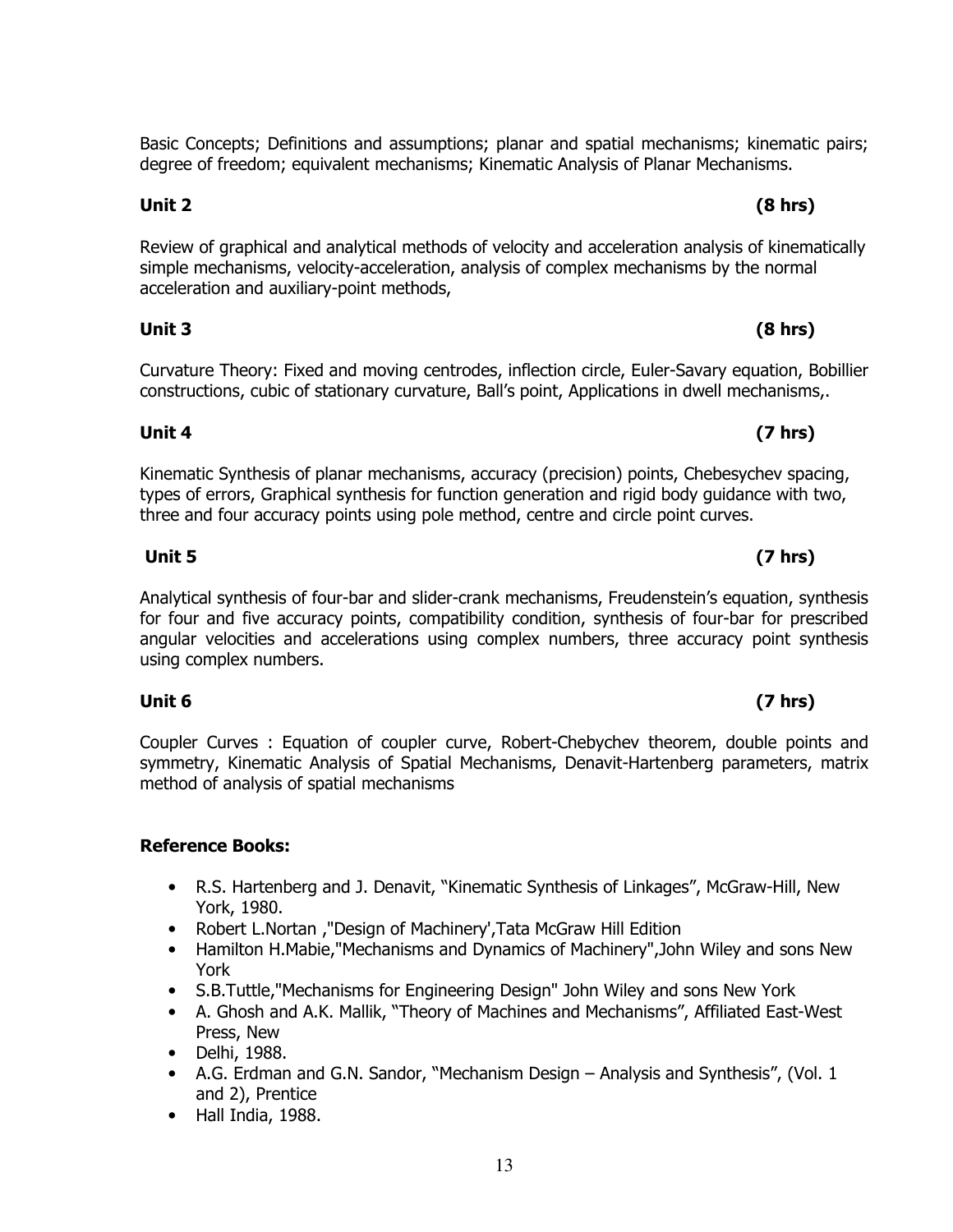- A.S. Hall, "Kinematics and Linkage Design", Prentice Hall of India.
- J.E. Shigley and J.J. Uicker, "Theory of Machines and Mechanisms", 2nd Edition, McGraw-Hill, 1995.

#### **Course Outcomes:**

- Develop an understanding of basic motion analysis and synthesis application concepts.
- Demonstrate proficiency in kinematics and kinetics, as well as vector mathematics.
- Identify Degrees of Freedom and working condition of various common mechanisms.
- Apply synthesis methods to construct mechanisms to achieve desired motions.
- Utilize analysis techniques to find mechanism positions, velocities, accelerations.
- Apply synthesis and analysis techniques to solve open ended mechanism design problems.
- Communicate experimental findings in appropriate written report form
- Learn to make engineering judgments

# **ME 402 – CAD/CAM**

Lectures : 3 hrs/week Tutorial : 1 hr/week

#### **Teaching Scheme Examination Scheme**

100 marks: Continuous evaluation-Assignments /Quiz- 40 Marks, End - Sem Exam – 60 Marks

# **Unit 1 (4 hrs)**

**Fundamentals of CAD/CAM**- Product cycle and CAD/CAM/CIM product cycle, Features of CAD/CAM software, selection of software. CAD workstation configurations.

**Geometric Modeling**- 2D vs 3D Geometric model, Introduction to Wireframe, surface and solid modeling techniques. Geometry vs Topology, Requirements of Geometric Modeling, Geometric Modeling Methods: Constructive Solid Geometry (CSG), Boundary Representation (Brep), Feature based Modeling, Direct (History less) Modeling, behavior modeling, 3D scan modeling

### **Unit 2 (8 hrs)**

**Geometric Transformation**- 2D geometric transformations (translation, rotation, scaling, reflection, shear) Homogeneous co-ordinate representation, Inverse transformations, Composite transformations, 2D Geometric mapping, 3D transformations, 3D geometric mapping.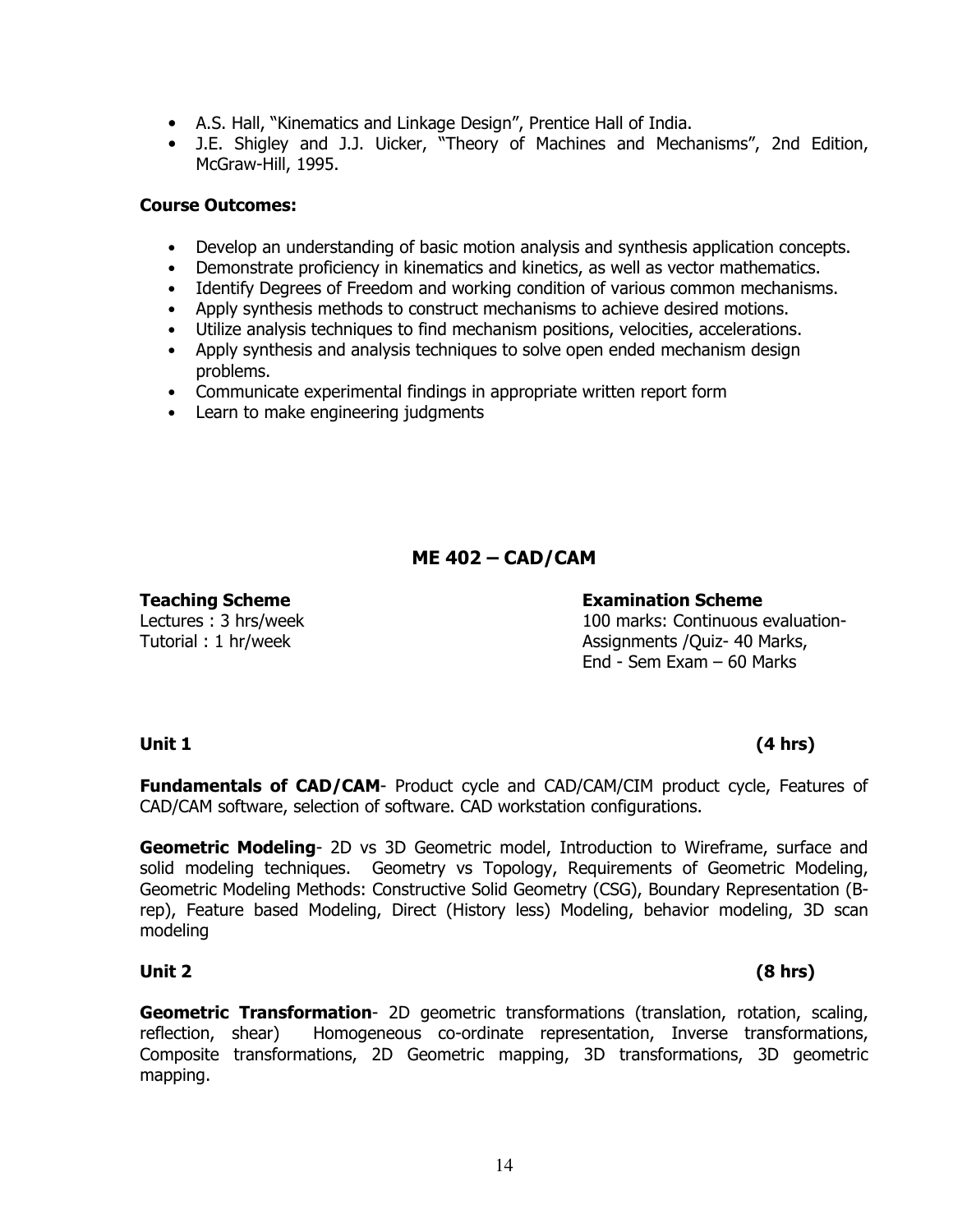**Projective Transformations** - Parallel vs perspective projection, One point, two points and three points perspective projection, Orthographic projections: Multiview, Axiometric.

**Mathematical Representation of Curves**- Analytic Curves, Line, Circle, Parabolas, Hyperbolas, Ellipses, Conics, Synthetic Curves, Hermite Cubic Spline, Bezier Curv, B-Spline curve..

**Mathematical Representation Surface-** Analytic Surfaces, Synthetic Surfaces, Introduction to CAD data exchange formats.

### **Unit 4 (6 hrs)**

### **Computer Numerical Control Machines**

**a)Fundamentals**- Introduction to NC/CNC/DNC machines. Classification of NC systems, Axis nomenclature, Interpolation, features of CNC controllers, Advantages of CNC technology.

**b) Machine tools** - Types of CNC machines- (Turning & Machining centers and their configurations), Construction features of CNC machines- stepper & servo drive motors, Slide ways, Ball screws, Automatic tool changer (ATC), Pallets, Swarf removal systems

### **Part Programming for CNC Machines**

**a)Manual Part Programming** - Process planning, NC words, Details of G and M codes., Programming formats, Part programming for CNC lathe and milling machines.Canned cycles, subroutines and Do loops, Tool radius and length compensations.

**b) Computer Aided Part Programming** - Introduction, Steps in computer aided part programming, CNC programming using CAM softwares, CNC program verification and simulation.

### **Unit 6 (4 hrs)**

### **Rapid Prototyping and Manufacturing**

Introduction to Rapid Prototyping, rapid tooling and rapid manufacturing. Process of rapid prototyping. Different techniques of Rapid prototyping and their applications.

### **Text Books:**

- Bedworth, Wolfe & Henderson -Computer Aided Design & Manufacturing McGraw Hill
- Groover M. P. & Zimmer E. W.-CAD/CAM Pearson Education, 2003
- P.N. Rao -CAD/CAM, Principles & Applications-Tata McGraw Hill
- T.K. Kundra- Numerical Control& Computer aided Manufacturing –TMH
- P. Radhakrishnan CAD/CAM/CIM –New Age International Ltd.Publishers New Delhi

## **Unit 3 (8 hrs)**

**Unit 5 (8 hrs)**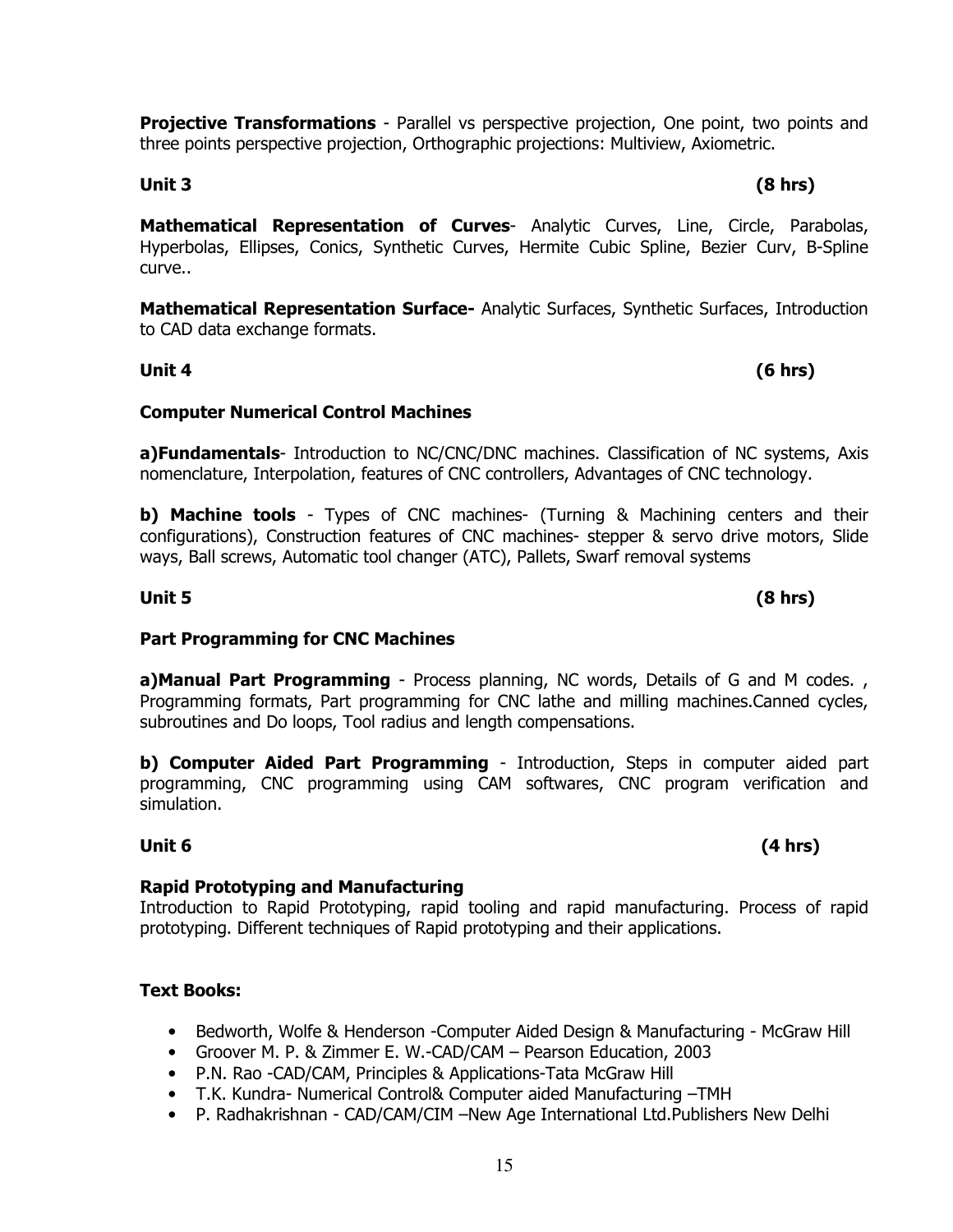• M.E. Mortenson - Introduction to Computer Graphics - Industrial Press Inc, New york

### **Reference Books:**

- Ibrahim Zeid Mastering CAD/CAM Tata McGraw-Hill Publishing Company Ltd., New Delhi-8.
- David F. Rogers, J. Alan Adams Mathematical Elements for Computer Graphics, Tata McGraw-Hill Publishing Company Ltd., New Delhi-8.

### **Course Outcomes:**

- Students will demonstrate fundamental knowledge of CAD/CAM
- Students will be able to solve numerical on transformation and modeling of curves.
- Students will be able to generate the tool path for parts.
- Students will be able to write CNC program
- Students will know the terminology of 3D printers and scanners

# **ME 403 - Refrigeration and Air Conditioning**

Lectures :3 hrs/week Tutorial : ----

### **Teaching Scheme Examination Scheme**

100 marks: Continuous evaluation-Assignments /Quiz- 40 Marks, End - Sem Exam – 60 Marks

# **Unit 1 (5 hrs)**

### **Application Of Second Law Of Thermodynamics**

A Refrigerating Machine – The Second Law Interpretation, Energy Ratios or COP, Power Consumption of a Refrigerating Machine, Best Refrigeration Cycle, vapour as a Refrigerant in Reversed Carnot Cycle Limitations of Carnot Cycle with Gas as a Refrigerant, Reversed Brayton or Joule or Bell Coleman Cycle,Introduction to aeroplane air conditioning cycles (Only Theory)

### **Vapour Compression System**

Limitations of Reversed Carnot Cycle with vapour as a Refrigerant, Dry versus Wet Compression, Throttling versus Isentropic Expansion, Vapour Compression Cycle, Pressure Enthalpy Diagram and Calculations, Suction State for Maximum COP, Standard Rating Cycle and effect of Operating Conditions, effect of Evaporator Pressure Effect of Condenser Pressure, effect of Suction Vapour Superheat, effect of Liquid Sub cooling, Using Liquid- Vapour Regenerative Heat Exchanger, Actual Vapour Compression Cycle (Numerical Treatment)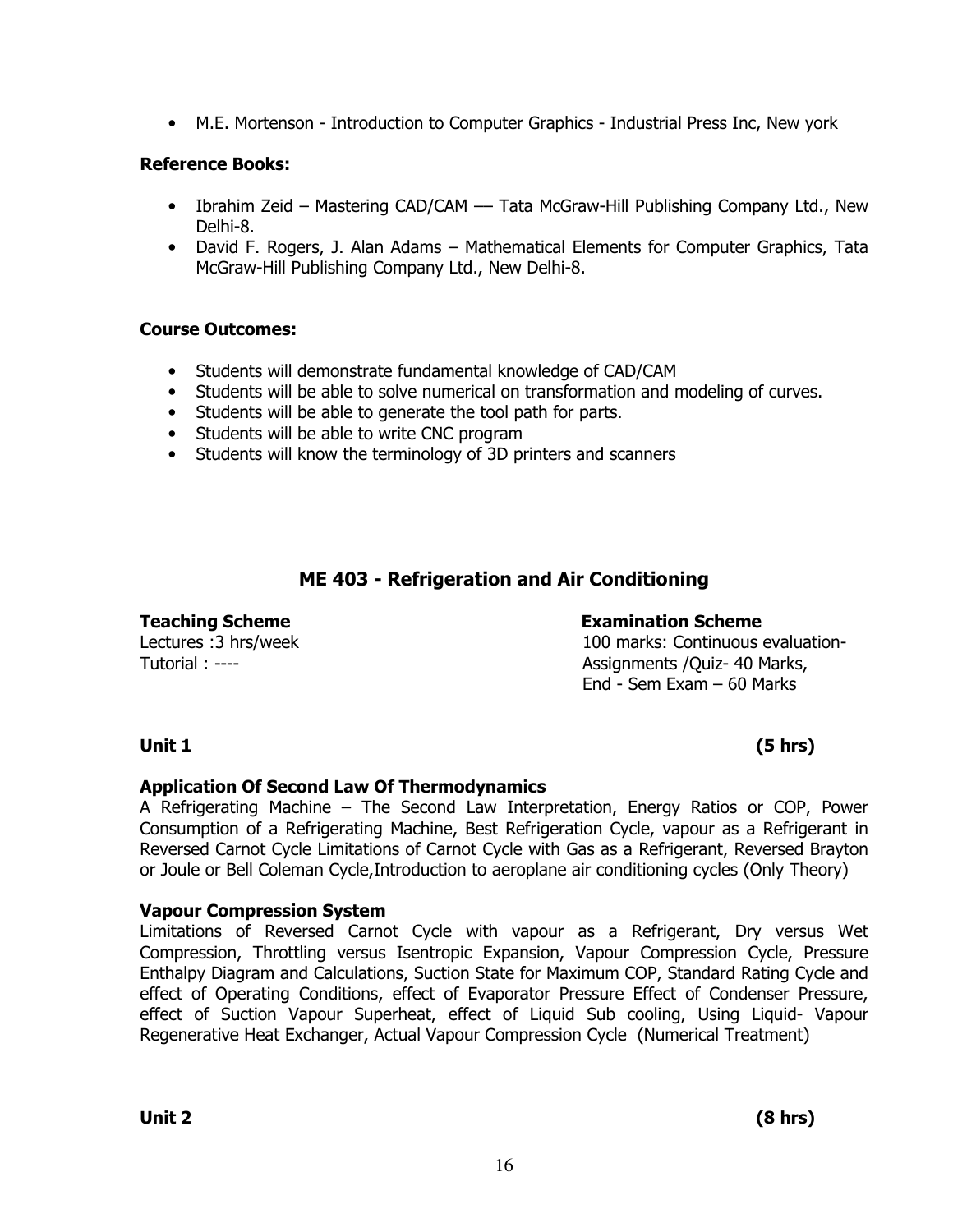### **Multipressure Systems**

Flash Gas Removal, Flash Intercooling, Choice of Intermediate Pressure, Complete Multistage Compression System, Multi-evaporator Systems, Cascade Systems, Solid Carbon Dioxide-Dry Ice, Manufacture of Solid Carbon Dioxide, System Practices for Multistage Systems (Numerical treatment).

#### **Refrigerants**

A Survey of Refrigerants, Designation of Refrigerants, Selection of a Refrigerant, Thermodynamic, Chemical, Physical, and safety Requirements, Refrigerant Piping and Design, Lubricants in Refrigeration Systems, Secondary Refrigerants, Ozone depletion, Global warming, green house effect, Environment friendly refrigerant. (Theoretical only)

### **Refrigerant Compressors**

Types of Compressors, Thermodynamic Processes during Compression, Volumetric Efficiency of Reciprocating Compressors, Effect of Clearance on work, Principal Dimensions of a Reciprocating Compressor, Performance Characteristics of a Reciprocating Compressor, Capacity Control of Reciprocating Compressors, Rotary Compressors, Screw Compressors, Scroll Compressors, Centrifugal Compressors, Calorimetric Testing as per I.S Conditions. (Numerical Treatment)

### **Condensers, Evaporators And Expansion Devices**

Construction and working, Types of condensers, evaporators and expansion devices, Capillary Tube and Its Sizing

### **Unit 4 (8 hrs)**

### **Psychometrics Of Air – Conditioning Processes**

Properties of moist Air, Working Substance in Air Conditioning, Psychometric Properties, Psychometric Chart, Mixing Process, Basic Processes in Conditioning of Air Psychometric Processes in Air – conditioning Equipment comfort conditions, (Numerical Treatment),

**Load Calculation And Applied Psychrometrics**  Preliminary Considerations, Internal Heat Gains, System Heat Gains, Break-up of ventilation

**Unit 5 (10 hrs)** 

Load and Effective Sensible Heat Factor, Cooling-load Estimate, Heating – load Estimate, Psychometric Calculations for Cooling, Design of air conditioning equipment, Numerical examples, Introduction to duct design.

#### **Unit 6 (6 hrs)**

#### **Vapour Absorption Systems**

Introduction, Principle, aqua-ammonia,Lithium-bromide and Electrolux Systems, Performance analysis(Numerical treatment)

#### **Text Book:**

• Arora C. P. "Refrigeration and Air Conditioning", Tata McGraw-Hill Publishing Company Ltd., New Delhi, 1981.

# **Unit 3 (8 hrs)**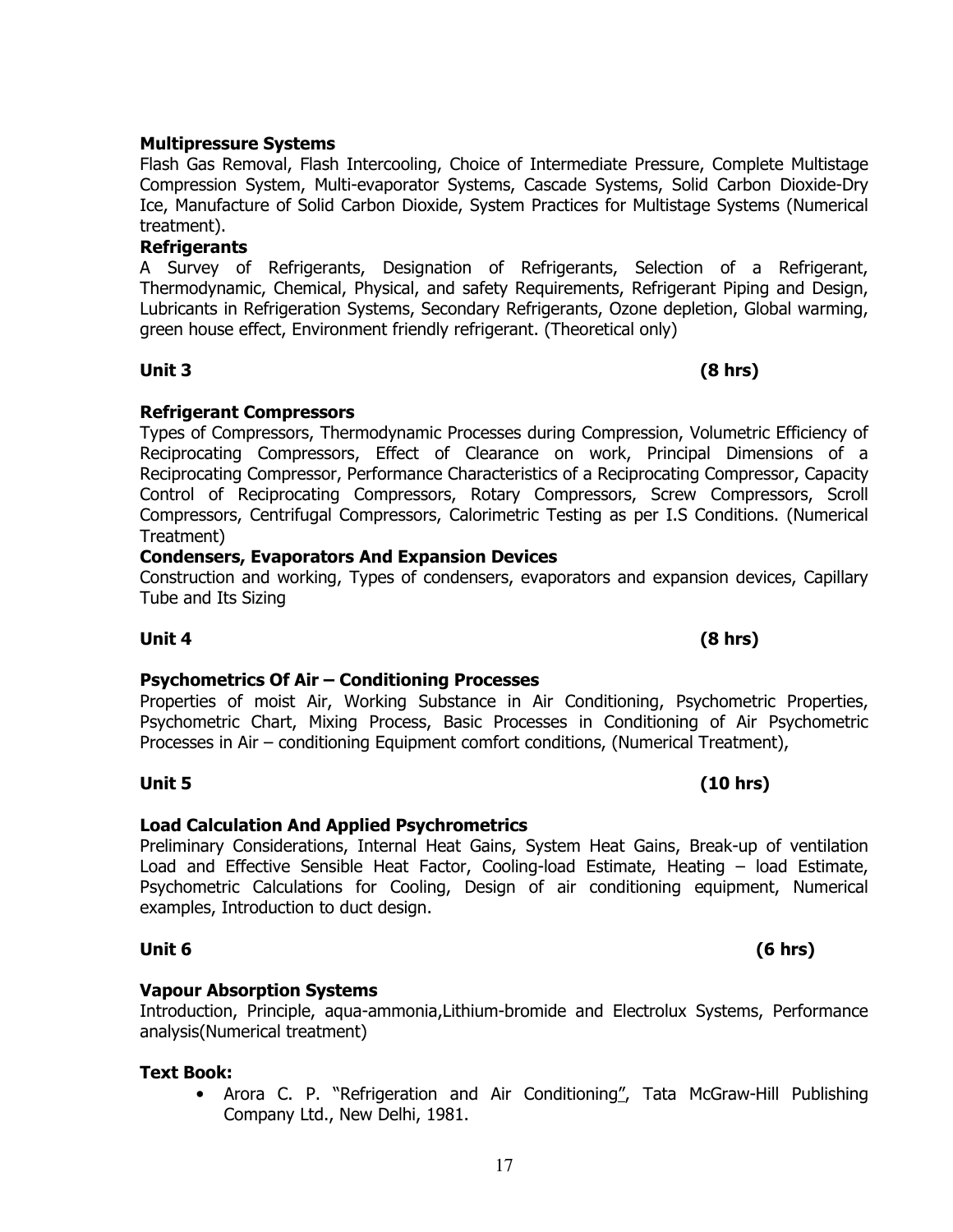#### **Reference Books:**

- ASHRAE Handbook, Fundamentals, 1993.
- Dossat R.J. "Principles of Refrigeration", Wiley Eastern Limited, New Delhi, 1991.
- Stoecker W.F. "Refrigeration and Air Conditioning", Tata McGraw-Hill Publishing Company Ltd., New Delhi, 1958.
- K. C. Koelet and T.B. Gray, "Industrial Refrigeration, Principles, Design and applications", The McMillan Press Ltd, London, 1992.

#### **Course Outcomes:**

- Students will demonstrate an understanding of the need and importance of HVAC technology, the typical and some advanced and innovative schematic designs, and the goals of HVAC engineering and HVAC systems.
- Students will demonstrate an understanding thermal comfort conditions with respect to temperature and humidity and human clothing and activities and its impact on human comfort, productivity, and health.
- Students will demonstrate an understanding of psychrometrics and its application in HVAC engineering and design and will practice or observe psychrometric measurements.
- Students will demonstrate an understanding of heat transfer in buildings with a given architectural design and its application to heating and cooling load estimation especially including thermal lag effects by conducting a detailed annual load analysis for a representative building and present the results of this analysis in a formal report possibly including recommendations for energy conservation.
- Students will demonstrate an understanding of the engineering and operation of vapor compression and possibly heat-driven refrigeration systems and evaporative cooling systems and understand contemporary issues of ozone depletion and global warming potential with respect to refrigeration systems.

# **ME404 – CAD/CAM – Laboratory**

**Teaching Scheme Examination Scheme** 

Practical - 2 hrs/week Term work - 50 marks Practical/Oral- 50 marks

### **List of experiments (Any Seven):**

- 1. Study of typical CAD/CAM laboratory Workstation specifications, networking layouts, CNC machines, 3D printer, Scanner specifications. Typical layout of CAD/CAM lab.
- 2. Use of CAD software to create 3-D models.
- 3. Use of CAD software to create assembly of components.
- 4. Create part and Assembly drawings
- 5. Design automation using CAD programming
- 6. Manual part programming for CNC lathe machine.
- 7. Manual part programming for CNC milling machine.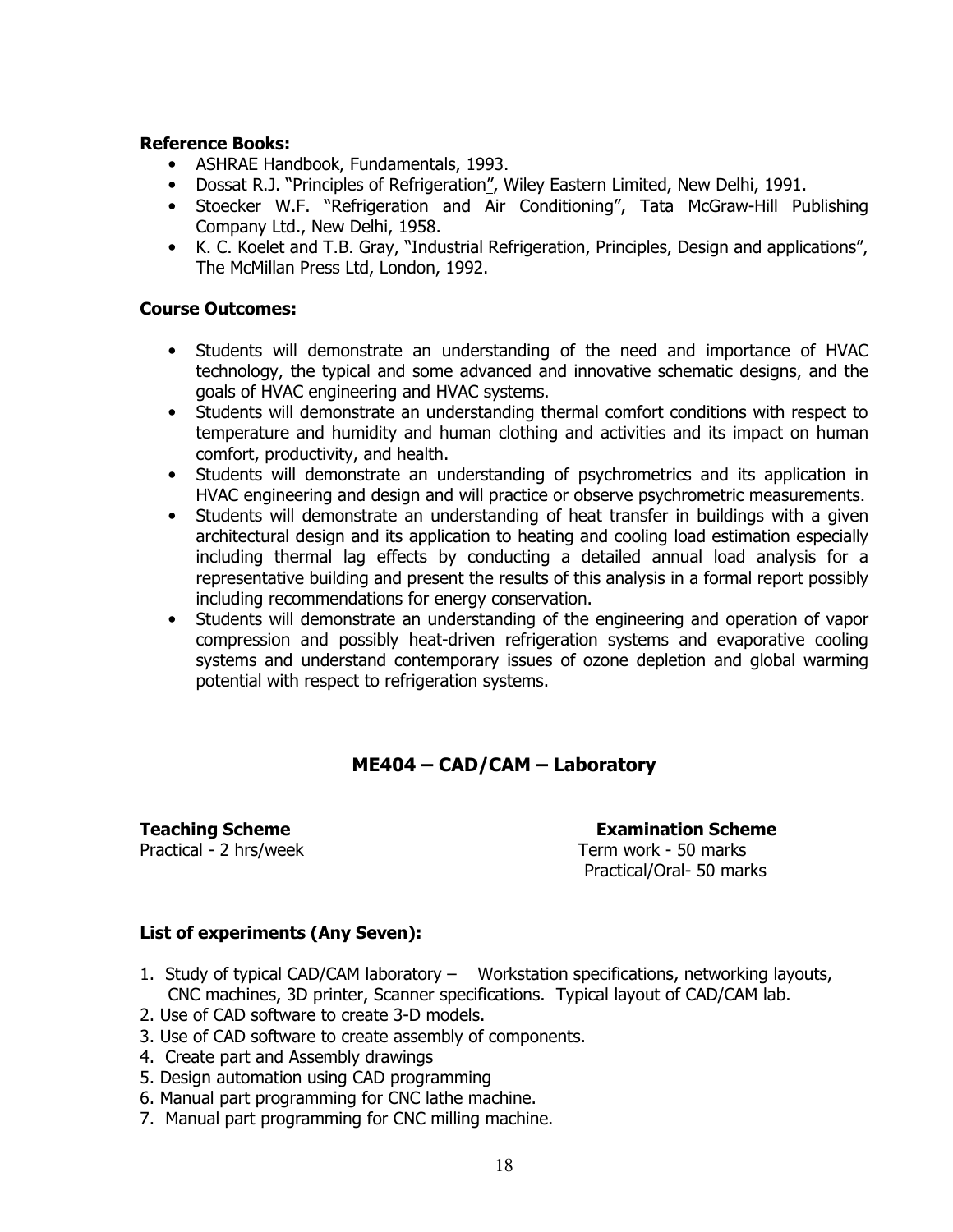- 8. Computer aided part programming ( Use of CAM software)
- 9. Study of 3D printers and scanners.

#### **Course Outcomes:**

- Students will be able to use CAD/CAM software.
- Students will be using CNC codes for programming.
- Students will be able to use 3D printers.

### **ME 405 - Refrigeration and Air Conditioning Laboratory**

Practical – 2 hrs/week Term work – 50 marks

**Teaching Scheme Examination Scheme** 

Practical/Oral- 50 marks

#### **List Of experiments The students should perform the following experiments.**

- 1. Trial on Refrigeration unit to determine cooling capacity and COP.
- 2. Trial on Air Conditioning Unit.
- 3. Trial on ice-plant
- 4. Trial on air cooler
- 5. To study the various expansion devices
- 6. To study the compressor
- 7. To study evaporators and condensers
- 8. Capacity control of compressors
- 9. Study of Vapour Absorption Systems

### **ME 406 – Project I**

#### **Teaching Scheme Examination Scheme**

Practical – 8 hrs/week Term work - 50 marks Practical/Oral- 50 marks

The students in a group of not more than FOUR will work under the guidance of the faculty member on the project work undertaken by them. The completion of work, the submission of the report and assessment should be done at the end of Part I (1st Semester). The project work may consist of,

1. A comprehensive and up-to-date survey of literature related to study of a phenomenon or product.

2. Design of any equipment and / or its fabrication and testing.

- 3. Critical Analysis of any design or process for optimizing the same.
- 4. Experimental verification of principles used in applications related to Production Engineering.
- 5. Software development for particular applications.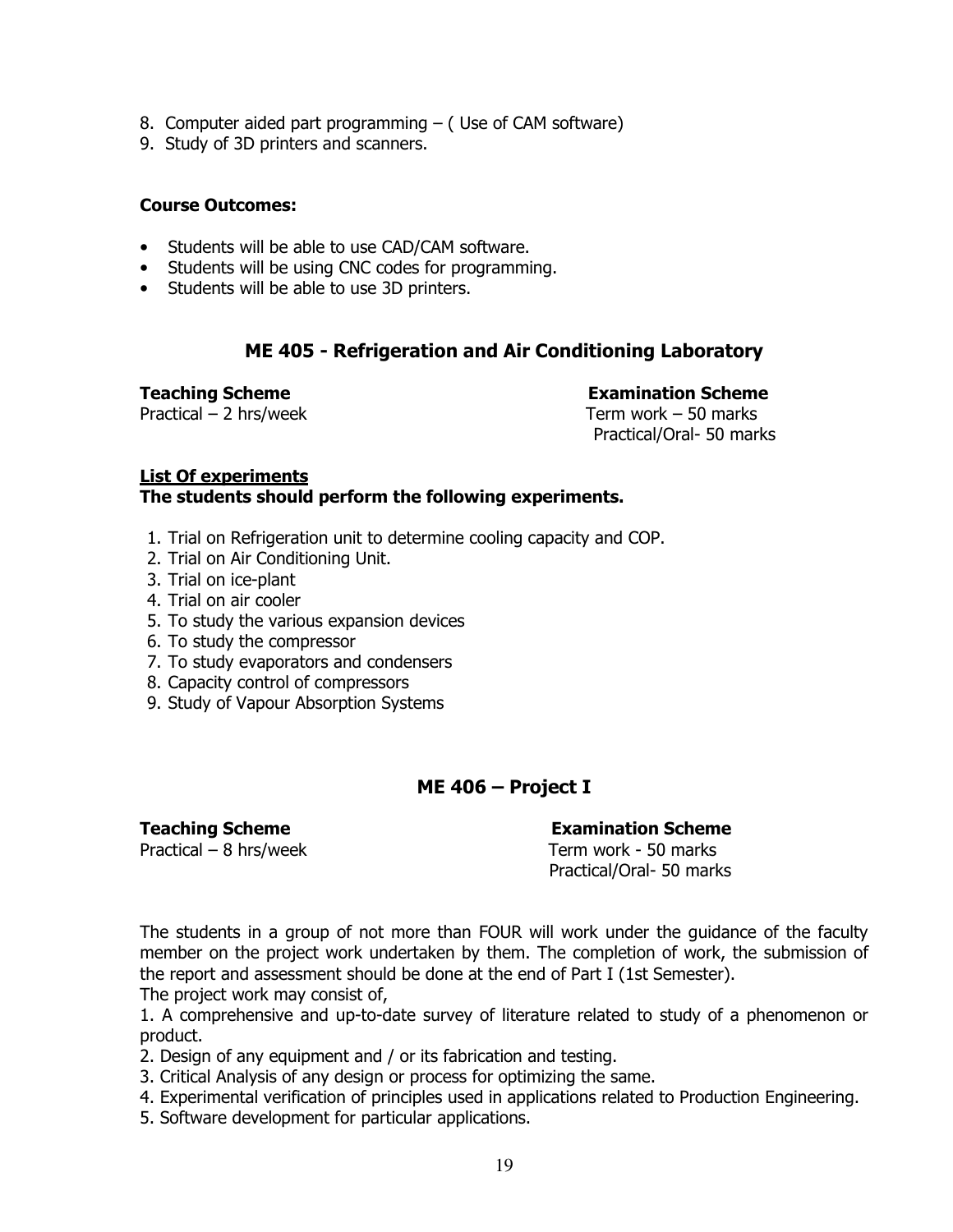6. A combination of the above.

The objective is to prepare the students to examine any design or process or phenomenon from all angles, to encourage the process of independent thinking and working and to expose them to industry. The students may preferably select the project works from their opted elective subjects.

A synopsis of the selected project work (two to three pages typed on A4 size sheets) certified by the project guide, should be submitted before the month of June of year. The synopsis shall be a part of the final project report.

The students should submit the report in a prescribed format, at the end of  $1<sup>st</sup>$  semester. The report shall be comprehensive and presented in duplicate, typed on A4 size sheets and bound.

1. Term work will be assessed by the project guide along with one colleague appointed by the Head of Department.

2. The students will be examined orally by the external examiner and the project guide, as the internal examiner. Marks will be awarded on the basis of the work done and performance in the oral examination

### **ME 407 – Seminar**

**Teaching Scheme**  Examination Scheme **Examination** 

Practical – 2 hrs/week Term work - 50 marks

Practical/Oral- 50 marks

Before the end of Part I, each student will have to deliver a seminar on a subject mutually decided by candidate and his/her guide. The student should select the topic for his/her seminar other than project work. The seminar topic should be latest and ahead of the scope of curriculum. The student, as a part of the term work, should submit the write-up of the seminar topic in duplicate, typed on A4 size sheet in a prescribed format and bound at the end of semester. The performance of the student will be evaluated on the basis of the contents, the presentation and discussion during the delivery of seminar before the evaluation committee appointed by the Department.

**Liberal Learning Course**

**Intellectual Property Rights** 

**Open Elective –II** 

**OEC - Renewable Sources of Energy**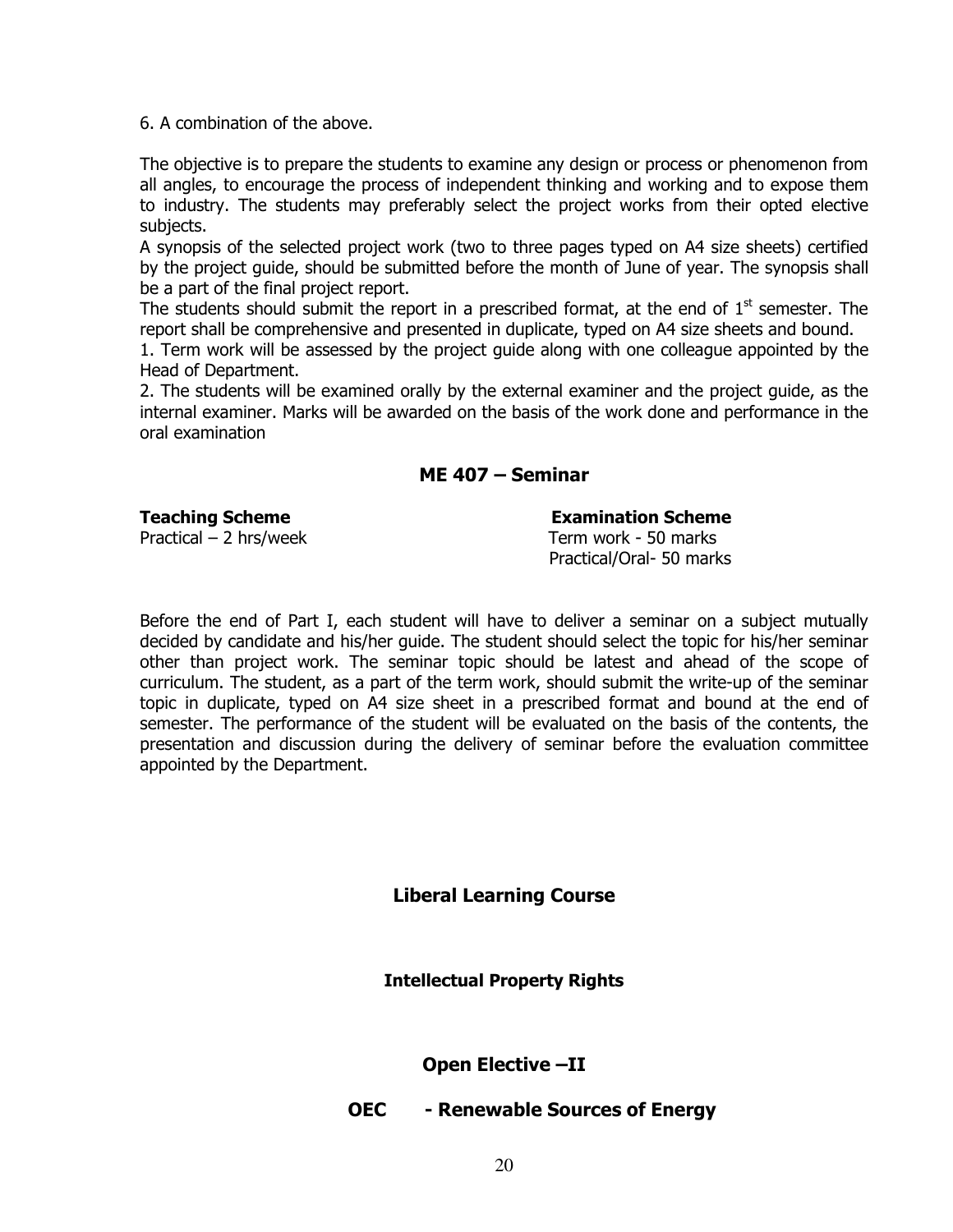Lectures : 3 hrs/week Tutorial : ----

#### **Course Objectives:**

- On the background of depleting sources of conventional energy, demonstrate significance of renewable Sources of energy and technologies of their Utilization
- Enable the students to estimate the potential of different resources at different numerical exercises
- Understand economics of renewable energy system
- Expose them to conceptualize and design renewable energy appliances and equipment
- Enable them to independently analyze, implement and asses the existing real life systems
- Develop a professional insight about renewable energy technologies so as to motivate all concerned for enhanced employment of renewable energy option

#### **Unit 1 (6 hrs)**

**Introduction:** Indian Scenario, Need, Characteristics and challenges in the successful utilization of renewable energy sources**,** Jawaharlal Nehru National Solar Mission (JNNSM) **Solar Energy Resource:** Estimation of Potential of the Sun. Solar Extraterrestrial Radiation, Spectral Distribution, Earth sun angles, observer sun angles, Tilt factor, solar radiation intensity incident on tilted surface. Measurement of Solar Radiation

**Low temperature applications of Solar Thermal Energy –**Water and air Heating, Flat Plate collectors, losses, Performance evaluation, storage, Testing and standards, Economics, Subsidies and incentives available

**Medium and high temperature applications of Solar Thermal Energy –** Concentrating collectors, classification, types and suitability, tracking, Performance evaluation, Industrial Process heating systems, Solar thermal power generation, technologies, Storage issues and challenges in the commercialization.

**Solar Photovoltaic Conversion-** Basic Semiconductor Physics, A generic photovoltaic cell, Modules and Arrays, Impact of Temperature and Shading on the performance of a PV module, Stand alone and grid connected Solar Photovoltaic Systems, components, system design and economics

# **Unit 2 (6 hrs)**

# **Unit 3 (6 hrs)**

# **Unit 4 (6 hrs)**

# **Unit 5 (6 hrs)**

### **Teaching Scheme Examination Scheme**

100 marks: Continuous evaluation-Assignments /Quiz- 40 Marks, End - Sem Exam – 60 Marks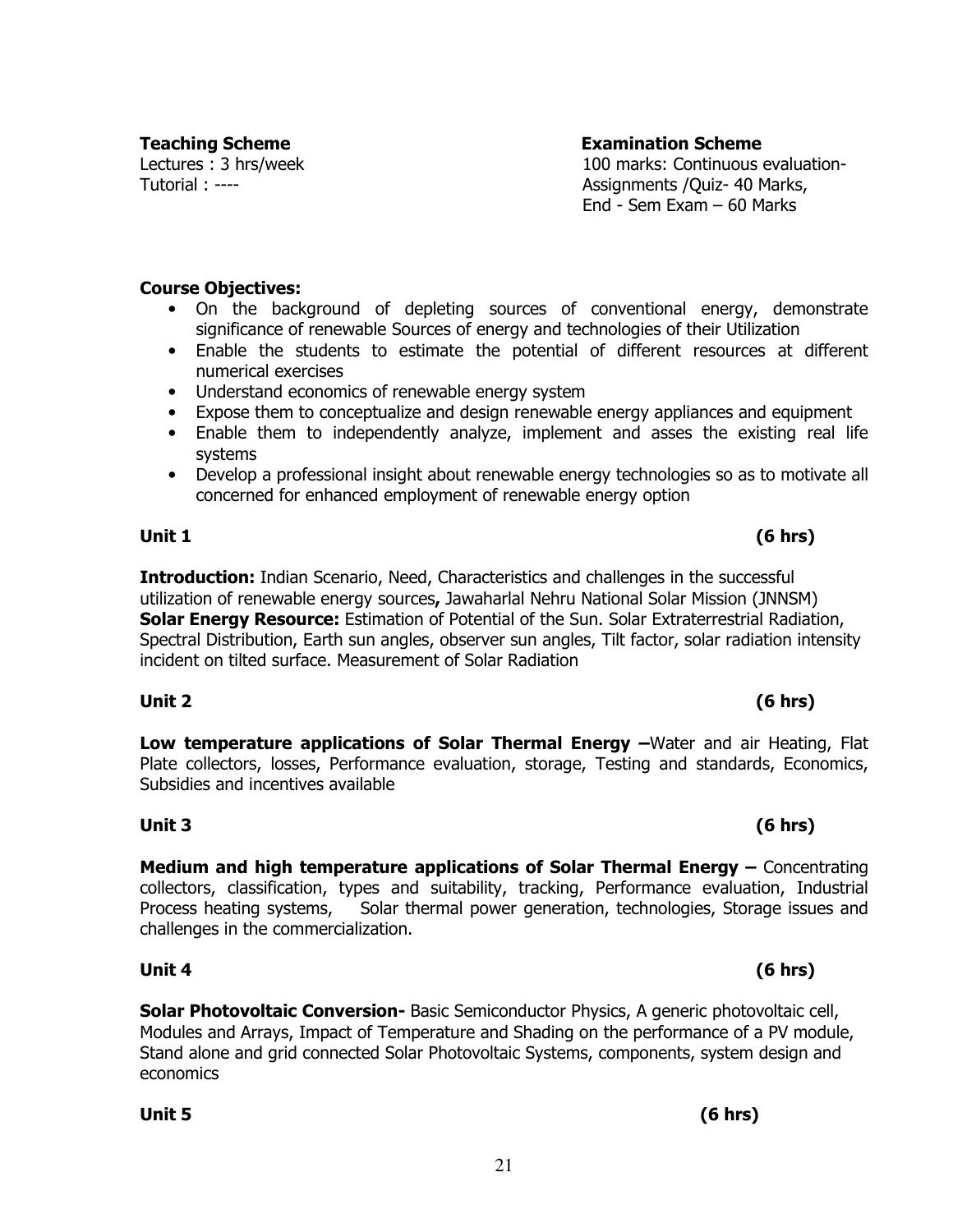**Wind power systems –** Types of Wind turbines, Terminology, Impact of tower height, Maximum Rotor efficiency (Betz Limit), Wind turbine generators, Average power in wind, Estimation of wind availability, performance evaluation.

.

**Bio-Energy:** Biomass as a source of energy, Classification of biomass, Biomass conversion processes, Types of gasifiers, Briquetting, Gasification and combustion of biomass, Biomethanation, Biogas as a rural energy source, Environmental significance, Biogas production mechanism, Biogas plant and its components, Types of biogas plants, Design and construction features.

#### **Reference Books:**

- S. P. Sukhtme, J. K. Nayak, Solar Energy Principles of Thermal Collection and Storage, Tata McGraw Hill
- Duffie John A.and Beckman William A., Solar Engineering of Thermal Processes, John Wiley and Sons,Inc. Second Edition, 1991
- Gilber Masters, Renewable and Efficient Power Systems, Wiley Inter-science, John Wiley and Sons. Inc. ,2004
- Tiwari G. N. and Ghosal M. K. Fundamentals of Renewable Energy Sources, by, Narosa Publishing House
- Garg H.P., Prakash J., Solar energy Fundamentals and Applications, Tata Mc Graw Hill Publishing Company, New-Delhi, Latest Edition
- www.mnre.gov.in for JNNSM document and subsidies
- V.V. N. Kishore, Editor, Renewable Energy Engineering and Technology, A knowledge Compendium, The Energy and Resources Institute, New Delhi, 2008

### **OEC - Steam Engineering**

# **Teaching Scheme Examination Scheme**

Lectures : 3 hrs/week Tutorial : ----

100 marks: Continuous evaluation-Assignments /Quiz- 40 Marks, End - Sem Exam – 60 Marks

**Pre requisites for the course:** Fundamentals of Thermodynamics, Heat Transfer, Fluid Mechanics, Metallurgy and Fuels and Combustion

#### **Unit 1 (7 hrs)**

### **Boilers**

Types, Mountings and Accessories, Combustion in boilers, Feed Water and its quality, Blow down; IBR, Boiler standards resent status of energy scenario.

#### **Unit 2 (8 hrs)**

## **Unit 6 (6 hrs)**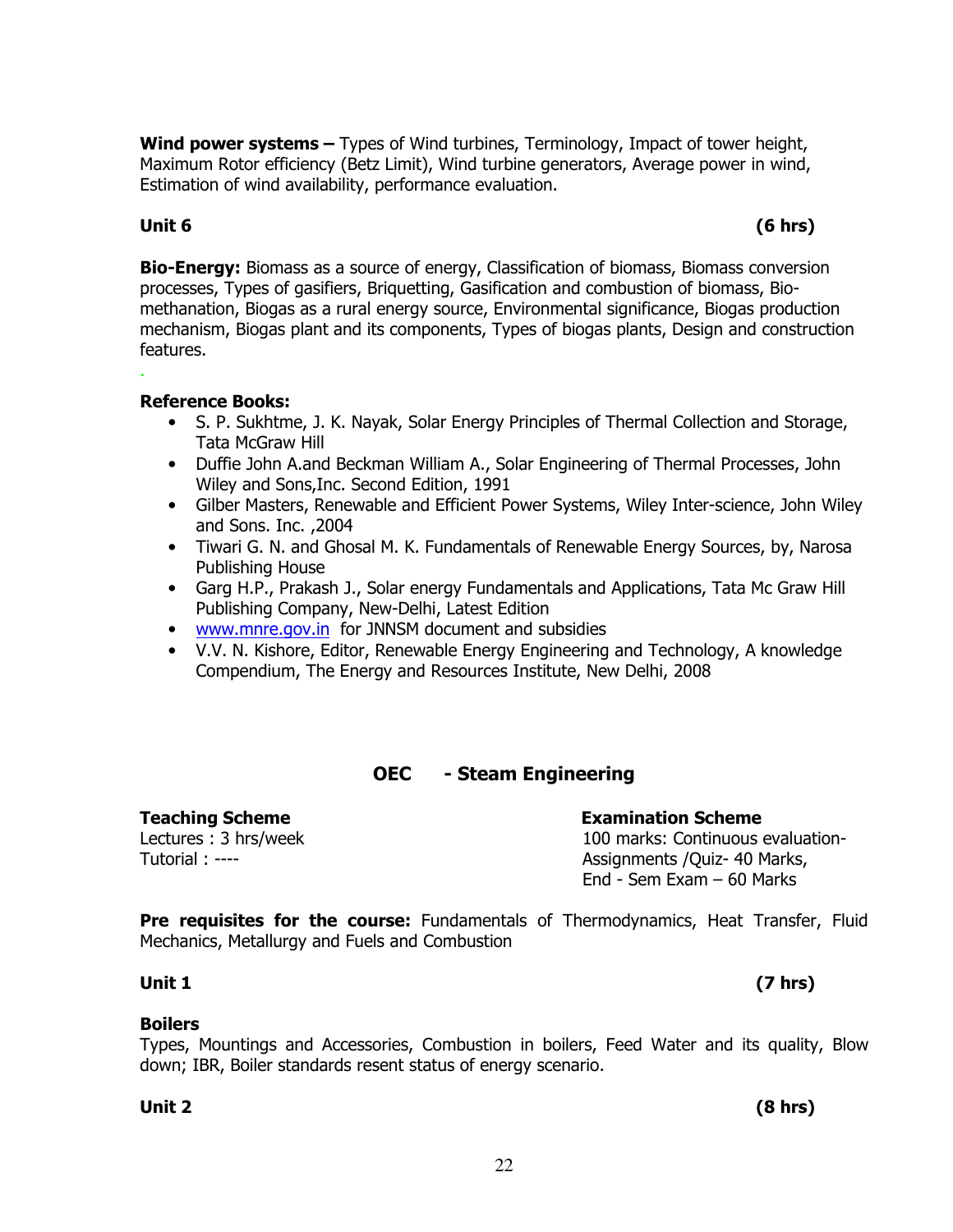### **Piping & Insulation**

#### Water Line, Steam line design and insulation; Insulation-types and application, Economic thickness of insulation, Heat savings and application criteria, Refractory-types, selection and application of refractory, Heat loss.

# **Unit 3 (8 hrs)**

**Steam Systems**  Properties of steam, Assessment of steam distribution losses, Steam leakages, Steam trapping, Condensate and flash steam recovery system, Steam Engineering Practices; Steam Based Equipments / Systems; Identifying opportunities for energy savings.

**Boiler Performance Assessment**  Performance Test codes and procedure, Boiler Efficiency, Analysis of losses; performance evaluation of accessories; factors affecting boiler performance.

**Unit 4 (7 hrs)** 

**Unit 5 (8 hrs) Energy Conservation and waste minimization** 

Energy conservation options in Boiler; waste minimization, methodology; economical viability of waste minimization

#### **Unit 6 (7 hrs)**

### **Instrumentation & Control**

Process instrumentation; control and monitoring

### **Text Books:**

- T. D. Estop, A. McConkey, Applied Thermodynamics, Parson Publication
- Domkundwar; A Course in Thermal Engineering; Dhanapat Rai and sons
- R.K. Rajput, Applied Thermodynamics, S. Chand & Company Limited
- Yunus A. Cengel and Boles, "Engineering Thermodynamics ",Tata McGraw-Hill Publishing Co. Ltd

### **Reference Books:**

- Book II Energy Efficiency in Thermal Utilities; Bureau of Energy Efficiency
- Book IV Energy Performance Assessment for Equipment & Utility Systems; Bureau of Energy Efficiency
- Edited by J. B. Kitto & S C Stultz; Steam: Its Generation and Use; The Babcock and Wilcox Company
- P. Chatopadhyay; Boiler Operation Engineering: Questions and Answes; Tata McGrawHill Education Pvt Ltd, N Delhi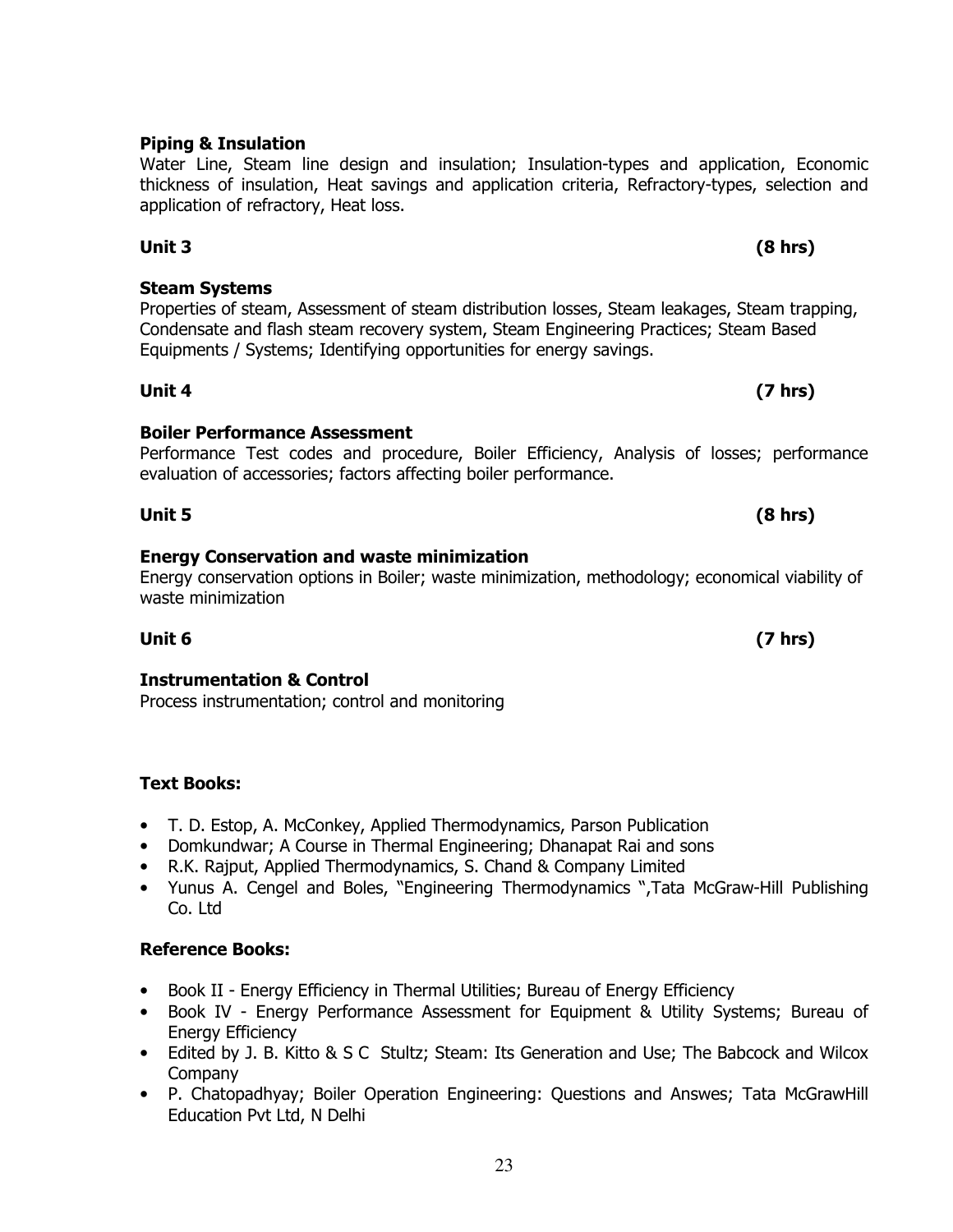## **Course Outcomes:**

- Students will have the ability to explain working of different boilers and significance of mountings and accessories.
- Students will have the ability to design a steam piping system, its components for a process and also design economical and effective insulation.
- Students will have the ability to use techniques, skills, and modern engineering tools necessary for boiler performance assessment.
- Students will have a theoretical and practical background in thermal systems, and will have a good understanding of energy conservation fundamentals. Students will have the ability to analyze thermal systems for energy conservation.
- Students will have the ability to analyze a thermal system for sources of waste heat design a systems for waste heat recovery.
- Students will have the ability to design and develop controls and instrumentation for effective monitoring of the process.

# **OEC Modeling and Simulation of Dynamic Systems**

Open Elective for Disciplines with Electrical Engineering background

**Teaching Scheme Examination Scheme** Lectures : 3 hrs/week Tutorial : ----

100 marks: Continuous evaluation-Assignments /Quiz- 40 Marks, End - Sem Exam – 60 Marks

### **COURSE OBJECTIVES**

- To teach basic concepts in numerical integration and computer simulation of mathematical models of systems.
- To teach a basic understanding of behavior of first- and second-order linear timeinvariant differential equations.
- To teach students principles of physics as a basis for modeling of mechanical, electrical, fluid, and thermal systems.
- To introduce an appreciation for decision-making skills needed to devise models that adequately represent relevant behaviors yet remain simple.

**Introduction:** Need of Modeling, System variables, applications of models and principles of modeling, Energy sources, Energy Stores, Energy Dissipaters

**Preparing foundation:** Background of MATLAB and Simulink: dealing with array, MATLAB graphics, solution of algebraic equations, simultaneous algebraic equations, differential equations of first and second order time-invariant systems, curve fitting.

24

# **Unit 1 (6 hrs)**

**Unit 2 (7 hrs)**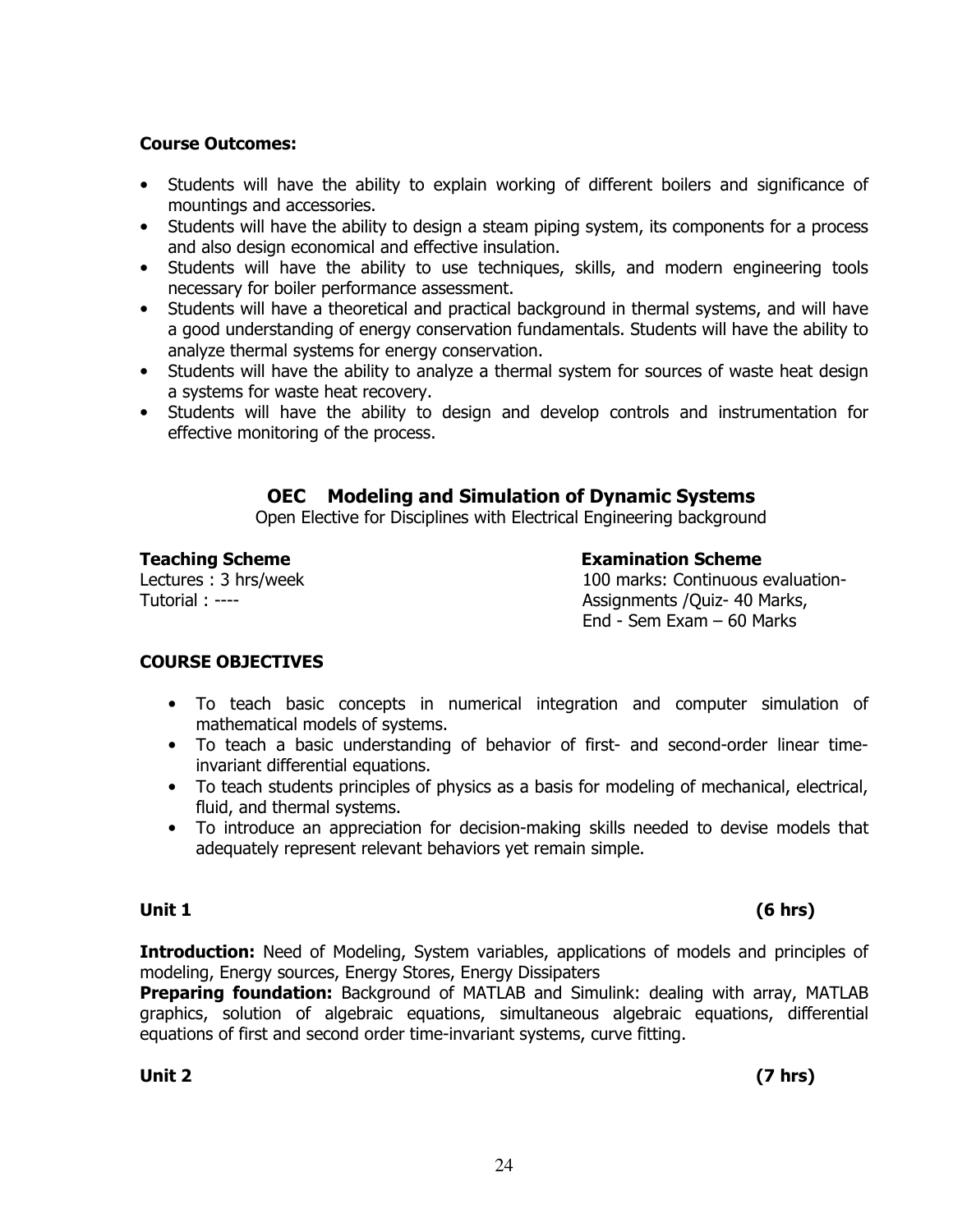**Mechanical Systems:** Basic elements such as translational mass, translational spring, rotational mass, rotational spring; Belt driven system; Pulley Cable System; **Electrical Systems:** Basic Elements such as inductance, capacitance, resistance; **Fluid Systems:** Basic elements in fluid systems, pressure and fluid flow rate, fluid reservoir, pressurized tank, fluid flow dissipation; **Magnetic Systems:** Magnetic reluctance and magnetic energy sources; Thermal System involving heat flow rate, heat storage.

**Electrical Mechanical Analogy** of Mass Spring Damper System, Modeling of an automobile suspension system, Mass spring damper systems of 2 DoF.

**Unit 4 (5 hrs)** 

**Modeling Pendulums:** Equation of motion of a simple pendulum, linearized model of the system, Model of an inverted pendulum.

**Fluid Flow System Modeling:** Modeling of one tank liquid level system and two tank liquid level systems.

**Hydraulic System Modeling:** Hydraulic Cylinder-connecting rod-Pump servo-system modeling; Example of a two cylinder and four cylinder model.

**Case Studies:** Modeling of a single stage and two stage turbine example, Magnetic ball suspension system example, Ball: Modeling of a Single and double ball system. **Tutorials** form above modeling using SymHydraulics, SymMechanics will be part of exercises.

### **Text Books:**

- Introduction to Physical System Modeling, Peter E. Welstead, Academic Press Limited, London, ISBN: 0-12-744380-0
- Modern Control Engineering, 5th Edition, Kiatsuhiko Ogata, Prentice Hall

### **COURSE OUTCOMES:**

- Given a description of a real-world system, make decisions about how to model it in terms of idealized, lumped elements.
- Given a simple system containing some combination of mechanical, electrical, and/or thermofluid elements, write a differential equation describing its input/output behavior.
- Given a first- or second-order LTI differential equation, predict its step response or free response.
- Given a LTI differential equation and an arbitrary input composed of steps, ramps, and other simple functions, set up the solution using Laplace transforms.

### **Unit 5 (7 hrs)**

## **Unit 6 (6 hrs)**

# **Unit 3 (7 hrs)**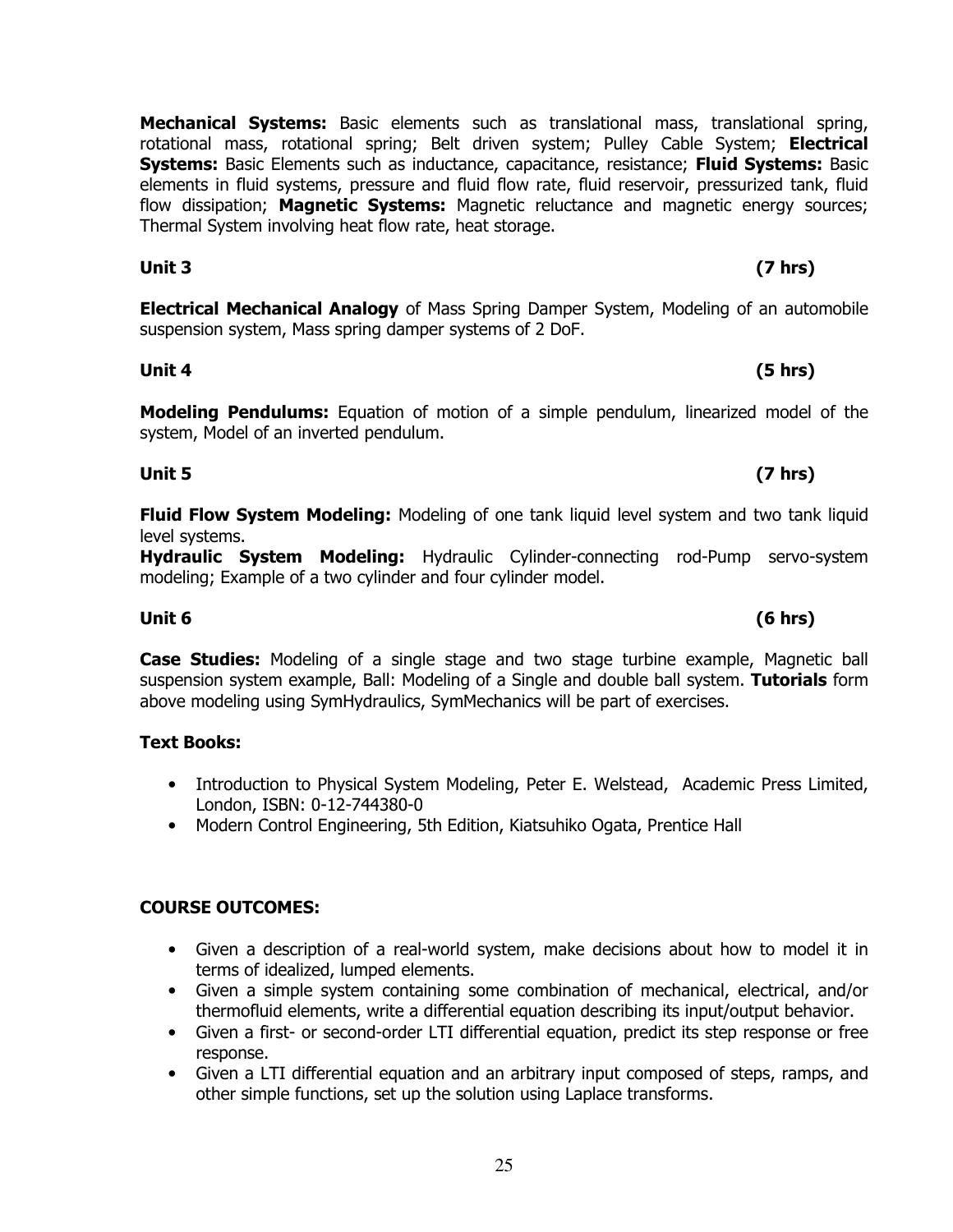- Given a system composed of mixed mechanical/electrical/thermofluid components, write the transfer function describing input-output behavior.
- Describe how changes in parameter values will affect the performance of the system.
- Implement a mathematical model into commercial simulation software, and exercise the model to make engineering assessments.

## **ME411-1 - World Class Manufacturing**

### **Teaching Scheme Examination Scheme**

Lectures : 3 hrs/week Tutorial : ----

**Course Objective**: To understand the basic concept of manufacturing excellence, to study and understand various manufacturing philosophies, to understand the hurdles in implementation of WCM philosophy.

**Unit 1 (8 hrs)** 

### **Introduction to World Class Manufacturing**

Certificate, European Quality Award certification.

### Manufacturing excellence and competition frame work of WCM- Hall's, Schonberger's Gunn's, Maskell. WCM and Indian manufacturing scenario.

**Total Quality Management** 

**Tools and Techniques of TQM** effect diagram, Benchmarking, Quality function deployment (QFD), ISO 9000, Malcom Baldrig

Implementation of JIT, Value engineering. **Unit 5 (8 hrs)** 

**Total Productive Maintenance** Introduction of maintenance, Learning and implementing TPM, Development Autonomous Group, Training pertaining to TPM, Calculation relation with availability of machine.

Quality definition, Contribution of various quality guru, Customer satisfaction, Continuous improvement, Supplier partnership, performance measures of Quality.

**Unit 3 (8 hrs)** 

**Unit 4 (8 hrs)** 

Matrix diagram, process decision program chart, Management tool- Force field analysis, affinity diagram, Pareto diagram, Histogram, Process flow diagram, why- why analysis, Cause and

**JIT Philosophy** Just in time, seven waste, Basic element of JIT, KANBAN, PoKaYoKe, 5 S Theory,

**Unit 2 (8 hrs)** 

100 marks: Continuous evaluation-Assignments /Quiz- 40 Marks,

End - Sem Exam – 60 Marks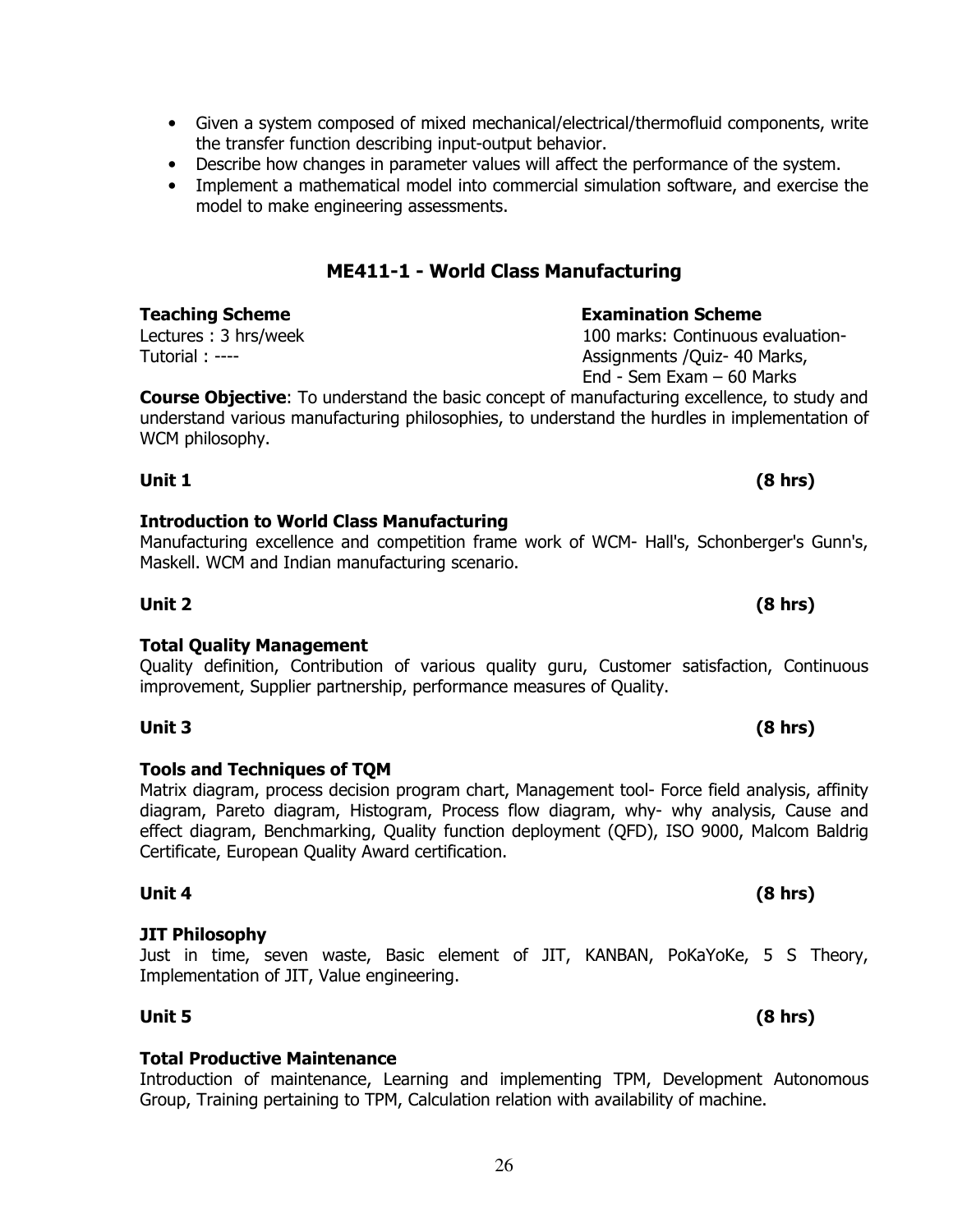### **Unit 6 (8 hrs)**

#### **Business Process Reengineering**

Service Management, Introduction to concurrent engineering, Introduction to ERP and Supply chain management.

#### **Reference Books:**

- WCM- A strategic Perspective by B. S. Sahay, K. B. C. Saxena, Macmillan Publication.
- Industrial Engineering and Production Management by Mart and Telsang. S. Chand Publication.
- Total Quality Management by K.C. Arora. S. K. Kataria and Sons Publication.
- Total Quality Management by Barsterfield, Pearson Publication.

### **ME411-2 - Robotics and Automation**

**Teaching Scheme Examination Scheme** 

### Lectures : 3 hrs/week Tutorial : ----

100 marks: Continuous evaluation-Assignments /Quiz- 40 Marks, End - Sem Exam – 60 Marks

### **OBJECTIVES**

- To understand basic terminologies and concepts associated with Robotics and Automation
- To study various Robotic sub-systems and Automation systems
- To study kinematics and dynamics to understand exact working pattern of robots
- To study the associated recent updates in Robotics and Automation

#### Introduction:- Basic Concepts such as Definition, three laws, DOF, Misunderstood devices etc., Elements of Robotic Systems i.e. Robot anatomy, Classification, Associated parameters i.e. resolution, accuracy, repeatability, dexterity, compliance, RCC device, ..etc,

Automation :- Concept, Need, Automation in Production System, Principles and Strategies of Automation, Basic Elements of an Automated System, Advanced Automation Functions, Levels of Automations, introduction to automation productivity.

Robot Grippers:- Types of Grippers , Design aspect for gripper, Force analysis for various basic gripper system.

Sensors for Robots:- Characteristics of sensing devices, Selections of sensors, Classification and applications of sensors. Types of Sensors, Need for sensors and vision system in the working and control of a robot.

### **Unit 1 (5 hrs)**

### **Unit 2 (5 hrs)**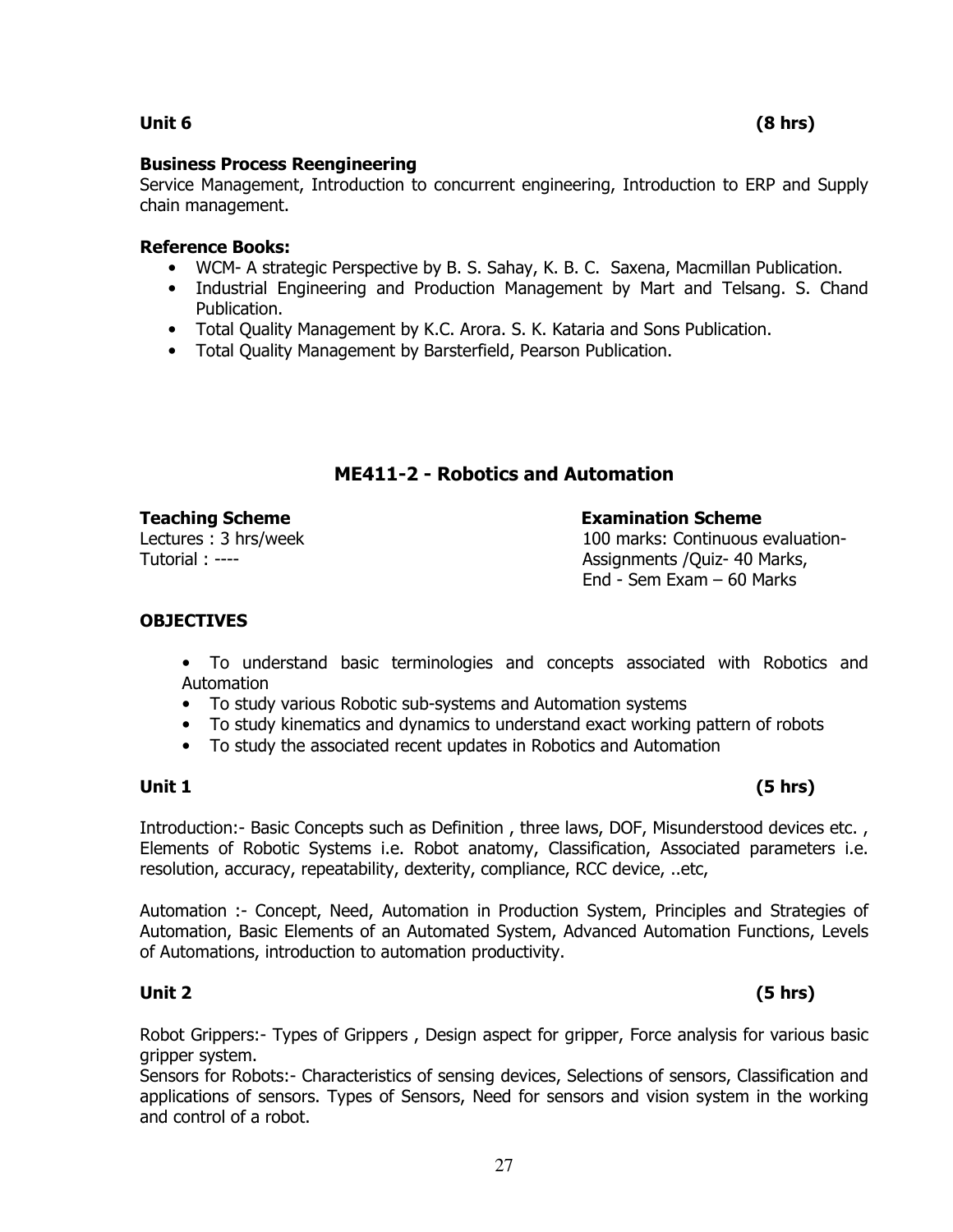Drives:- Types of Drives, Actuators and its selection while designing a robot system. Types of transmission systems,

Control Systems:- Types of Controllers, Introduction to closed loop control

Control Technologies in Automation:- Industrial Control Systems, Process Industries Verses Discrete-Manufacturing Industries, Continuous Verses Discrete Control, Computer Process and its Forms. Control System Components such as Sensors, Actuators and others.

### **Unit 4 (7 hrs)**

Kinematics :- Transformation matrices and their arithmetic, link and joint description, Denavit - Hartenberg parameters, frame assignment to links, direct kinematics, kinematics redundancy, kinematics calibration, inverse kinematics, solvability, algebraic and geometrical methods.

Velocities and Static forces in manipulators:- Jacobians, singularities, static forces, Jacobian in force domain.

Dynamics:- Introduction to Dynamics , Trajectory generations

#### **Unit 5 (7 hrs)**

Machine Vision System:- Vision System Devices, Image acquisition, Masking, Sampling and quantisation, Image Processing Techniques , Noise reduction methods, Edge detection, Segmentation.

Robot Programming :- Methods of robot programming, lead through programming, motion interpolation, branching capabilities, WAIT, SIGNAL and DELAY commands, subroutines,

Programming Languages: Introduction to various types such as RAIL and VAL II etc, Features of each type and development of languages for recent robot systems.

### **Unit 6 (6 hrs)**

Modeling and Simulation for manufacturing Plant Automation:- Introduction, need for system Modeling, Building Mathematical Model of a manufacturing Plant, Modern Tools- Artificial neural networks in manufacturing automation, AI in manufacturing, Fuzzy decision and control, robots and application of robots for automation.

Artificial Intelligence:- Introduction to Artificial Intelligence, AI techniques, Need and application of AI.

Other Topics in Robotics:- Socio-Economic aspect of robotisation. Economical aspects for robot design, Safety for robot and associated mass, New Trends & recent updates in robotics

### **Text Books:**

- John J. Craig, Introduction to Robotics (Mechanics and Control), Addison-Wesley, 2<sup>nd</sup> Edition, 2004
- Mikell P. Groover et. Al., Industrial Robotics: Technology, Programming and Applications, McGraw – Hill International, 1986.
- Shimon Y. Nof , Handbook of Industrial Robotics , John Wiley Co, 2001.
- Automation, Production Systems and Computer Integrated Manufacturing, M.P. Groover, Pearson Education.
- Industrial Automation: W.P. David, John Wiley and Sons.

### **Unit 3 (6 hrs)**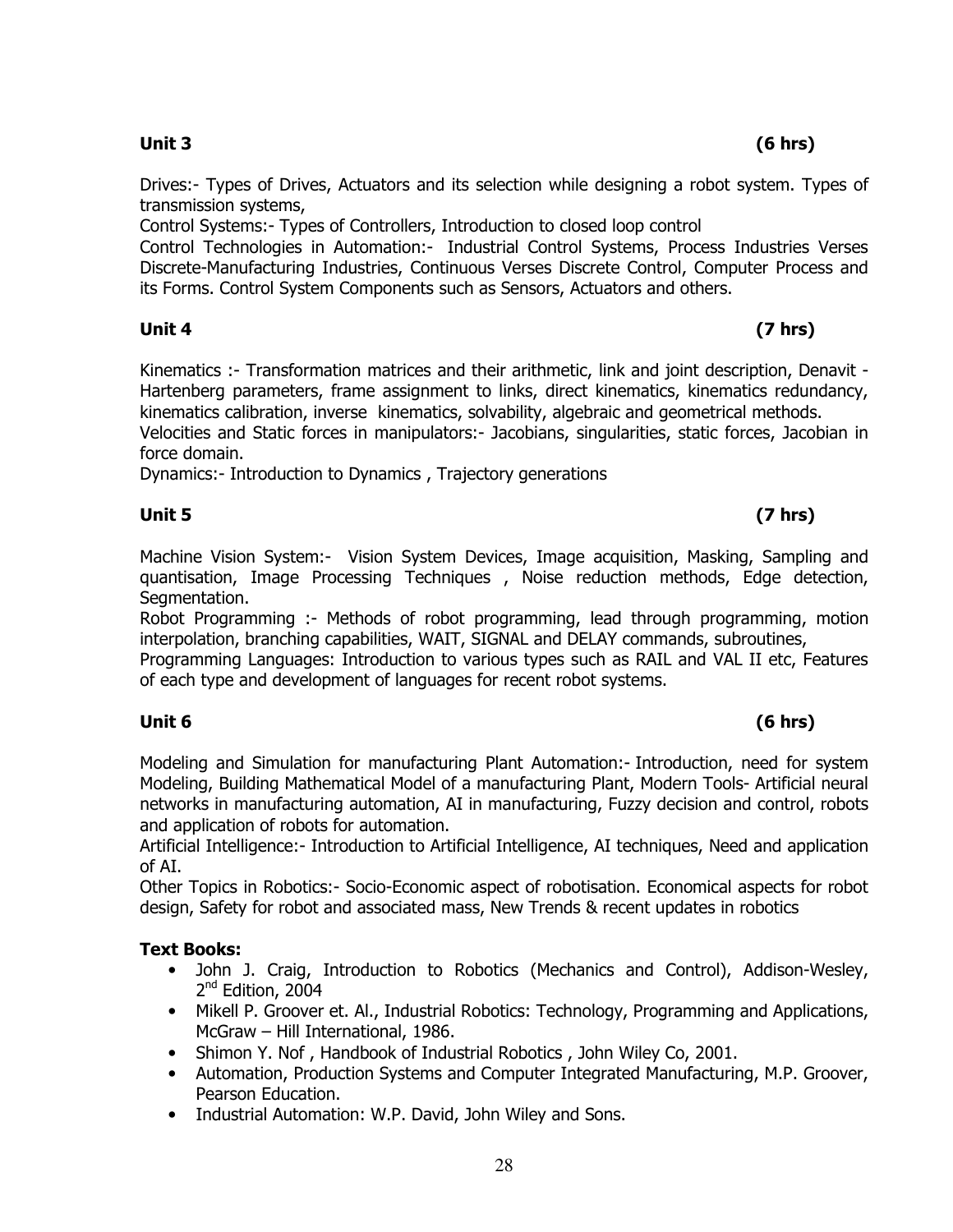### **Reference Books:**

- Richard D. Klafter , Thomas A. Chemielewski, Michael Negin, Robotic Engineering : An Integrated Approach , Prentice Hall India, 2002.
- Handbook of design, manufacturing & Automation: R.C. Dorf, John Wiley and Sons.

# **ME411-3- Fracture Mechanics**

**Teaching Scheme Examination Scheme** 100 marks: Continuous evaluation-Assignments /Quiz- 40 Marks, End - Sem Exam – 60 Marks

#### **Prerequisites:**

Tutorial : ----

Lectures : 3 hrs/week

- Design Procedures and Failure Mechanisms
- Basics of Strength of Materials
- Differential Equations and Calculus

Modes of fracture failure, Brittle and ductile fracture, Energy release rate: crack resistance, stable and unstable crack growth.

### **Unit 2 (6 hrs)**

Stress intensity factor: Stress and displacement fields, edge cracks, embedded cracks.

### **Unit 3 (6 hrs)**

Crack tip plasticity: Shape and size of plastic zone, effective crack length, effect of plate thickness. Crack tip opening displacement.

Test methods for determining critical energy release rate, critical stress intensity factor.

Fatigue failure: Crack propagation, effect of an overload, crack closure, variable amplitude fatigue load.

### **Unit 6 (6 hrs)**

Environment-assisted cracking, various crack detection techniques.

# **Unit 1 (6 hrs)**

### **Unit 4 (6 hrs)**

### **Unit 5 (6 hrs)**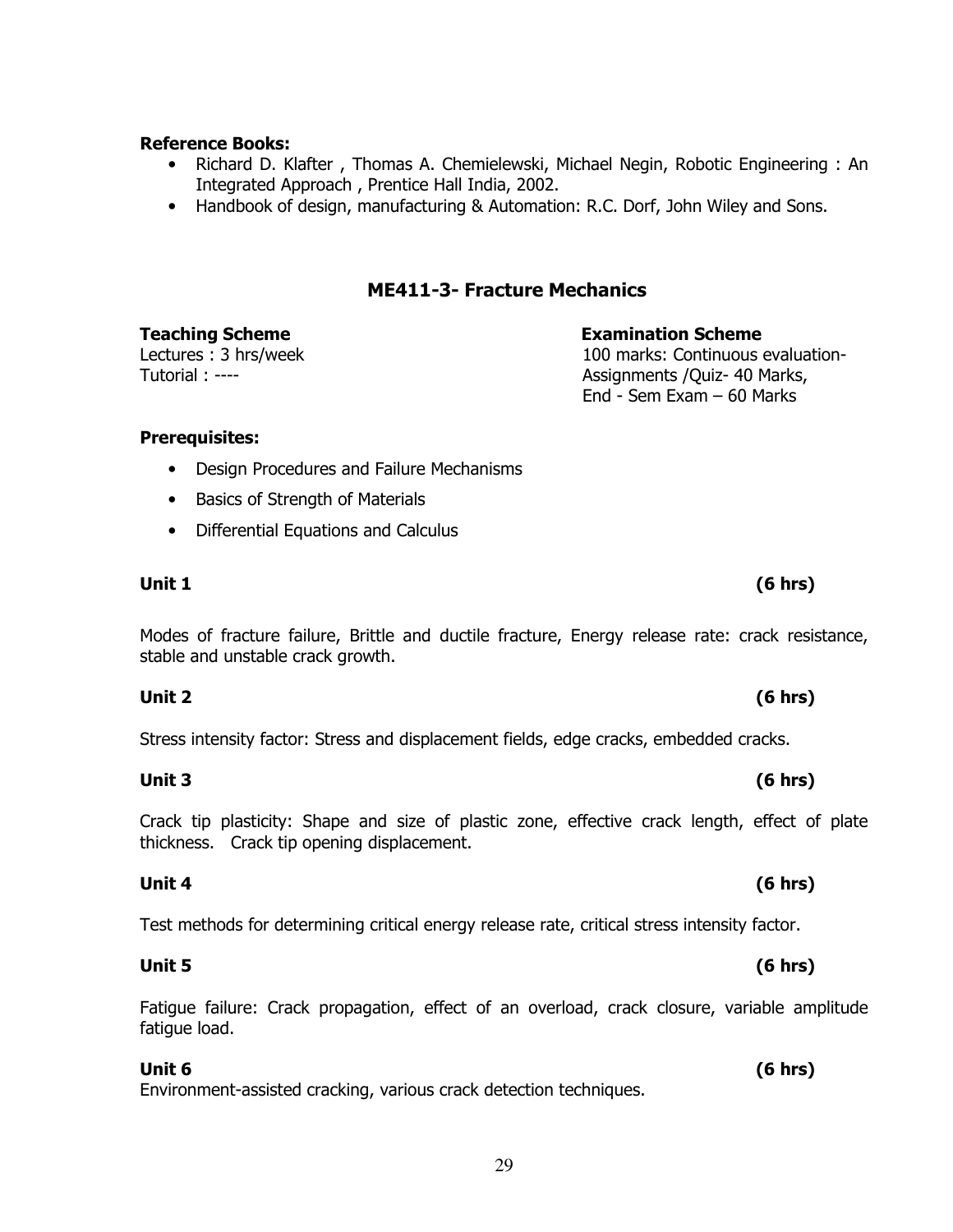#### **Reference Books. :**

- Kumar Prashant, Elements of Fracture Mechanics, Tata McGraw-Hill, 2009
- Brook D, "Elementary engineering fracture mechanics".
- Liebowitz H., "Fracture" Volume I to VII.
- A Nadai, W. S. Hemp, "Theory of flow and fracture of solids", McGraw Hill Book Company, 1950.

#### **Course Outcomes:**

- Students will understand different modes of failure and understand difference between brittle fracture an ductile fracture.
- Students will be able to determine the damage tolerance of a component with a crack by analyzing the problem by methods of energy release rate and stress intensity factor .
- Students will understand the test methods for determining critical energy release rate , critical stress intensity factor.
- Students will be able to analyse stress and displacement fields at the tip of edge crack and embedded crack.
- Students will able to analyse variable amplitude fatigue in a component when a crack is present in it.
- Students will understand crack propagation, and environment assisted cracking.
- They will also understand various crack detection techniques.

### **ME411-4- Tribology**

| <b>Teaching Scheme</b><br>Lectures: 3 hrs/week<br>Tutorial: ----                                                        | <b>Examination Scheme</b><br>100 marks: Continuous evaluation-<br>Assignments / Quiz - 40 Marks,<br>End - Sem Exam $-60$ Marks |  |  |
|-------------------------------------------------------------------------------------------------------------------------|--------------------------------------------------------------------------------------------------------------------------------|--|--|
| <b>Prerequisites:</b><br><b>Fluid Mechanics</b><br>Differential equations<br>$\bullet$<br>Material Science<br>$\bullet$ |                                                                                                                                |  |  |
| Unit 1                                                                                                                  | (6 hrs)                                                                                                                        |  |  |
| Friction, theories of friction, Friction control,                                                                       |                                                                                                                                |  |  |
| Unit 2                                                                                                                  | (6 hrs)                                                                                                                        |  |  |
| Surface texture and measurement,                                                                                        |                                                                                                                                |  |  |
| Unit 3                                                                                                                  | (6 hrs)                                                                                                                        |  |  |
| Wear, types of wear, theories of wear, wear prevention.                                                                 |                                                                                                                                |  |  |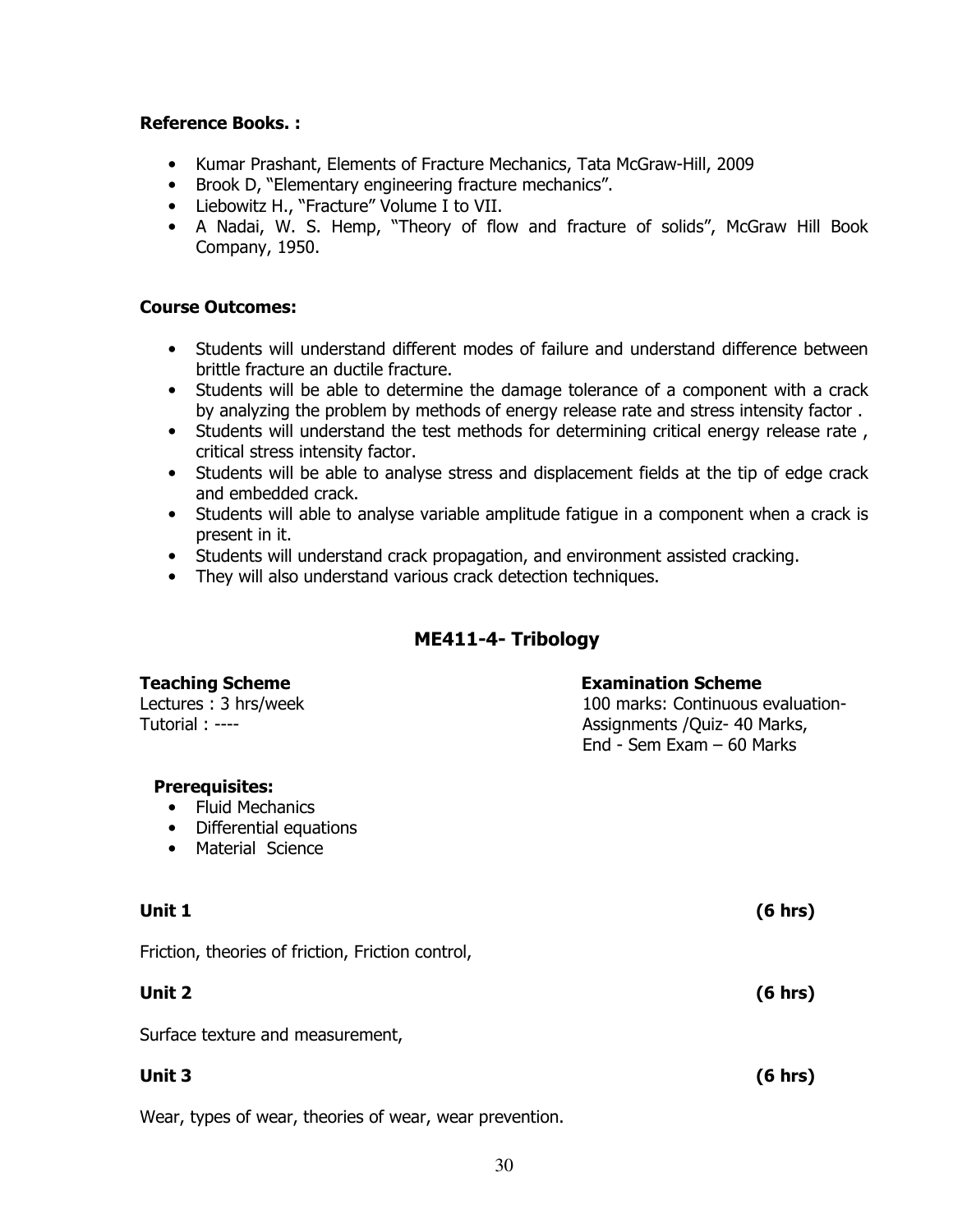Tribological properties of bearing materials and lubricants.

Lubrication Regimes, Hydrodynamic Journal Bearing, Hydrostatic bearings, Their applications

### **Reference Books:**

- S.K. Basu, B. B. Ahuja, S. N. Sengupta , Fundamentals of Tribology. EEE, PHI Pvt. Publications Ltd.
- A. Cameron, "Basic Lubrication Theory", Ellis Horwood Ltd, 1981.
- Principles in Tribology, Edited by J. Halling, 1975

**Course Outcomes:** At the end of the course:

- The students will understand various theories of friction and wear and will be able to apply them to various practical situations.
- They will understand the various surface measurement techniques and effect of surface texture on Tribological behaviour of a surface.
- They will be able to select materials and lubricants to suggest a tribological solution to a particular situation.
- The students will learn the basics of hydrodynamic bearings and hydrostatic bearings.
- The students will be able to use Raimondi and Boyd charts to design hydrodynamic journal bearing, pivoted pad and slider shoe bearing.

# **ME411-5- Design of Heat Exchanger**

**Teaching Scheme Examination Scheme** Lectures : 3 hrs/week Tutorial : ----

100 marks: Continuous evaluation-Assignments /Quiz- 40 Marks, End - Sem Exam – 60 Marks

### **Course Objectives:**

This course is designed to give students an understanding of the selection of Heat Exchangers, Fouling in Heat Exchangers, Design, analyze and evaluate the heat exchangers.

### **Unit 1 (6 hrs)**

Heat Exchangers – Classification according to transfer process, flow arrangement, number of fluids, surface compactness, and construction features. Tubular heat exchanger, plate type heat exchangers, extended surface heat exchangers, heat pipe, Regenerators.

**Unit 2 (6 hrs)** 

**Unit 5 (6 hrs)**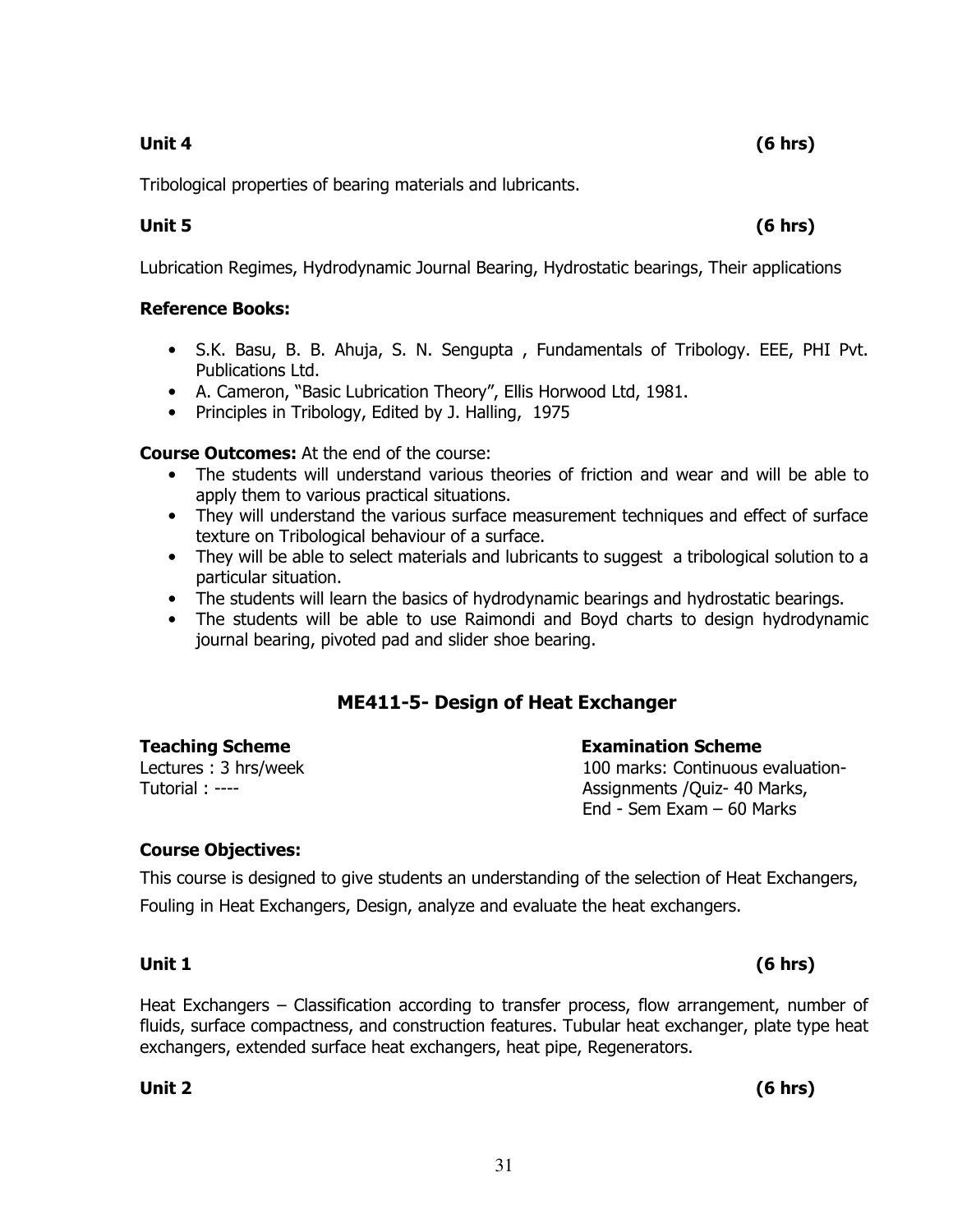Heat exchanger design methodology, assumption for heat transfer analysis, problem formulation, e-NTU method, P-NTU method, Mean temperature difference method.

#### **Unit 3 (6 hrs)**

Fouling of heat exchanger, effects of fouling, categories of fouling, fundamental processes of fouling.

### **Unit 4 (6 hrs)**

Double Pipe Heat Exchangers: Thermal and Hydraulic design of inner tube, Thermal and hydraulic analysis of Annulus, Total pressure drop

Compact Heat Exchangers: Thermal and Hydraulic design of compact heat exchanger

### **Unit 5 (6 hrs)**

Shell and Tube heat exchangers – Tinker's, kern's, and Bell Delaware's methods, for thermal and hydraulic design of Shell and Tube heat exchangers

Mechanical Design of Heat Exchangers – design standards and codes, key terms in heat exchanger design, and thickness calculation for major components such as tube sheet, shell, tubes.

### **Reference Books:**

- Ramesh K. Shah and Dusan P. Sekulic, "Fundamentals of Heat Exchanger Design" John Wiley & sons Inc., 2003.
- D.C. Kern, "Process Heat Transfer", McGraw Hill, 1950.
- Sadik Kakac and Hongton Liu, "Heat Exchangers: Selection, Rating and Thermal Design" CRC Press, 1998.
- A .P. Frass and M.N. Ozisik, "Heat Exchanger Design", McGraw Hill, 1984
- Afgan N. and Schlinder E.V. "Heat Exchanger Design and Theory Source Book".
- T. Kuppan, "Hand Book of Heat Exchanger Design".
- "T.E.M.A. Standard", New York, 1999.
- G. Walkers, "Industrial Heat Exchangers-A Basic Guide", McGraw Hill, 1982.

### **Course Outcomes:** This course provides students

- Ability to select the appropriate heat exchanger.
- Ability to estimate fouling rates according to design conditions.
- Ability to perform sizing and rating of heat exchangers for complicated designs.
- Ability to design, analyze and evaluate heat exchangers and use of commercial softwares.

# **ME411-6- Theory of Vibration And Acoustic**

# **Teaching Scheme Examination Scheme**

Lectures : 3 hrs/week 100 marks: Continuous evaluation-

# **Unit 6 (6 hrs)**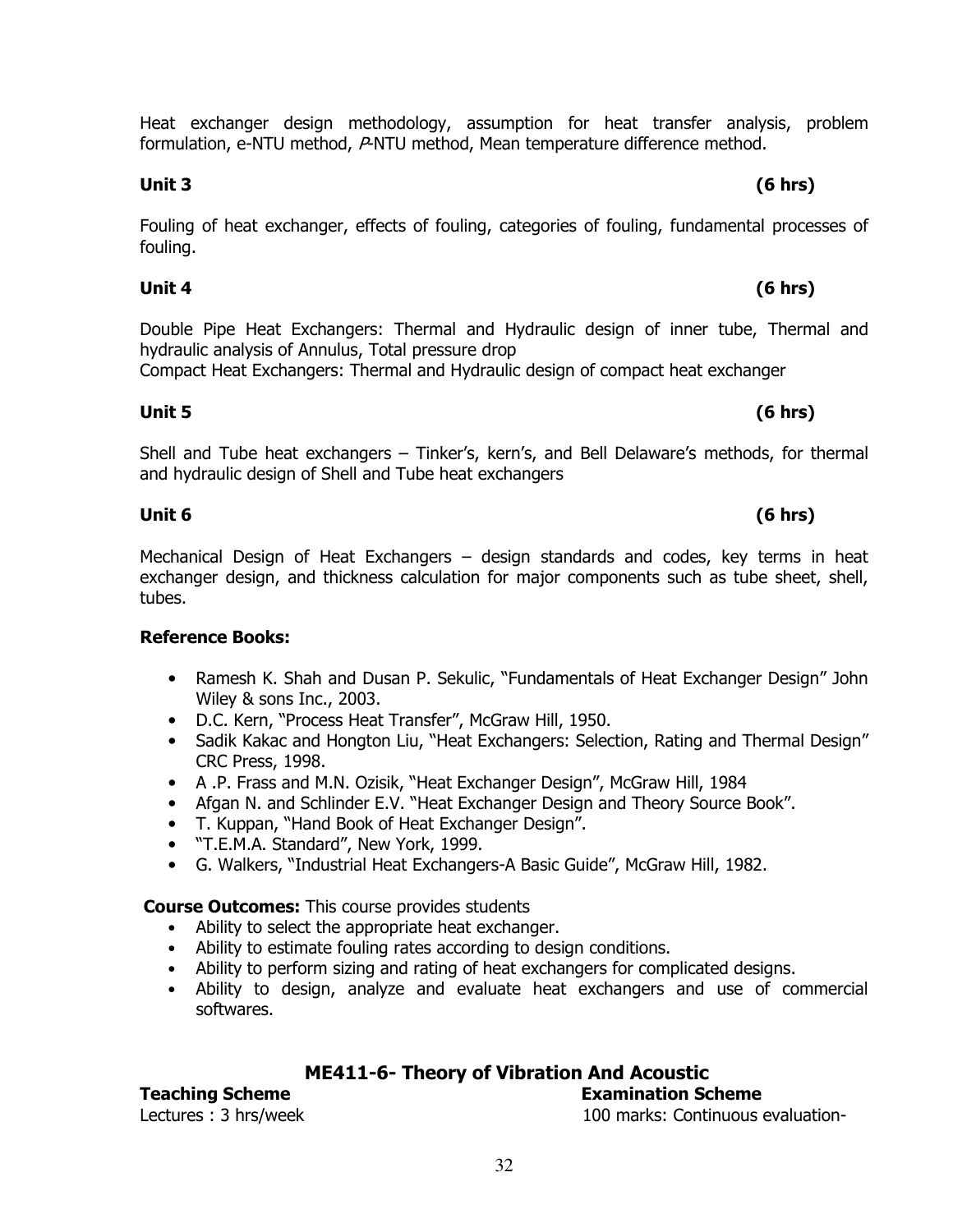One degree of freedom systems- harmonic excitation – An Overview; Transient Vibrations, Response of a single degree of freedom system to step and any arbitrary excitation, convolution (Duhamel's) integral, impulse response function.

### **Unit 2 (6 hrs)**

Multi degree of freedom systems, Free, damped and forced vibrations of two degree of freedom systems, Eigen values and Eigen vectors, normal modes and their properties, mode summation method.

# **Unit 3 (6 hrs)**

Continuous Systems, Introduction to vibrations of strings, bars, shafts and beams; Mathematical model for vibration of Euler beam and its solution – natural and forced vibration, Mode shapes and natural frequencies, forced vibration of beams carrying concentrated harmonic forces. Numerical and computer methods in vibrations: Rayleigh, Rayleigh-Ritz and Holzer's method.

Plane acoustic waves, derivation of plane wave equation, relationships between acoustic pressure, particle displacement and velocity, velocity of plane acoustic waves, specific acoustic impedance, Sound power, sound intensity, sound pressure and sound intensity levels. Transmission Phenomena, transmission from one fluid medium to another, normal incidence, reflection at the surface of a solid, standing wave patterns. (No analytical treatment to this topic)

### **Unit 5 (8 hrs)**

Spherical acoustic waves, Spherical wave equation, Spherical acoustic impedance, Spherical radiation from a simple source, Only description of pressure and sound intensity in case of sources like piston (no analytical treatment) – Near and far field, Beam width and directivity index, Reaction on a vibrating body, Radiation impedance.

Speech, Hearing and Noise, anatomy of the ear, mechanism of hearing, thresholds of the ear, loudness, pitch and timbre.

# **Text Books:**

• Thomson W.T., "Theory of vibrations with applications", CBS Publishers, Delhi, 2003.

#### Tutorial : ---- Tutorial : ---- Tutorial : ---- Assignments /Quiz- 40 Marks, End - Sem Exam – 60 Marks

# **Unit 1 (6 hrs)**

# **Unit 4 (6 hrs)**

# **Unit 6 (4 hrs)**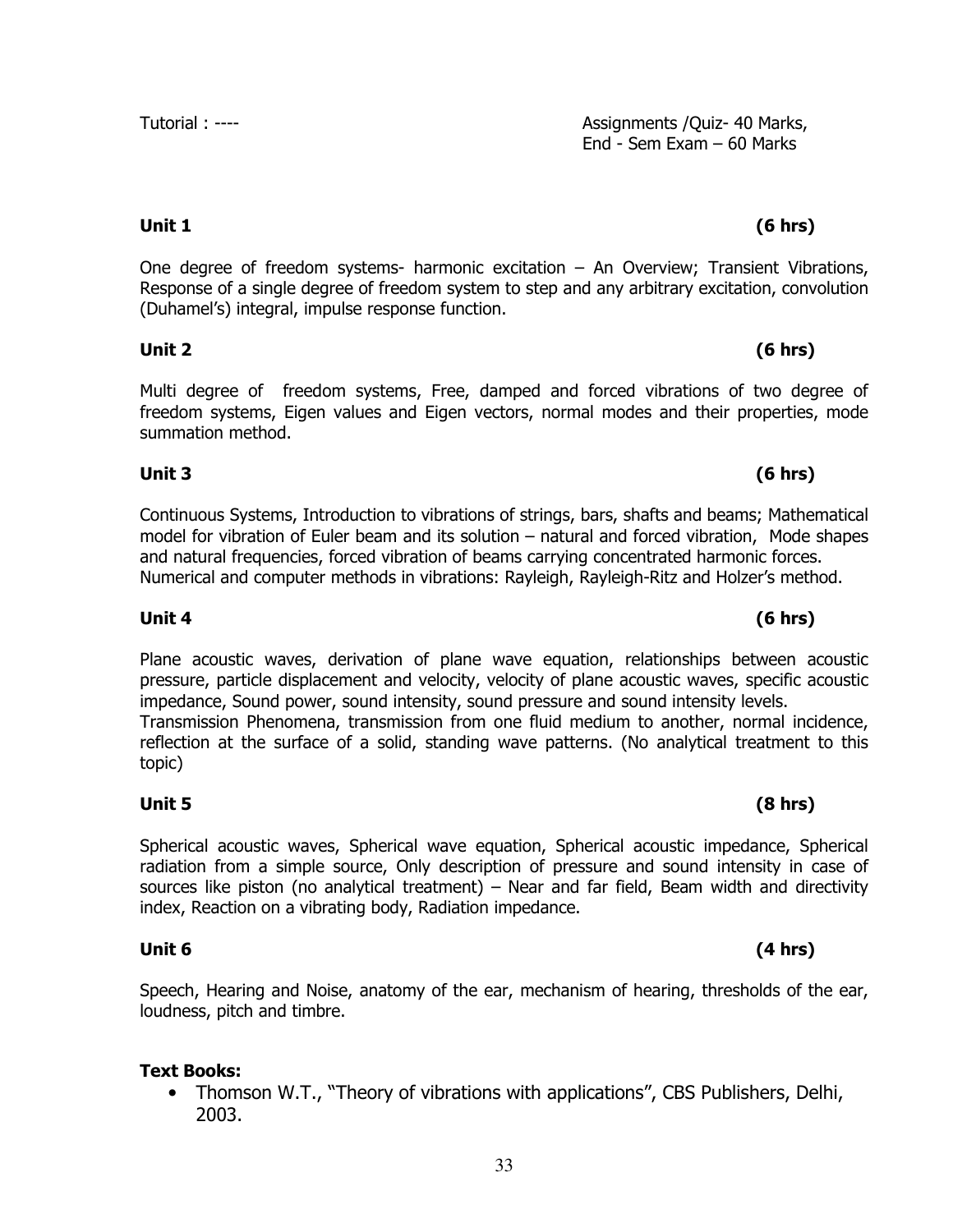- Rao S.S., "Mechanical Vibrations", Wiley Publishing Co., 1990.
- Inmann Daniel J. Engineering Vibration, 4<sup>th</sup> Edition, Pearson
- Kinsler Lawrence E. and Frey Austin R. "Fundamentals of Acoustics", Wiley Eastern Ltd., 1987.

### **Reference Books:**

- J .P. Den Hartog, "Mechanical Vibrations", McGraw Hill Book Co. New York, 1958.
- S. Timoshenko, "Vibration problems in Engineering", Wiley, 1974.
- Francis S. Tse, Iran E. Movse, Rolland T.Hinkle, "Mechanical Virbations", CBS Publishers and Distributors, 1983.
- W. Ker Wilson, "Practical Solution of Torsional Vibrations Problems", Chapman and Hall, 1969.
- M. Harris, C.E. Crede "Shock and Vibration Hand Book", McGraw Hill Book Co., 1988.
- J. Hater, "Matrix Computer methods of Vibration Analysis", Butterworths, 1973.
- Thomson W.T., "Theory of Vibrations with applications", George Allen and Unwh Ltd. London, 1981.
- Shriniwasan P., "Mechanical Vibration Analysis", Tata McGraw Hill, 1982.
- Michael Rettinger, "Acoustic Design and Noise Control", Vol. I & II., Chemical Publishing Co., New York, 1977.
- Leonard Meirovitch, "Fundamentals of vibrations", McGraw Hill International Edition.
- Asok Kumar Mallik, "Principles of Vibration Control", Affiliated East-West Press.
- A.H. Church, "Mechanical Vibrations", John Wiley and Sons, Inc, New York, 1994.

#### **Course Outcomes:**

- The students will be able to model a given vibratory system as SDOF or MDOF system, with or without damping. He would also identify the type of given base or force excitation as periodic or aperiodic. He would be able to write, mathematically, the excitations of the types such as impulse, step, ramp, half sinusoidal, or such simple arbitrary excitations.
- Student will be able to obtain natural frequencies and mode shapes of MDOF and continuous systems using computational methods such as Rayleigh-Ritz method, Holzer method, Dunckerley's method, and Stodola's method.
- The student should be able to obtain natural frequencies and mode shapes of MDOF and continuous systems and their response to harmonic excitation using MATLAB.
- Student will know various terminologies used in acoustics and acoustic wave ransmission.
- The student will able to derive plane and spherical wave equations, and will be able to obtain sound pressure level at a given distance from a simple sound source of known strength.
- Students will be able to understand the mechanism of hearing by human and principles of Psychoacoustics and noise control.

### **ME412 Energy Conservation and Management**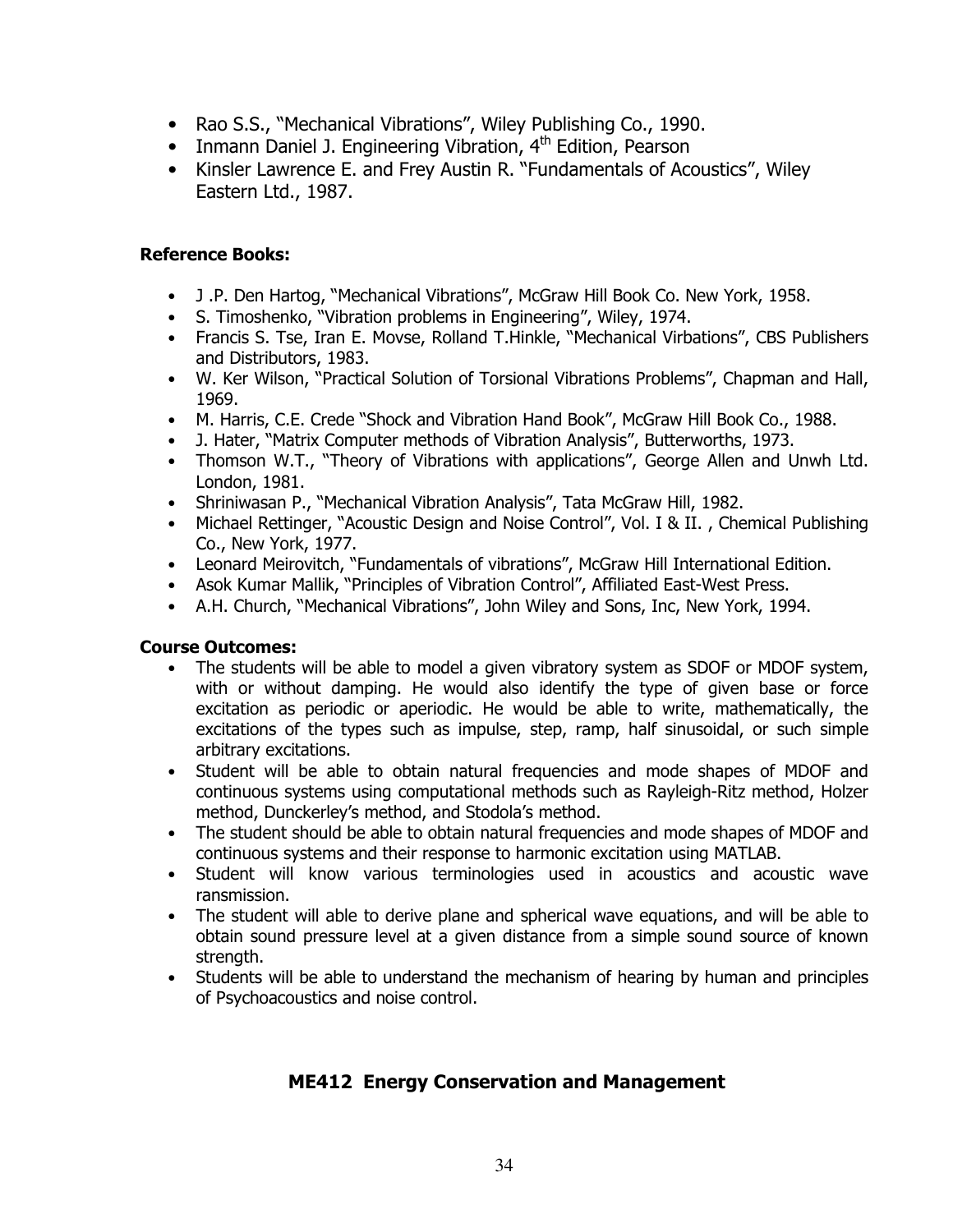**Teaching Scheme Examination Scheme** Lectures : 4 hrs/week

Tutorial : ----

100 marks: Continuous evaluation-Assignments /Quiz- 40 Marks, End - Sem Exam – 60 Marks

### **Course Objectives:**

- To inculcate the importance of energy conservation and its management.
- To showcase energy conservation opportunities in various mechanical systems.
- To introduce the intricate phenomenon of Demand Side Management in Electrical systems.
- To induce the knowledge of important phenomenon like Energy auditiong and economic analysis.

### **Unit 1 (6 hrs)**

**Introduction:** Global Energy Scenario and Indian Energy Scenario in various sectors and Indian economy. Concerns of Energy Security in India

**Basics –** Revision of basics of Electrical and Mechanical Engineering relevant to Energy conservation and Management, Definitions of units, conversions in commercial practices Sankey Diagrams, Specific Energy consumption

**Economic Analysis:** Simple Payback Period, Return on Investment, Dynamic value of money, Discount Rate Cash flows, Time value of money, Formulae relating present and future cash flows - single amount, uniform series. Payback period. Return on Investment (ROI). Life Cycle cost.

**Costing of Utilities** – specific costs of utilities like, all fuels steam, compressed air, electricity, water etc.

**Unit 3 (8 hrs) Energy Auditing:** Elements and concepts, Types of energy audits, methodology, Instruments used in energy auditing. Portable and On-line instruments Role of Non-Conventional Energy Sources in Energy Conservation. Need and. Qyoto Protocol, Carbon Credits and Clean Development Mechanism (CDM).

### **Unit 4 (8 hrs)**

**Fuels –** Solid, Liquid and gaseous, Combustion, Excess air requirements, Flue gas monitoring **Boilers** –Performance testing, efficiencies, and energy conservation opportunities **Steam Systems** – Aspects of steam distribution, Steam Traps, Condensate and Flash-steam utilization, Energy conservation opportunities, Thermal Insulation

**Unit 5 (8 hrs)** 

# **Unit 2 (6 hrs)**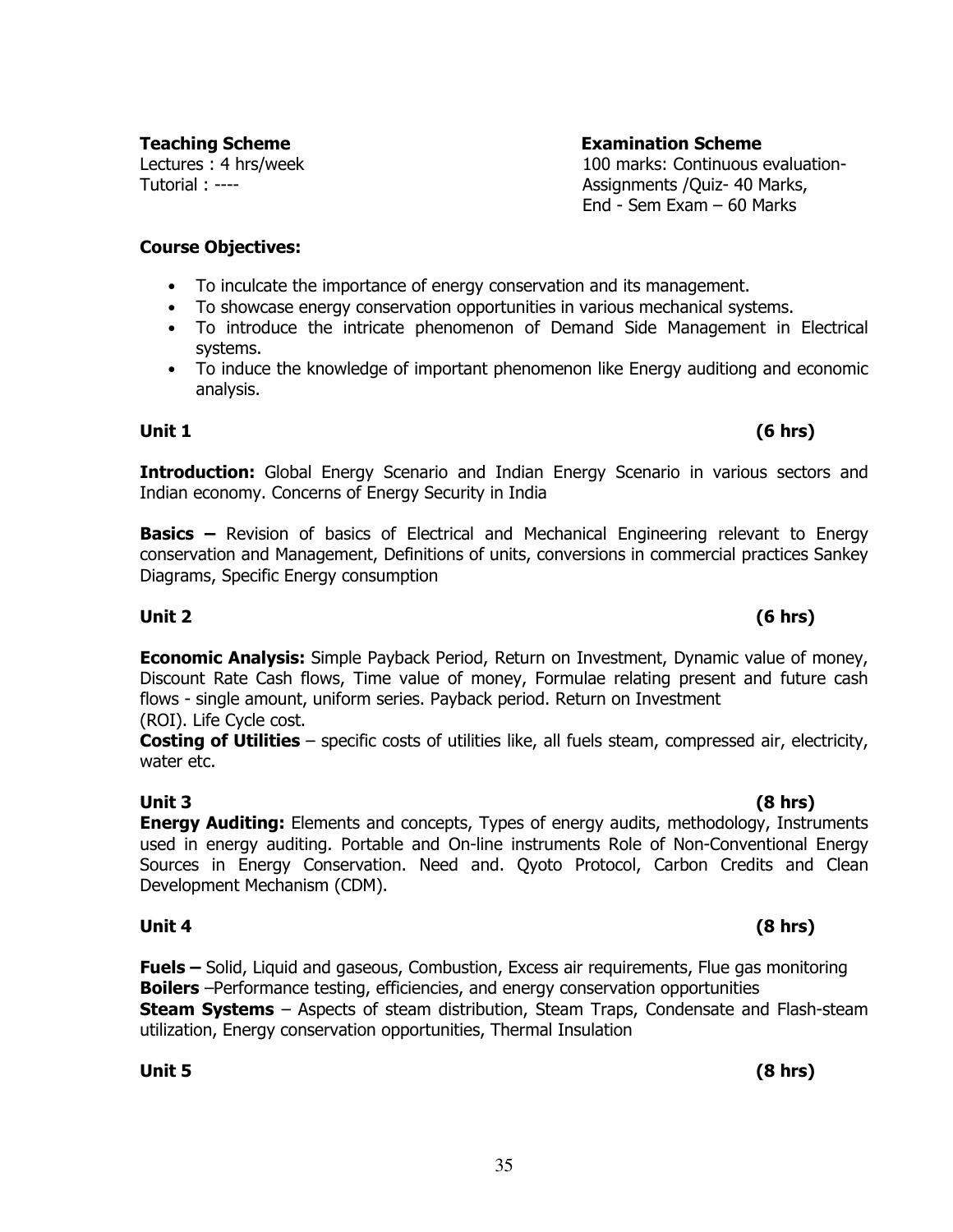**Mechanical Systems:** Energy Conservation Opportunities in compressed air systems, Refrigeration and air-conditioning system and water systems, Elementary coverage of Energy conservation in pumps and fans Cogeneration -concept, options (steam/gas, turbine /DCTbased), Selection criteria, Trigeneration.

### **Unit 6 (6 hrs)**

**Electric System**: Demand control, Demand Side Management (DSM), Power Factor Improvement, benefits and ways of improvement, Load scheduling, Electric motors, losses, efficiency, energy-efficient motors, motor speed control, variable speed drive. Lighting: Illumination levels, fixtures, timers, energy- efficient illumination.

#### **Text Books:**

- Energy conservation-related booklets Published by National productivity Council (NPC) & Petroleum Conservation Research Assn.(PCRA).
- S Rao and B B Parulekar ," Energy Technology' Khanna Publishers, 1999
- B.G. Desai, M.D.Parmar, R.Paraman and B.S. Vaidya, "Efficient Use of Electricity in Industries" ECQ serries Devki R & D. Engineers, Vadodara

### **Reference Books:**

- P.H. Henderson: India -The energy Sector, Oxford University Press.
- Callaghan: Energy Conservation IGC Dryden, editor; The efficient use of energy (Butterworths.)
- D.A. Ray: Industrial Energy conservation. Pergamon Press
- W.C. Turner, editor: Energy Management handbook (Willey)
- Patrick Steven R., Patric Dale R., and Fordo Stephen : Energy conservation Guide book, The Fairmont Press Inc.7.
- F. William Payne and Richard E. Thompson: Efficient Boiler Operation Source Book.
- Albert Thumann: Plant Engineers and managers Guide to Energy conservation

### **Course Outcomes:**

- Able to utilize the technical skills attained in carrying out energy audit.
- Awareness of using renewable energy sources will be induced.
- Able to understand impact of use of non-renewable sources on environment.
- Able to apply practices of energy conservation in various sectors like domestic, Industry and commercial.

### **ME413 Industrial Management**

Lectures : 3 hrs/week Tutorial : ----

### **Teaching Scheme Examination Scheme**

100 marks: Continuous evaluation-Assignments /Quiz- 40 Marks, End - Sem Exam – 60 Marks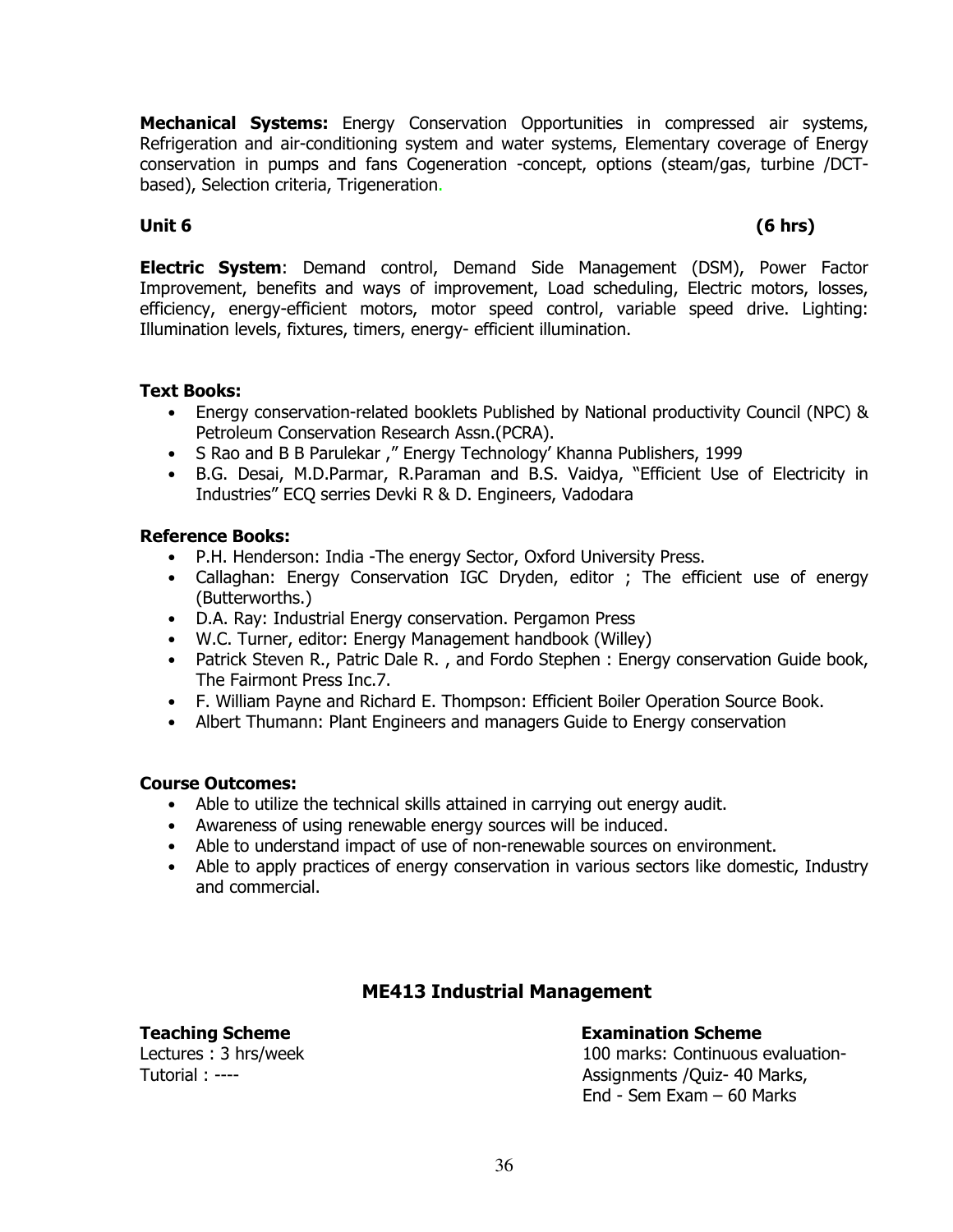## **Course Objectives:**

- To understand the basic concepts of management and organisation
- To study the function of personal marketing and finance management
- To understand various financial transaction, pertaining to profit making organisation
- To create awareness about globalisation

### **Unit 1 (7 hrs)**

### **Management Concepts**

Management, Administration, Its Relationship, Evolution And Development Of Management Thoughts, Scientific Management, Administrative Management, Contribution Of Various Management Guru's, Principle Of Managements, Functions Of Management, Review Of Different School Thoughts.

### **Organisation**

#### Concepts, Characteristics, Elements, Theory Of Organisation, Principles Of Organisation, Organisation Structure, Organisation Type, Authority And Responsibility, Span Of Control, Group Dynamics, Industrial Ownership,- Single Ownership, Partnership, Joint Stock Company, Cooperative Society, Public Sector, Private Sectors

**Unit 3 (7 hrs)** 

# **Personal Management**

Aims, Objective And Function Of Personal Management, Principles Of Good Personal, Policy, Recruitment And Selection Of Employees, Training, Leadership And Supervision, Worker Participation In Management, Industrial Dispute And Labour Legislation, Job Evaluation And Merit Rating Wage Payment Plan

**Unit 4 (7 hrs)** 

### **Marketing Management**

### Marketing Management Principles and Function, Market Research, Sales Forecasting, Marketing Segmentation and Marketing Mix, Advertisement Sale Promotion, Channel Of Distribution, Product Pricing

**Financial Management** 

Budget and Budgetary Control, Investment Criteria, Cost Accounting and Control, Depreciation, Financial Ratios, Financial Book-Keeping

**Unit 6 (7 hrs)** 

# **Unit 2 (7 hrs)**

# **Unit 5 (7 hrs)**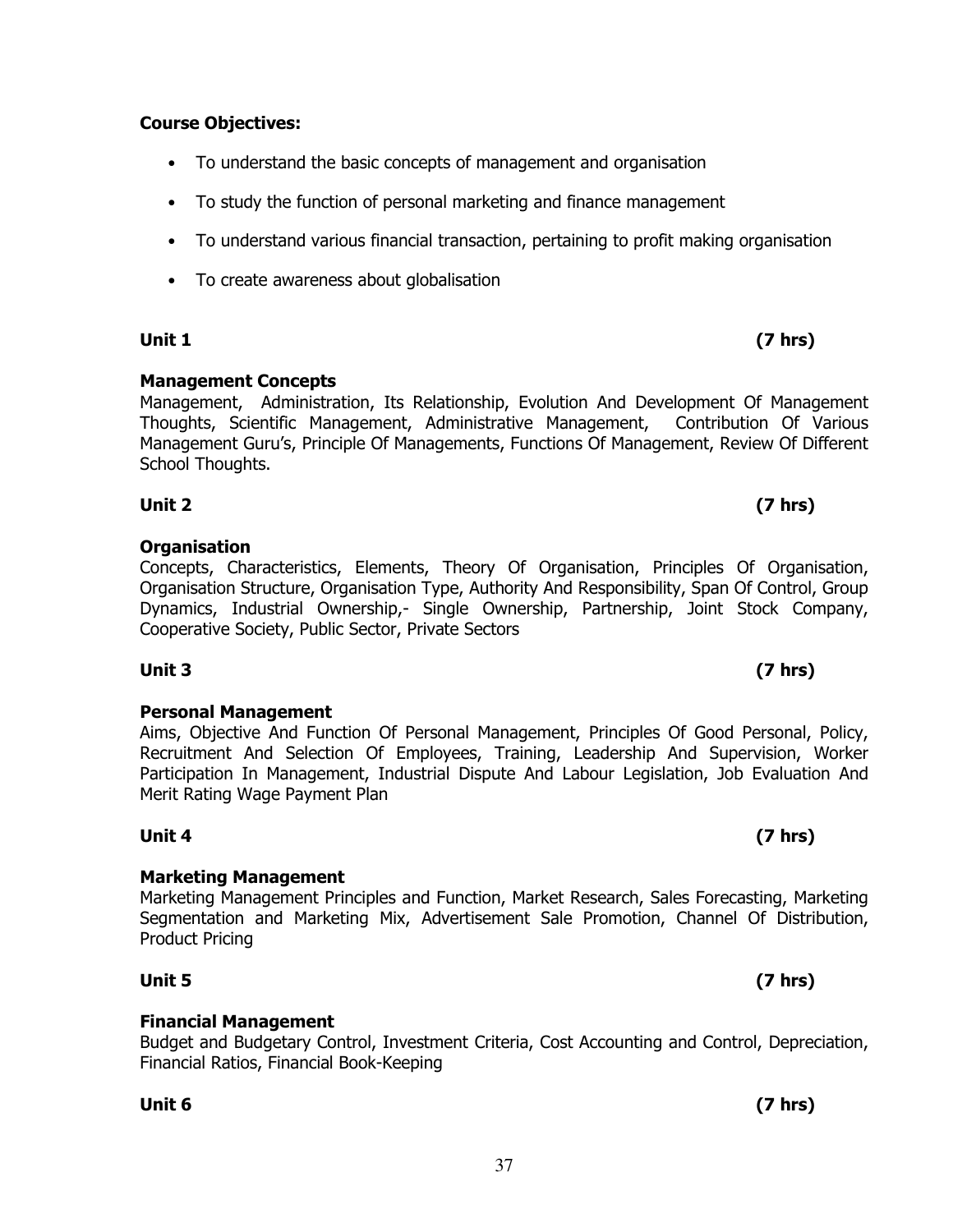#### **Globalisation**

Globalization Driver, Issue Related With Globalisation, Job Migration Include By Globalisation, Web-based enablers for Engineering Management, Engineering Management In New Millennium.

#### **Reference Books:**

- Industrial engineering and management by O. P. Khanna, Dhanpatrai publication
- Engineering management by C. M. Chang, Pearson publication
- Industrial Organisation & Engineering Economics by Banga and Sharma, Khanna publication.

# **ME 414 - Energy Conservation and Management Laboratory**

#### **Teaching Scheme Examination Scheme**

Practical – 2 hrs/week Term work – 50 marks

Practical/Oral- 50 marks

#### **Course Education Objectives;**

- Study of various solar system in comparison with conventional energy systems.
- Study of costing of mechanical and electric systems.
- Study of energy audit.

### **Term work:**

Any two systems for each of the followings:

- 1. Comparison of economics of use of solar system with various conventional energy systems.
- 2. Work out the costing of any mechanical systems.
- 3. Work out the costing of any electric system.
- 4. Energy audit of any one energy consuming/manufacturing industry.

### **Course Outcomes:**

- Students will be able to do comparison between solar system and conventional energy systems.
- Students will be able to do costing of mechanical as well as electrical systems.
- Students will be doing different types of energy audits.

# **ME 415 – Project II**

Practical – 20 hrs/week Term work - 50 marks

**Teaching Scheme Examination Scheme** 

Practical/Oral- 50 marks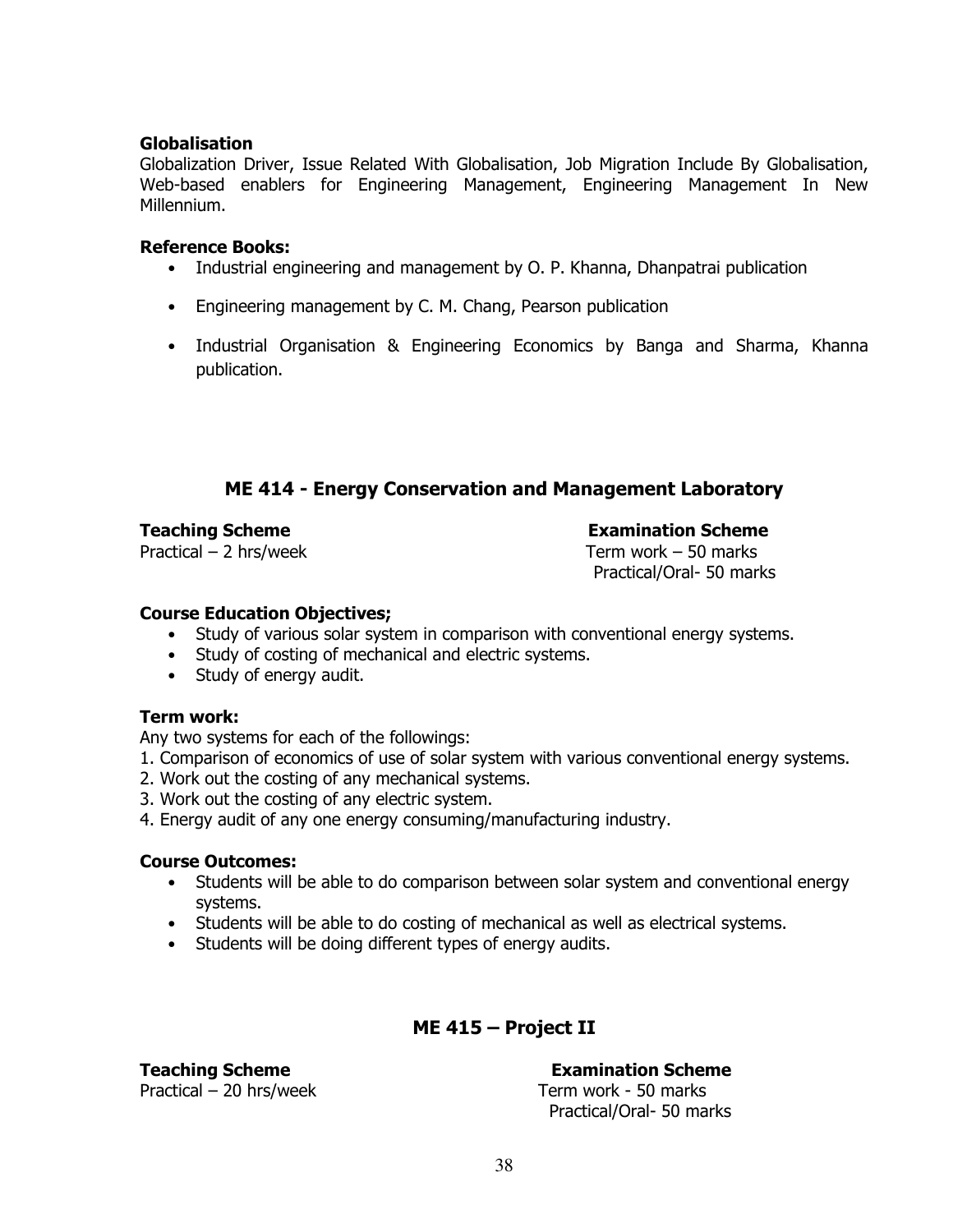The students in a group of not more than FOUR will work under the guidance of the faculty member on the project work undertaken by them. The completion of work, the submission of the report and assessment should be done at the end of Part II ( $2<sup>nd</sup>$  Semester). The project work may consist of,

1. A comprehensive and up-to-date survey of literature related to study of a phenomenon or product.

- 2. Design of any equipment and / or its fabrication and testing.
- 3. Critical Analysis of any design or process for optimizing the same.
- 4. Experimental verification of principles used in applications related to Production Engineering.
- 5. Software development for particular applications.
- 6. A combination of the above.

The objective is to prepare the students to examine any design or process or phenomenon from all angles, to encourage the process of independent thinking and working and to expose them to industry. The students may preferably select the project works from their opted elective subjects.

A synopsis of the selected project work (two to three pages typed on A4 size sheets) certified by the project guide, should be submitted before the month of June of year. The synopsis shall be a part of the final project report.

The students should submit the report in a prescribed format, at the end of  $2^{nd}$  semester. The report shall be comprehensive and presented in duplicate, typed on A4 size sheets and bound.

1. Term work will be assessed by the project guide along with one colleague appointed by the Head of Department.

2. The students will be examined orally by the external examiner and the project guide, as the internal examiner. Marks will be awarded on the basis of the work done and performance in the oral examination

### **Open Elective –III**

### **OEC - Introduction To Nuclear Reactor Engineering**

Lectures : 3 hrs/week Tutorial : ----

#### **Teaching Scheme**  The **Examination Scheme Examination Scheme**

100 marks: Continuous evaluation-Assignments /Quiz- 40 Marks, End - Sem Exam – 60 Marks

**Objectives:** The course will introduce the subject of Nuclear Reactor Engineering to any Engineering graduate student who has had preliminary exposure to basic mathematics skills. Since nuclear energy is an important part of India's energy security strategy, the course will be useful to understand the processes that take place inside a nuclear reactor and all the associated concepts, such as the reactor power and criticality as a function of reactor dimension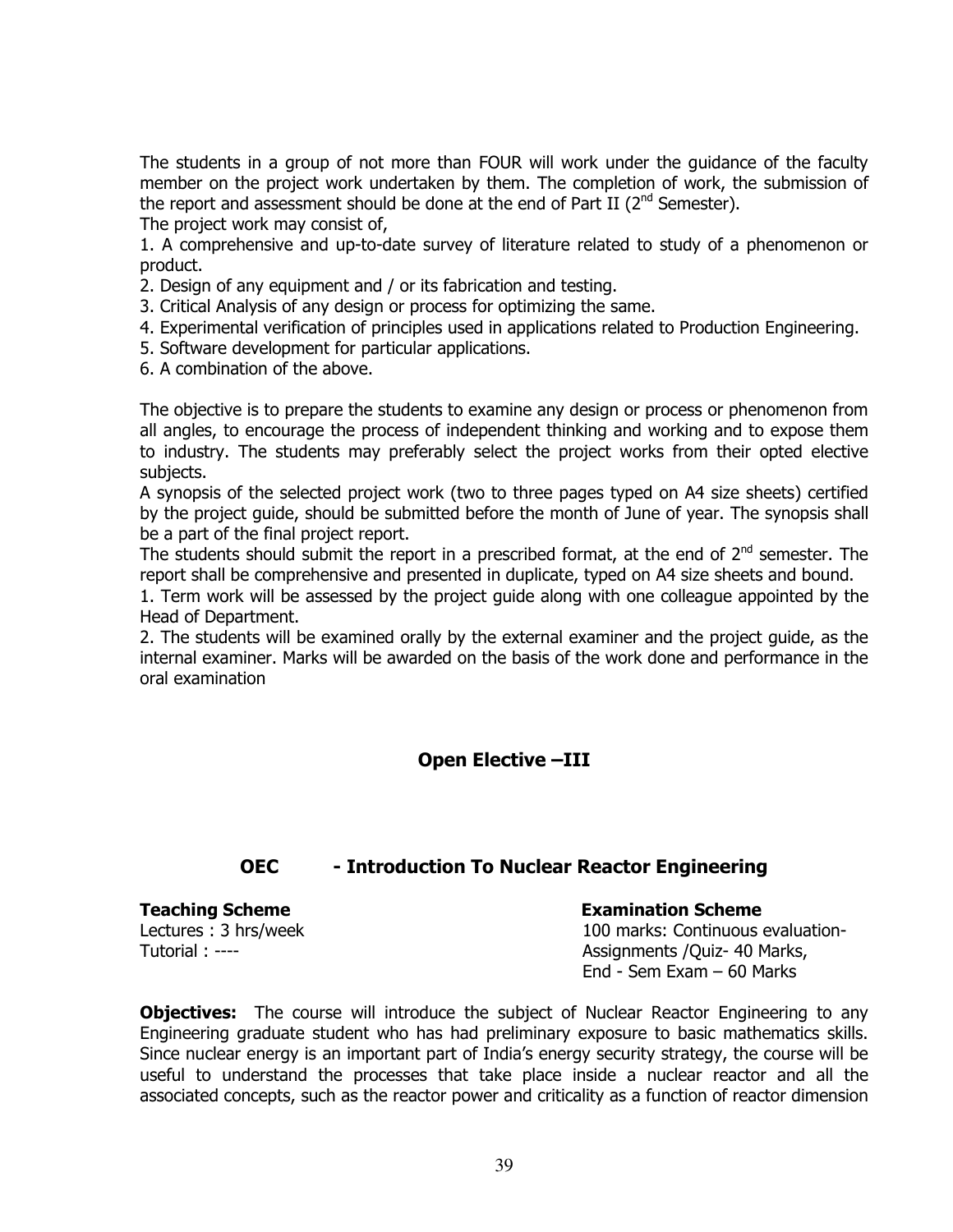and fuel composition, breeding and conversion of fertile to fissile isotopes, role of fission product poison in the operation of the reactor, etc.

It is proposed to introduce this course as both a Department Elective for the final year Mech. Engg. students as well as an Open Elective for other (Non-Mechanical) students. Nuclear Engineering is a truly multidisciplinary science where inputs from all other engineering disciplines, such as Electrical Engg., Mechanical Engg., Metallurgical Engg., Civil Engg., etc.

**Only prerequisite** for the course is a working knowledge of Advanced Calculus and some Differential Equations, which most Post Graduate students would have acquired.

**Unit 1 (6 hrs)** 

# **Basics of nuclear fission and power from fission**

### Radioactivity, nuclear reactions, cross sections, nuclear fission, power from fission, conversion and breeding

Neutron transport equation, diffusion theory approximation, Fick's law, solutions to diffusion

# **Neutron transport and diffusion**

# equation for point source, planar source, etc., energy loss in elastic collisions, neutron slowing down **Unit 3 (9 hrs)**

**Unit 2 (9 hrs)** 

#### **Multigroup, multiregion diffusion equation, concept of criticality**  Solution of multigroup diffusion equations in one region and multiregion reactors, concept of

criticality of thermal reactors

**Reactor kinetics and control** 

**Unit 4 (6 hrs)** 

#### Derivation of point kinetics equations, inhour equation, solutions for simple cases of reactivity additions, fission product poison, reactivity coefficients

**Heat removal from reactor core** 

Solution of heat transfer equation in reactor core, temperature distribution, critical heat flux **Unit 6 (3 hrs)** 

**Reactor safety, radiation protection**  Reactor safety philosophy, defence in depth, units of radioactivity exposure, radiation protection standards

**Text Books**:

### **Unit 5 (3 hrs)**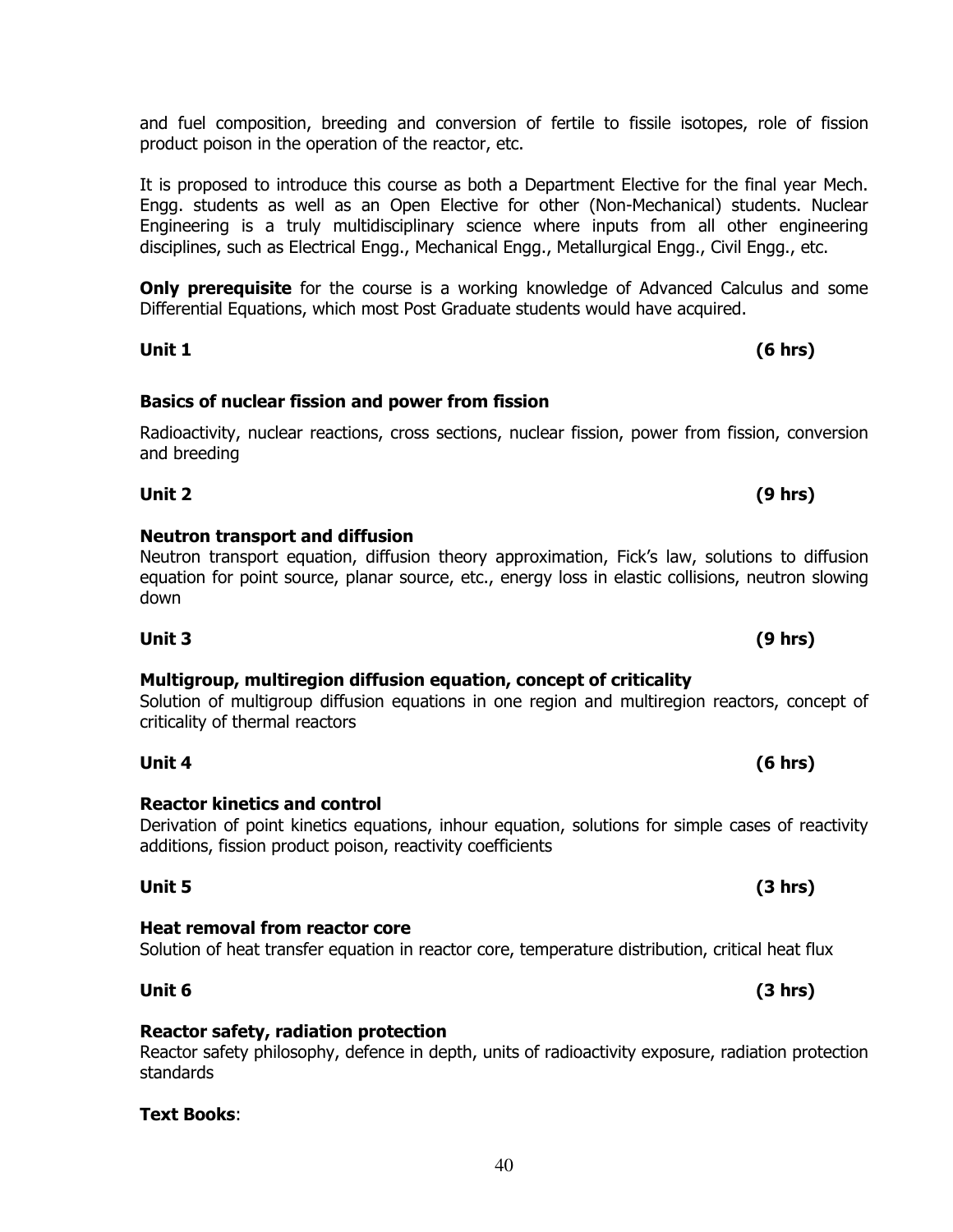- Introduction to Nuclear Engineering  $(3<sup>rd</sup>$  Edition) by John R. Lamarsh, Anthony J. Barrata, Prentice Hall, (2001)
- Introduction to Nuclear Reactor Theory, by John R. Lamarsh, Addison-Wesley, (1966)

#### **Reference Books**:

• Nuclear Reactor Analysis, by James J. Duderstadt and Lewis J. Hamilton, John Wiley (1976)

**Outcomes:** At the end of the course students will be able to understand

- The basic concepts and processes taking place inside a nuclear reactor, such as nuclear fission, neutron production, scattering, diffusion, slowing down and absorption.
- The student will also be familiar with concepts of reactor criticality, the relationship between the dimension and fissile material concentration in a critical geometry.
- Time dependent (transient) behaviour of power reactor in non-steady state operation and the means to control the reactor.
- It will also familiarize the student with concepts of heat removal from reactor core, reactor safety and radiation protection.

Evaluation Scheme: All tests and End-semester exam will be open book/open notes tests with the evaluation scheme as outlined before, namely, T1-20%; T2-20% and End-Sem-60%

### **OEC - Energy Management**

Lectures : 3 hrs/week Tutorial : ----

# **Teaching Scheme Examination Scheme**

100 marks: Continuous evaluation-Assignments /Quiz- 40 Marks, End - Sem Exam – 60 Marks

### **Course Objectives:**

- Able to demonstrate concern about energy security of India
- Become capable to interpret energy data and present as per the objective
- Become aware of the National and International Regulations in Energy Management
- Demonstrate proficiency in energy conservation economics
- Model, analyze and evaluate viability of energy conservation project independently
- Demonstrate thorough understanding of energy conservation in Mechanical and Electrical systems

**Introduction:** Primary Energy Balance, Global and Indian energy scenario and Concerns of Energy security in Indian and role of Non-Conventional Energy Sources.

**Unit 1 (6 hrs)**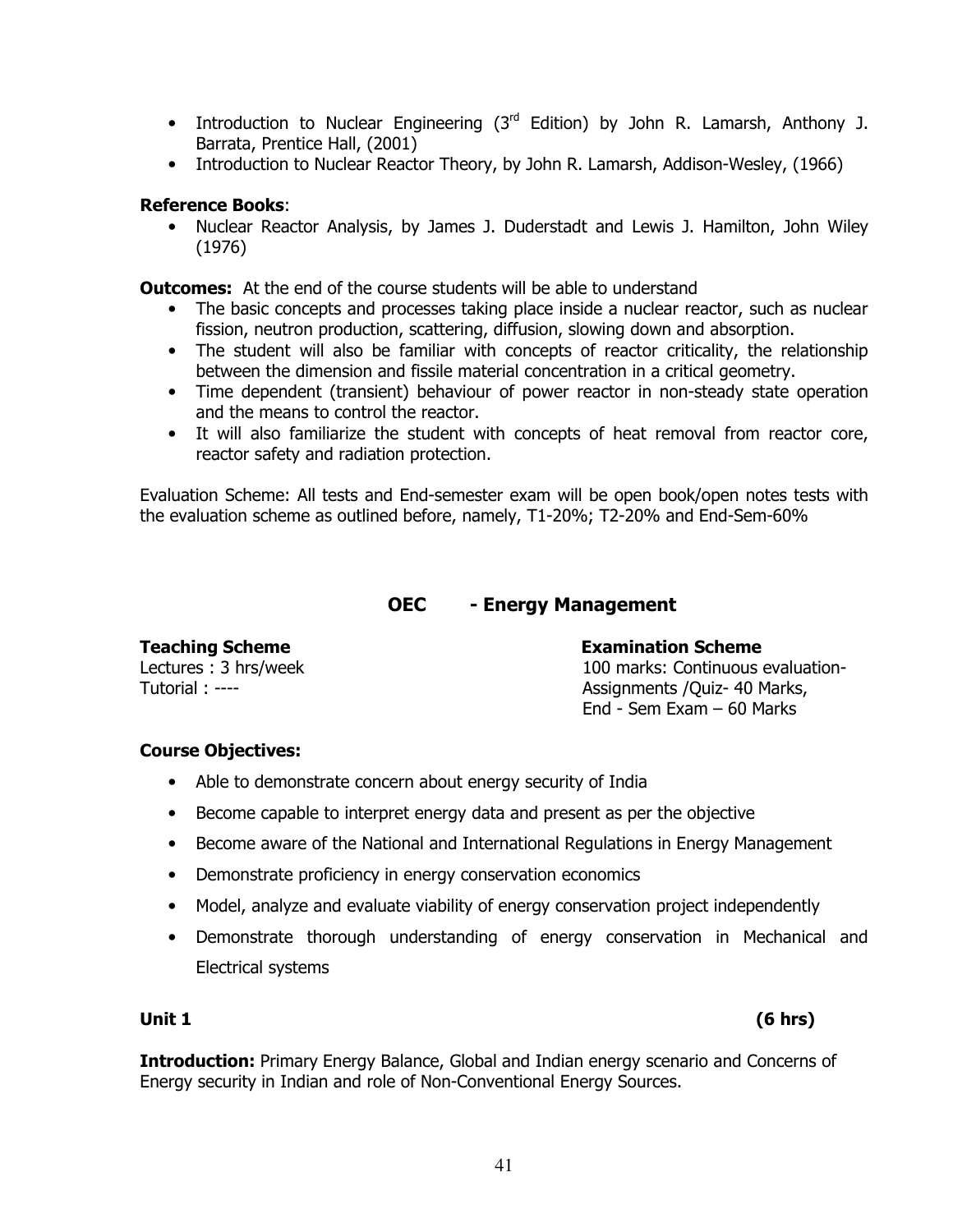**Basics –** Basics of Electrical and Mechanical Engineering relevant to Energy conservation and Management, Definitions of units conversions in commercial practices Sankey Diagrams, Specific Energy consumption, Demand Side Management (DSM)

**Economic Analysis:** Basics of commerce and banking, Raising the Capital, Different economic criteria for evaluating viability of projects such as Simple Payback Period, Return on Investment, Time value of money, Net present Value, Profitability Index, Internal Rate of Return, Cash flows, Life Cycle Costing, Depreciation, Subsidy structures. Sensitivity and risk analysis

**Unit 3 (7 hrs)** 

### **Regulations in Energy Management**

Kyoto Protocol - UNFCCC, IPCC, COP, and Latest Status of implementation in the environmental Summits, Indian response, Energy Conservation act 2001, Electricity Act 2003, Energy Conservation in Building Codes, Jawaharlal Nehru National solar Mission

**Unit 4 (6 hrs) Energy Auditing:** Elements and concepts, Types of energy audits, methodology, Instruments used in energy auditing. Portable and On-line instruments, illustration of concept of preliminary Energy Audit with simple examples

Preliminary Energy Audits of Boilers, pumps and compressors, refrigeration and air condition, cooling towers

**Unit 5 (6 hrs)** 

**Energy Conservation in Electrical Systems**:, Electric motors, energy-efficient motors, motor speed control, variable speed drive, transformers, Energy Conservation in Lighting

# **Text and Reference Books:**

- Energy Statistics 2013, Central Statistics Office, National Statistics Organization, Ministry of Statistics and Program Implementation, Govt. of India, www.mospi.gov.in
- TEDDY Year book, The Energy and Resources Institute TERI, New-Delhi
- Practical Energy Audit Manuals Published by TERI
- https://unfccc.int, Kyoto Protocol Document
- www.beeindia.in, Energy Conservation Act 2001 Document
- www.powermin.nic.in, Electricity act 2003, Document
- www.mnre.gov.in, Jawaharlal Nehru National Solar Mission Document
- Energy conservation-related booklets Published by National productivity Council (NPC) & Petroleum Conservation Research Assn.(PCRA)

# **Unit 6 (7 hrs)**

# **Unit 2 (8 hrs)**